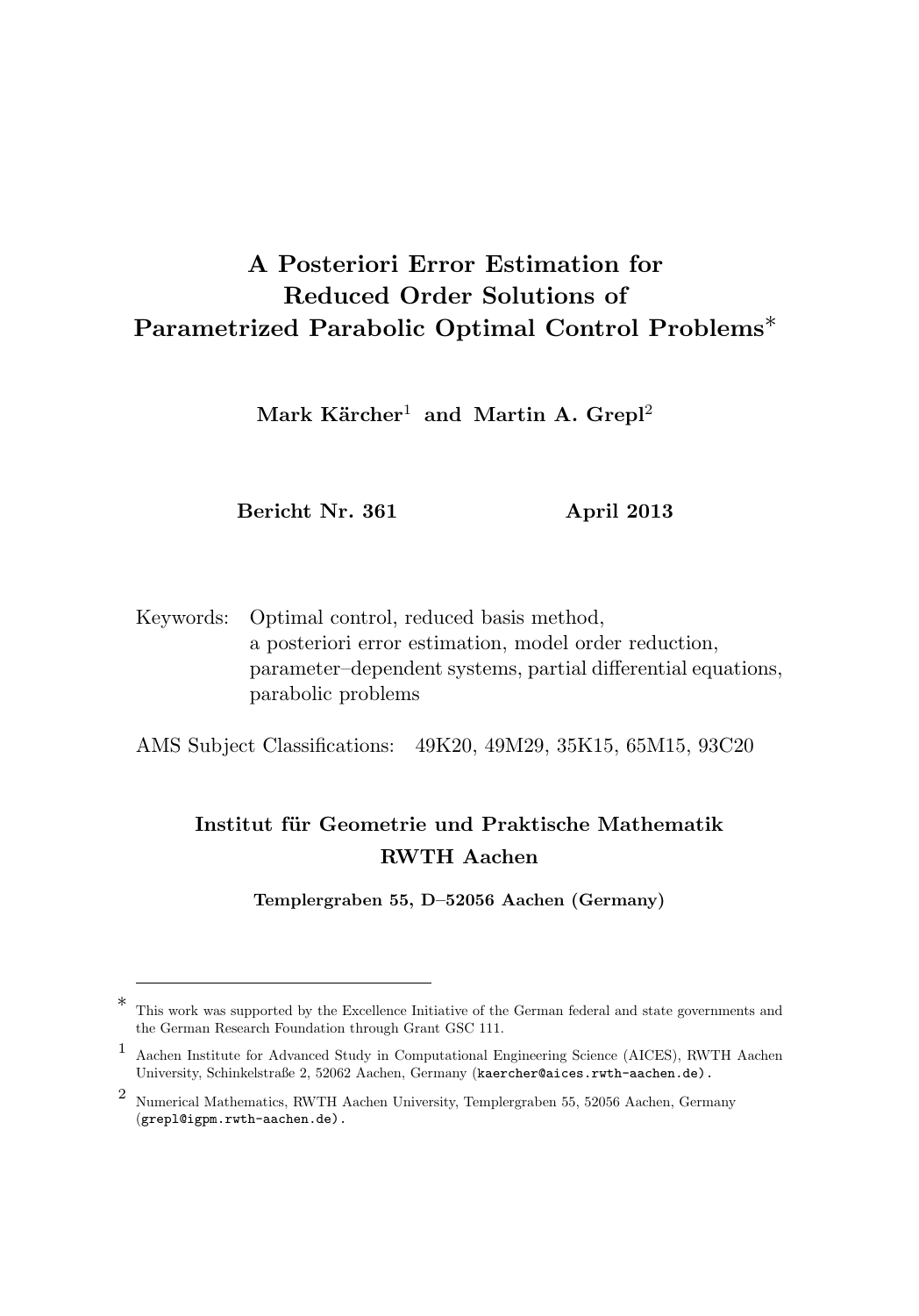### Mathematical Modelling and Numerical Analysis Will be set by the publisher Modélisation Mathématique et Analyse Numérique

# A POSTERIORI ERROR ESTIMATION FOR REDUCED ORDER SOLUTIONS OF PARAMETRIZED PARABOLIC OPTIMAL CONTROL PROBLEMS <sup>∗</sup>

# MARK  $K\ddot{A}RCHER^1$  and Martin A. GREPL<sup>2</sup>

Abstract. We consider the efficient and reliable solution of linear-quadratic optimal control problems governed by parametrized parabolic partial differential equations. To this end, we employ the reduced basis method as a low-dimensional surrogate model to solve the optimal control problem and develop a posteriori error estimation procedures that provide rigorous bounds for the error in the optimal control and the associated cost functional. We show that our approach can be applied to problems involving control constraints and that, even in the presence of control constraints, the reduced order optimal control problem and the proposed bounds can be efficiently evaluated in an offline-online computational procedure. We also propose two greedy sampling procedures to construct the reduced basis space. Numerical results are presented to confirm the validity of our approach.

#### 1991 Mathematics Subject Classification. 49K20, 49M29, 35K15, 65M15, 93C20.

April 18, 2013.

#### **INTRODUCTION**

Many problems in science and engineering can be modeled in terms of optimal control problems governed by parametrized partial differential equations (PDEs), see e.g. [16,27,28,42] for theoretical results and applications. While the PDE describes the underlying system or component behavior, the parameters often serve to identify a particular configuration of the component — such as boundary and initial conditions, material properties, and geometry. The solution of these problems using classical discretization techniques such as finite elements or finite volumes is computationally expensive and time-consuming. One way to decrease the computational burden is the surrogate model approach, where the original high-dimensional model is replaced by a reduced order approximation. These ideas have received a lot of attention in the past and various model order reduction techniques have been used in this context: proper orthogonal decomposition (POD) e.g. in [4, 25, 26, 41, 43], reduction based on inertial manifolds in [19], and reduced basis methods in [8,9,20–22,31,34,41]; for a review of various model order reduction techniques we also refer to [2, 6, 40]. However, the solution of the reduced order optimal control problem is generally suboptimal and reliable error estimation is thus crucial.

Keywords and phrases: Optimal control, reduced basis method, a posteriori error estimation, model order reduction, parameterdependent systems, partial differential equations, parabolic problems

<sup>∗</sup> This work was supported by the Excellence Initiative of the German federal and state governments and the German Research Foundation through Grant GSC 111.

<sup>1</sup> Aachen Institute for Advanced Study in Computational Engineering Science (AICES), RWTH Aachen University, Schinkelstraße 2, 52062 Aachen, Germany (kaercher@aices.rwth-aachen.de).

<sup>2</sup> Numerical Mathematics, RWTH Aachen University, Templergraben 55, 52056 Aachen, Germany (grepl@igpm.rwth-aachen.de).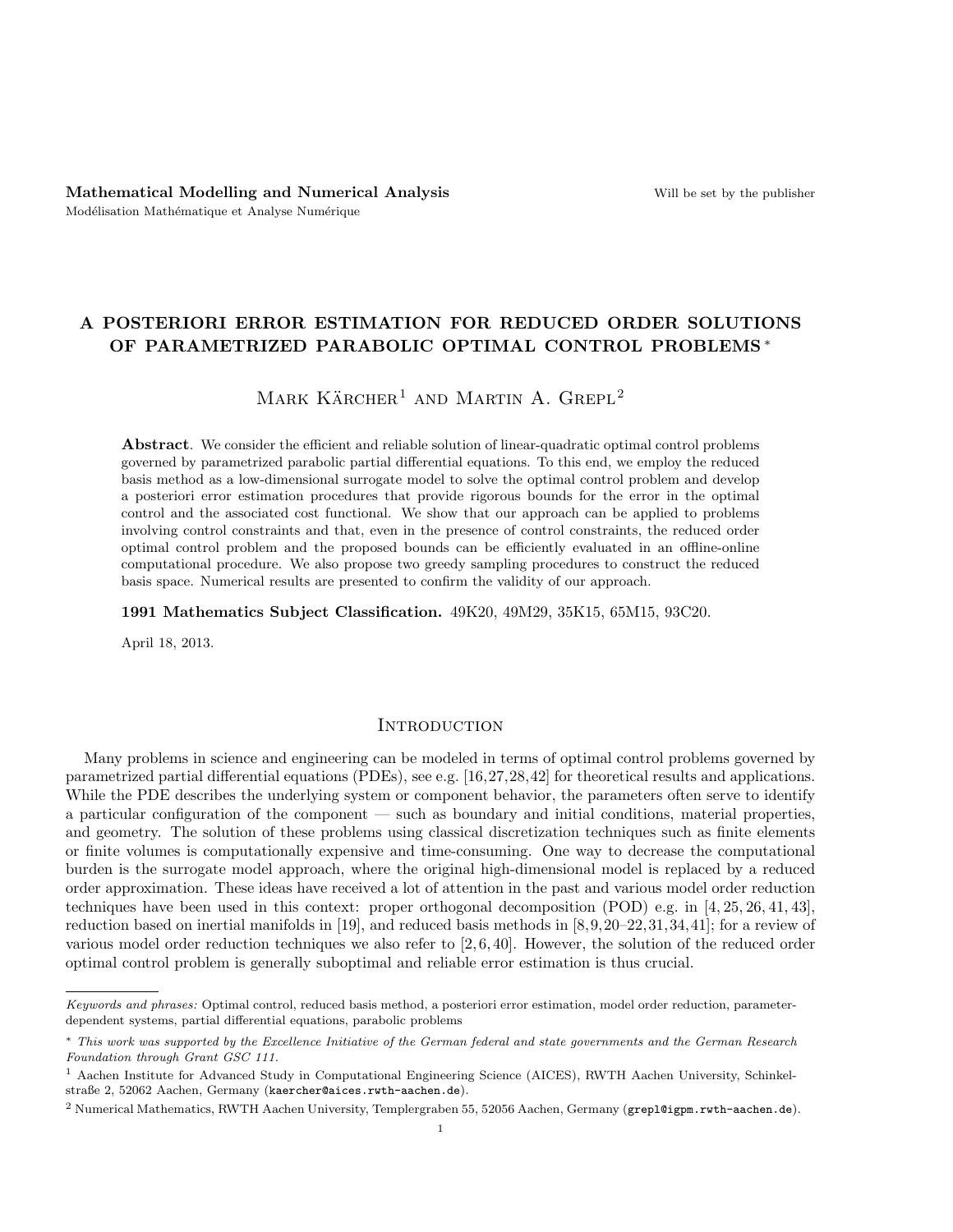In this paper we employ the reduced basis method as a surrogate model for the solution of optimal control problems. The reduced basis method is a model order reduction technique which provides efficient yet reliable approximations to solutions of parametrized partial differential equations in the many-query or real-time context [29, 33]; also see [38] for a review of contributions to the methodology and further references. The methodology is thus ideally suited for the solution of parametrized PDE-constrained optimal control problems.

Here, we extend our previous work in [12, 24] in the following two directions: First, we consider optimal control problems governed by time-dependent (parabolic) PDEs. To this end, we allow for multiple controls which are scalar functions of time. Second, we consider problems involving box *constraints on the controls*, i.e., upper and lower bounds. We develop rigorous a posteriori error bounds for the optimal control and the associated cost functional and show that the reduced order optimal control problem and error bounds can be efficiently evaluated in an offline-online computational procedure. We note that the efficient, real-time solution of optimal control problems is essential in model predictive control of PDEs, see e.g. [1, 18, 36].

A posteriori error bounds for reduced order solutions of optimal control problems have been proposed for proper orthogonal decomposition (POD) and reduced basis surrogate models in [43] and [8, 9, 31], respectively. In [43], the authors estimate the distance between the computed suboptimal control and the unknown optimal control using a perturbation argument proposed in [15,30]. The approach allows to use the POD approximation to efficiently solve the optimal control problem. The evaluation of the a posteriori error bounds, however, requires a forward-backward solution of the underlying high-dimensional state and adjoint equations and, as pointed out in [43], is thus computationally expensive. In [8,9], reduced basis approximations and associated a posteriori error estimation procedures have been derived to estimate the error in the optimal value of the cost functional. However, although the estimator is efficient to evaluate, it is not a rigorous upper bound for the error. Recently, a reduced basis approach to optimal control problems based on a saddle-point formulation has been considered in [31]. The resulting a posteriori error bound follows directly from previous work on reduced basis methods for saddle point problems [37, 39]. However, the saddle point theory only provides a combined bound for the error in the state, adjoint, and control variable. Furthermore, the approach is only applicable to optimal control problems without control constraints involving stationary (time-independent) PDEs. The former restriction is due to the fact that the results from [37, 39] do not apply to variational inequalities, the latter since calculating the stability constant of the space-time saddle point problem, i.e., (a lower bound to) the Babuška inf-sup constant, is computationally prohibitive.

This paper is organized as follows. In Section 1 we briefly review the reduced basis method for linear parabolic PDEs. The optimal control problem is discussed in Section 2: we start with the general problem statement, state the first order optimality conditions, and illustrate how the reduced basis approximation can be used as a surrogate model. In Section 3 we turn to the a posteriori error estimation and develop bounds for the optimal control and the associated cost functional. Finally we present numerical results for a model problem in Section 4.

# 1. The Reduced Basis Method

We start with the general problem formulation and a brief review of the reduced basis approximation and associated a posteriori error estimation for linear parabolic PDEs; we refer the reader to [13] for more details.

#### 1.1. Problem Formulation

Let  $Y_e$  with  $H_0^1(\Omega) \subset Y_e \subset H^1(\Omega)$  be a Hilbert space over the bounded Lipschitz domain  $\Omega \subset \mathbb{R}^d, d = 1, 2, 3,$ with boundary  $\Gamma$ <sup>1</sup>. The inner product and induced norm associated with  $Y_e$  are given by  $(\cdot, \cdot)_{Y_e}$  and  $\|\cdot\|_{Y_e}$  $\sqrt{(\cdot,\cdot)_{Y_e}}$ , respectively; we assume that the norm  $\|\cdot\|_{Y_e}$  is equivalent to the  $\mathrm{H}^1(\Omega)$ -norm. We also recall the Hilbert space  $W(0,T) = \{v \in L^2(0,T;Y) : v_t \in L^2(0,T;Y')\}$  for a fixed final time T with its standard inner product, see for example [35]. In anticipation of the optimal control problem considered in Section 2 we also introduce the control space  $\mathcal{U}_e = L^2(0,T;\mathbb{R}^m)$ ,  $m \in \mathbb{N}$ , together with its inner product  $(w, v)_{\mathcal{U}_e} = \int_0^T (w(t), v(t))_{\mathbb{R}^m} dt$  and

<sup>&</sup>lt;sup>1</sup>The subscript e denotes "exact".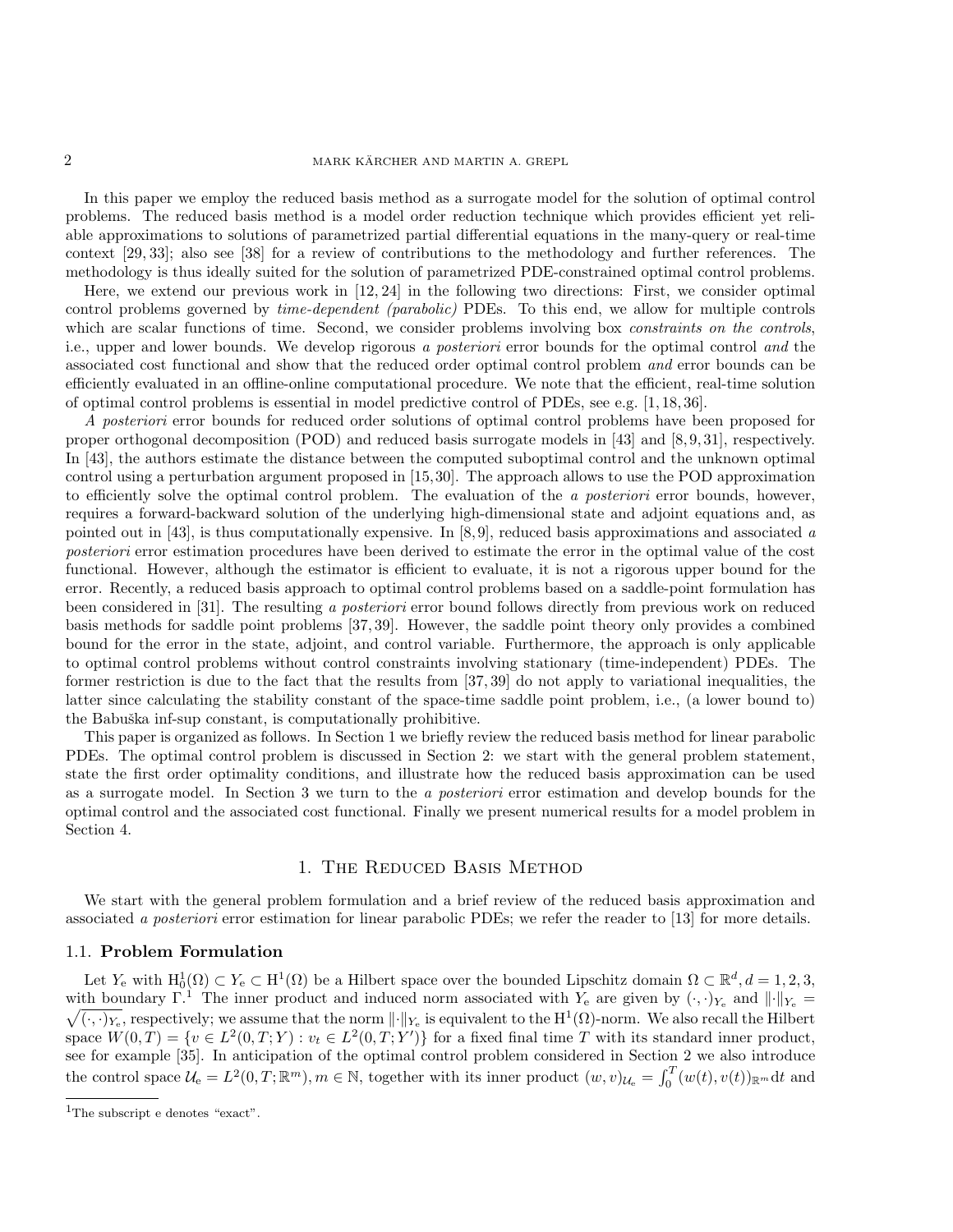induced norm  $\lVert \cdot \rVert_{\mathcal{U}_e} = \sqrt{(\cdot, \cdot)_{\mathcal{U}_e}}$ . We denote the associated dual spaces of  $Y_e$  and  $\mathcal{U}_e$  by  $Y'_e$  and  $\mathcal{U}'_e$ , respectively. Furthermore, let  $\mathcal{D} \subset \mathbb{R}^P$  be a prescribed P-dimensional compact parameter set in which our P-tuple (input) parameter  $\mu = (\mu_1, \ldots, \mu_P)$  resides.

We next introduce the (for the sake of simplicity) parameter-independent bilinear form  $m(w, v) = (w, v)_{L^2(\Omega)}$ ,  $\forall w, v \in L^2(\Omega)$ , and the parameter-dependent bilinear form  $a(\cdot, \cdot; \mu) : Y_e \times Y_e \to \mathbb{R}$ . We shall assume that  $a(\cdot, \cdot; \mu)$ is continuous,

$$
\gamma_{\mathbf{e}}(\mu) = \sup_{w \in Y_{\mathbf{e}} \setminus \{0\}} \sup_{v \in Y_{\mathbf{e}} \setminus \{0\}} \frac{a(w, v; \mu)}{\|w\|_{Y_{\mathbf{e}}}\|v\|_{Y_{\mathbf{e}}}} \le \gamma_0 < \infty, \quad \forall \mu \in \mathcal{D}, \tag{1.1}
$$

coercive,

$$
\alpha_{\mathbf{e}}(\mu) = \inf_{v \in Y_{\mathbf{e}} \setminus \{0\}} \frac{a(v, v; \mu)}{\|v\|_{Y_{\mathbf{e}}}^2} \ge \alpha_0 > 0, \quad \forall \mu \in \mathcal{D}, \tag{1.2}
$$

and affinely parameter dependent,

$$
a(w, v; \mu) = \sum_{q=1}^{Q_a} \Theta_a^q(\mu) a^q(w, v), \quad \forall w, v \in Y_e, \quad \forall \mu \in \mathcal{D}, \tag{1.3}
$$

for some (preferably) small integer  $Q_a$ . Here, the coefficient functions  $\Theta_a^q$ :  $\mathcal{D} \to \mathbb{R}$  are continuous and depend on  $\mu$ , but the continuous bilinear forms  $a^q$  do not depend on  $\mu$ . We also introduce the continuous and linear operator  $\mathcal{B}_e : \mathcal{U}_e \to L^2(0,T;Y'_e)$ , given by

$$
\langle (\mathcal{B}_{e}u_{e})(t), \cdot \rangle_{Y'_{e}, Y_{e}} = \sum_{i=1}^{m} b_{i}(\cdot)u_{e,i}(t), \qquad (1.4)
$$

where  $\langle \cdot, \cdot \rangle_{Y'_e, Y_e}$  denotes the dual pairing between  $Y'_e$  and  $Y_e$ ,  $b_1, \ldots, b_m$  are given bounded linear functionals on  $L^2(\Omega)$  and  $u_e \in \mathcal{U}_e$  is the control with time-dependent control components  $u_{e,i} \in L^2(0,T)$ ,  $1 \leq i \leq m$ . For simplicity, we assume that the functionals  $b_1, \ldots, b_m$  do not depend on the parameter; however, (affine) parameter dependence of the  $b_i$  and thus of the operator  $\mathcal{B}_e$  itself is readily admitted [13]. Finally, we require that all linear and bilinear forms are independent of time – the system is thus linear time-invariant (LTI). This is true for many physical problems governed by parabolic PDEs, including the classical heat equation.

We may now introduce the exact problem statement: For any parameter  $\mu \in \mathcal{D}$  and fixed control  $u_e \in \mathcal{U}_e$ , find  $y_{e}(t) \equiv y_{e}(t; \mu) \in W(0,T)^{2}$  such that

$$
\frac{\mathrm{d}}{\mathrm{d}t}m(y_{\mathrm{e}}(t),v) + a(y_{\mathrm{e}}(t),v;\mu) = \langle \mathcal{B}_{\mathrm{e}}u_{\mathrm{e}}(t),v \rangle_{Y_{\mathrm{e}}',Y_{\mathrm{e}}}, \quad \forall v \in Y_{\mathrm{e}}, \quad \text{f.a.a. } t \in (0,T],\tag{1.5}
$$

with initial condition  $y_e(0) = y_0 \equiv 0$ . This equation constitutes the PDE constraint for the optimal control problem considered in Section 2. Note that the treatment of non-homogeneous and (affinely) parameter-dependent initial conditions is also possible [13].

#### 1.2. Truth Approximation

For the time-discretization of the exact problem  $(1.5)$  we divide the time interval  $[0, T]$  into K subintervals of equal length  $\tau = \frac{T}{K}$  and define  $t^k = k\tau, 0 \le k \le K$ , and (for convenience)  $\mathbb{K} = \{1, \ldots, K\}$ . We shall employ the backward Euler method for the time integration; we note, however, that the treatment of higher-order schemes such as Crank-Nicolson (or a general Θ-scheme) is also possible. The discretized control space is given by  $\mathcal{U} = (\mathbb{R}^m)^K$ , the inner product by  $(u, v)_{\mathcal{U}} = \tau \sum_{k=1}^K (u^k, v^k)_{\mathbb{R}^m}$ , and the corresponding induced norm by  $\|\cdot\|_{\mathcal{U}} = \sqrt{(\cdot, \cdot)_{\mathcal{U}}}$ . Here, a control is denoted by  $u = (u^1, \dots, u^K)$ ,  $u^k \in \mathbb{R}^m$ , such that  $u_i^k \in \mathbb{R}$  corresponds to the *i*-th control input at time  $t^k$ , i.e.,  $u_i^k = u_i(t^k)$ .

<sup>&</sup>lt;sup>2</sup>Here and in the following we often drop the dependence on  $\mu$  to simplify notation.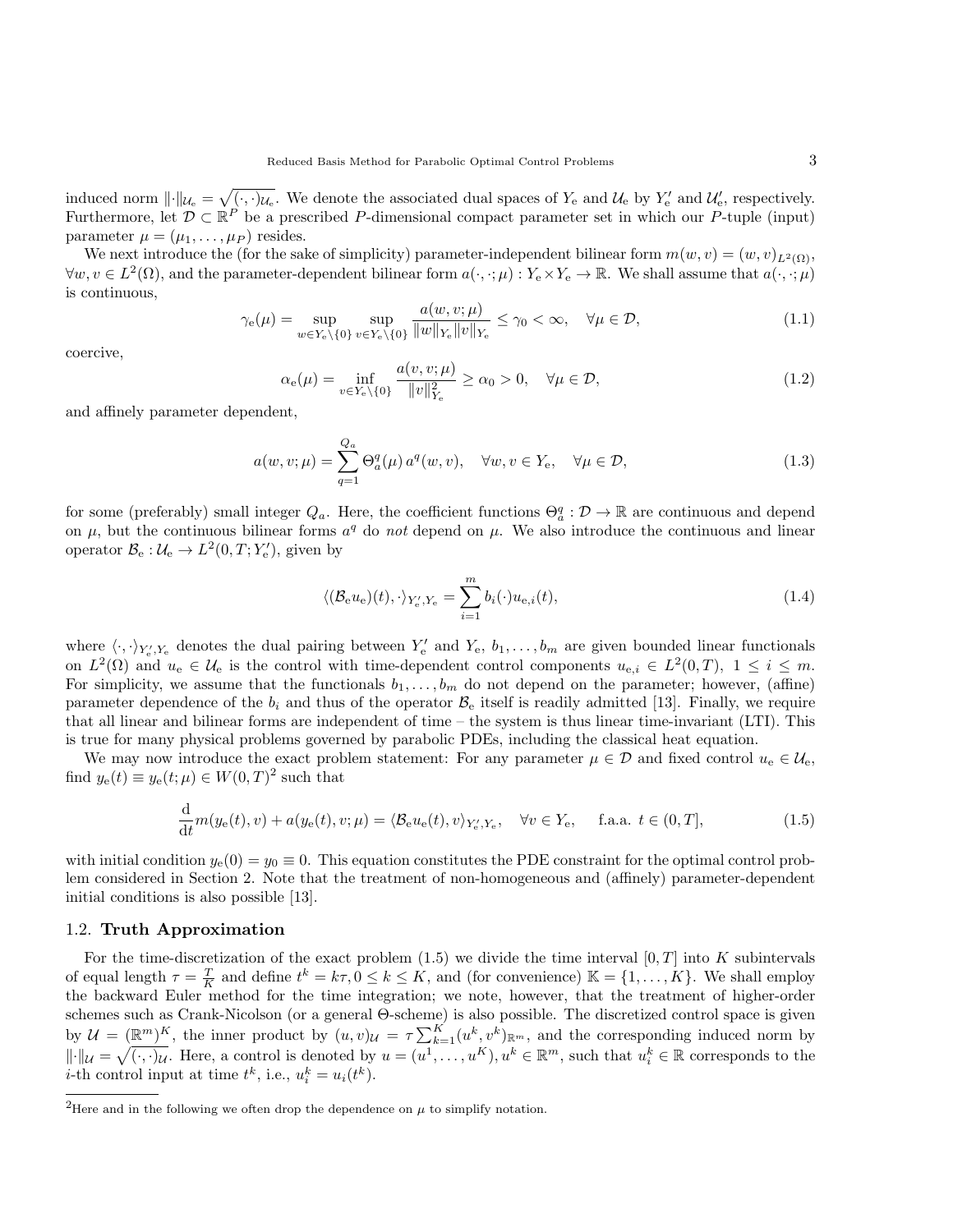We next introduce a "truth" finite element approximation space  $Y \subset Y_e$  of very large dimension N. Note that Y shall inherit the inner product and norm from  $Y_e$ :  $(\cdot, \cdot)_Y = (\cdot, \cdot)_{Y_e}$  and  $||\cdot||_Y = ||\cdot||_{Y_e}$ . Clearly, the continuity and coercivity properties of the bilinear form a are inherited by the "truth" approximation, i.e.,

$$
\gamma(\mu) = \sup_{w \in Y \setminus \{0\}} \sup_{v \in Y \setminus \{0\}} \frac{a(w, v; \mu)}{\|w\|_{Y}\|v\|_{Y}} \le \gamma_{e}(\mu) \le \gamma_{0} < \infty, \quad \forall \mu \in \mathcal{D},
$$
\n(1.6)

and

$$
\alpha(\mu) = \inf_{v \in Y \setminus \{0\}} \frac{a(v, v; \mu)}{\|v\|_Y^2} \ge \alpha_e(\mu) \ge \alpha_0 > 0, \quad \forall \mu \in \mathcal{D}.
$$
 (1.7)

We also define the operator  $\mathcal{B}: \mathcal{U} = (\mathbb{R}^m)^K \to (Y')^K$  by

$$
\langle (\mathcal{B}u)_k, \cdot \rangle_{Y',Y} = \sum_{i=1}^m b_i(\cdot) u_i^k, \quad k \in \mathbb{K},\tag{1.8}
$$

which is the discrete counterpart to the operator  $\mathcal{B}_{e}$ .

We can thus state the (fully discretized) truth approximation to the exact problem  $(1.5)$ : Given a parameter  $\mu \in \mathcal{D}$  and control  $u \in \mathcal{U}$ , find  $y^k \equiv y(t^k; \mu) \in Y$ ,  $\forall k \in \mathbb{K}$ , such that

$$
m(y^k, v) + \tau a(y^k, v; \mu) = m(y^{k-1}, v) + \tau \langle (\mathcal{B}u)_k, v \rangle_{Y', Y}, \quad \forall v \in Y, \quad \forall k \in \mathbb{K},
$$
\n(1.9)

with initial condition  $y^0 = y_0 = 0$ .

We shall assume that the truth space  $Y$  is sufficiently rich and the time-discretization is sufficiently fine such that  $y^k(\mu)$  and  $y_e(t^k; \mu)$  are indistinguishable. Finally, we recall that the reduced basis approximation shall be built upon – and the reduced basis error thus evaluated with respect to – the truth solution  $y^k(\mu) \in Y, k \in \mathbb{K}$ .

#### 1.3. Reduced Basis Approximation

We suppose that we are given the nested Lagrangian reduced basis spaces  $Y_N = \text{span}\{\zeta_n, 1 \leq n \leq N\}, 1 \leq$  $N \leq N_{\text{max}}$ , where the  $\zeta_n$ ,  $1 \leq n \leq N$ , are mutually  $(\cdot, \cdot)_Y$ -orthogonal basis functions. The basis functions are generally constructed using a POD/Greedy sampling procedure [14].

The reduced basis approximation is then obtained by a standard Galerkin projection onto the reduced basis space: Given  $\mu \in \mathcal{D}$  and  $u \in \mathcal{U}$ , find  $y_N^k \equiv y_N(t^k; \mu) \in Y_N$  such that

$$
m(y_N^k, v) + \tau a(y_N^k, v; \mu) = m(y_N^{k-1}, v) + \tau \langle (\mathcal{B}u)_k, v \rangle_{Y',Y}, \quad \forall v \in Y_N, \quad \forall k \in \mathbb{K},
$$
\n(1.10)

with initial condition  $y_N^0 = y_0 = 0$ .

#### 1.4. A Posteriori Error Estimation

A posteriori error estimation procedures play a decisive role in the reduced basis method. The error bounds help to  $(i)$  efficiently and rigorously assess the error introduced by the reduced basis approximation; and  $(ii)$ drive the POD/Greedy procedure for generating the reduced basis space  $Y_N$ .

To begin, we specify the inner product  $(v, w)_Y = \frac{1}{2} (a(v, w; \mu^{\text{ref}}) + a(w, v; \mu^{\text{ref}}))$ , where  $\mu^{\text{ref}} \in \mathcal{D}$  is a reference parameter value. We next assume that we are given a positive lower bound  $\alpha_{\text{LB}}(\mu): \mathcal{D} \to \mathbb{R}_+$  for the coercivity constant  $\alpha(\mu)$  such that

$$
\alpha(\mu) \ge \alpha_{\text{LB}}(\mu) \ge \alpha_0 > 0, \quad \forall \mu \in \mathcal{D};\tag{1.11}
$$

various recipes exist to construct this lower bound [17, 33, 44]. We now state the standard "spatio-temporal" energy norm error bound in Theorem 1.1; for the proof we refer to [13].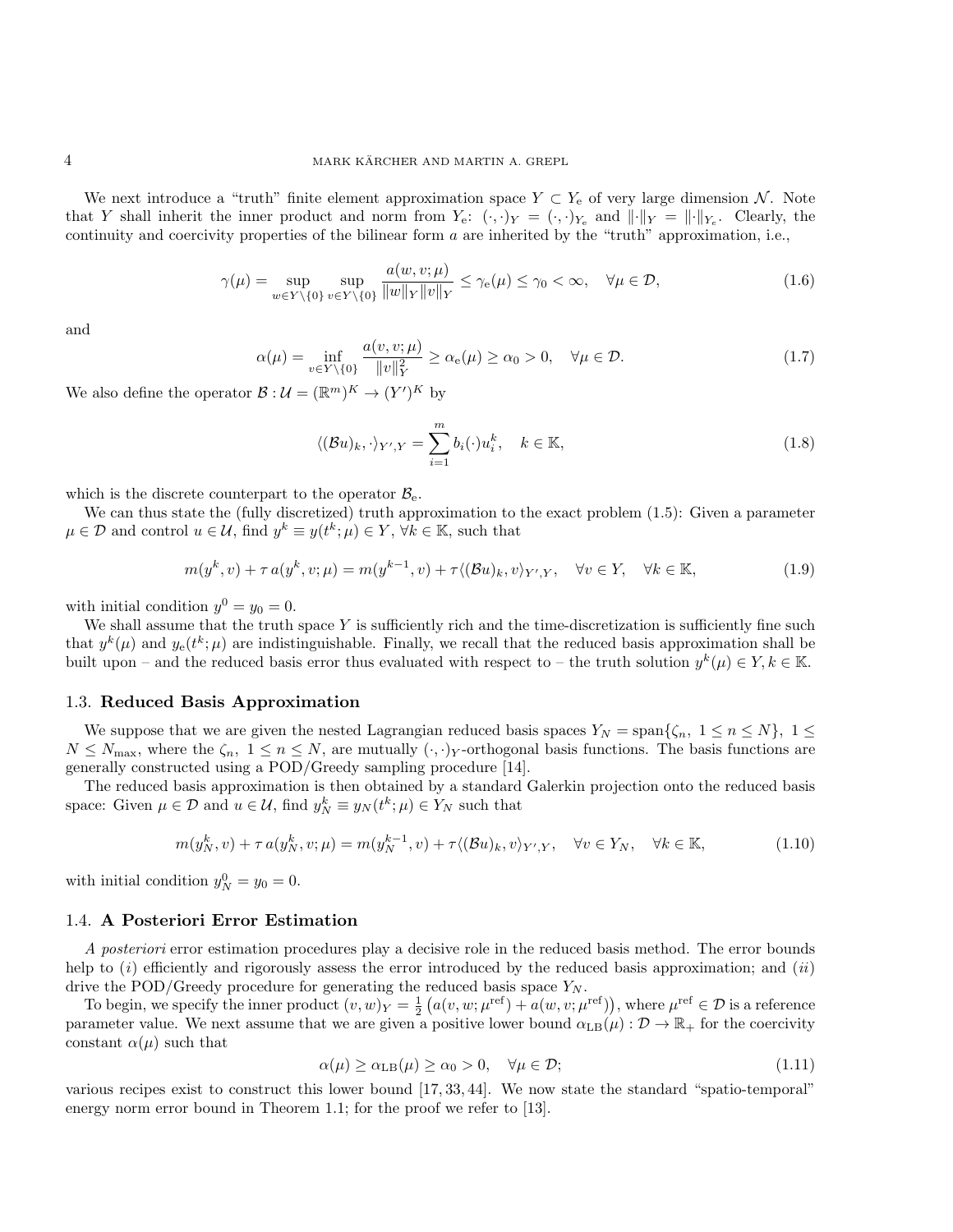**Theorem 1.1.** Let  $y^k$  be the solution of the truth problem (1.9) and  $y_N^k$  be the corresponding reduced basis approximation satisfying (1.10). For the "spatio-temporal" energy norm

$$
|||v^k|||^y \equiv \left(m(v^k, v^k) + \sum_{k'=1}^k \tau a(v^{k'}, v^{k'}; \mu)\right)^{\frac{1}{2}}, \quad \forall k \in \mathbb{K},
$$
\n(1.12)

the error,  $e^{y,k} = y^k - y_N^k$ , satisfies

$$
|||e^{y,k}|||^{y} \le \Delta_N^k(\mu) \equiv \left(\frac{\tau}{\alpha_{\text{LB}}(\mu)} \sum_{k'=1}^k ||r^{y,k'}(\cdot;\mu)||_{Y'}^2\right)^{\frac{1}{2}}, \quad \forall k \in \mathbb{K},
$$
\n(1.13)

where the residuals  $r^{y,k}(\cdot; \mu): Y \to \mathbb{R}$  are given by

$$
r^{y,k}(v;\mu) = \langle (\mathcal{B}u)_k, v \rangle_{Y',Y} - a(y_N^k, v;\mu) - \frac{1}{\tau}m(y_N^k - y_N^{k-1}, v), \quad \forall v \in Y, \ \forall k \in \mathbb{K},\tag{1.14}
$$

and their dual norms by  $||r^{y,k}(\cdot;\mu)||_{Y'} \equiv \sup_{v \in Y \setminus \{0\}} r^{y,k}(v;\mu)/||v||_Y$ .

The proof for the energy norm bound can be slightly modified in order to obtain a bound for the error in the  $L^2$ -norm, i.e., one can show that [14]

$$
||e^{y,k}||_{L^2(\Omega)} \le \frac{1}{\sqrt{2}} \Delta_N^k(\mu), \quad \forall k \in \mathbb{K}.\tag{1.15}
$$

We will use this bound on two occasions in Section 3.

#### 1.5. Computational Procedure

The affine parameter dependence of the bilinear form a allows an efficient offline-online computational procedure to evaluate the reduced basis approximation  $y_N^k$  and associated a posteriori error bound  $\Delta_N^k(\mu)$ ,  $k \in \mathbb{K}$ . We briefly recall the essential steps of the former and then summarize the online computational cost to evaluate  $y_N^k$  and  $\Delta_N^k(\mu)$ ; see [13] for more details.

We write  $y_N^k(\mu) = \sum_{i=1}^N y_{Ni}^k(\mu) \zeta_i$  and choose as test functions  $v = \zeta_i$ ,  $1 \le i \le N$ , in (1.10). It then follows that  $y_{\lambda}^{k}$  $N_k^k(\mu) = [y_{N1}^k(\mu), \ldots, y_{NN}^k(\mu)]^T \in \mathbb{R}^N$  satisfies

$$
(M_N + \tau A_N(\mu)) \underline{y}_N^k(\mu) = M_N \underline{y}_N^{k-1}(\mu) + \tau B_N u^k, \quad k \in \mathbb{K},
$$
\n(1.16)

with initial condition  $y_{Ni}^0(\mu) = 0, 1 \le i \le N$ . Here,  $u^k = (u_1^k, \dots, u_m^k)^T \in \mathbb{R}^m$  are the control inputs at time  $t^k$  and  $M_N \in \mathbb{R}^{N \times N}, A_N(\mu) \in \mathbb{R}^{N \times N}$ , and  $B_N(\mu) \in \mathbb{R}^{N \times m}$  are matrices with entries  $(M_N)_{ij} = m(\zeta_j, \zeta_i), 1 \leq$  $i, j \leq N$ ,  $(A_N(\mu))_{ij} = a(\zeta_j, \zeta_i; \mu)$ ,  $1 \leq i, j \leq N$ , and  $(B_N)_{ij} = b_j(\zeta_i)$ ,  $1 \leq i \leq N$ ,  $1 \leq j \leq m$ , respectively. Invoking the affine parameter dependence (1.3) yields the expansion  $A_N(\mu) = \sum_{q=1}^{Q_a} \Theta_a^q(\mu) A_N^q$ , where the parameter-independent matrices  $A_N^q \in \mathbb{R}^{N \times N}$  are given by  $(A_N^q)_{ij} = a^q(\zeta_j, \zeta_i)$ ,  $1 \leq i, j \leq N$ ,  $1 \leq q \leq Q_a$ .

The offline computational cost clearly depends on N: we need to solve for the basis functions  $\zeta_i$ ,  $1 \leq i \leq$ N, and precompute the parameter-independent matrices  $M_N$ ,  $B_N$ , and  $A_N^q$ ,  $1 \le q \le Q_a$ ; the offline cost associated to  $\Delta_N^k(\mu)$  also depends on N [13]. However, in the online stage, for each new parameter value  $\mu$ , we assemble the parameter-dependent matrix  $A_N(\mu)$  at cost  $\mathcal{O}(Q_a N^2)$  and then solve  $(1.16)$  at cost  $\mathcal{O}(N^3 + KN^2)$ (based on LU factorization and our LTI assumption). We subsequently evaluate  $\Delta_N^k(\mu)$ ,  $k \in \mathbb{K}$ , online at cost  $\mathcal{O}(K(Q_a N + m)^2)$ . The computational cost in the online stage is thus independent of the truth finite element dimension  $\mathcal N$ .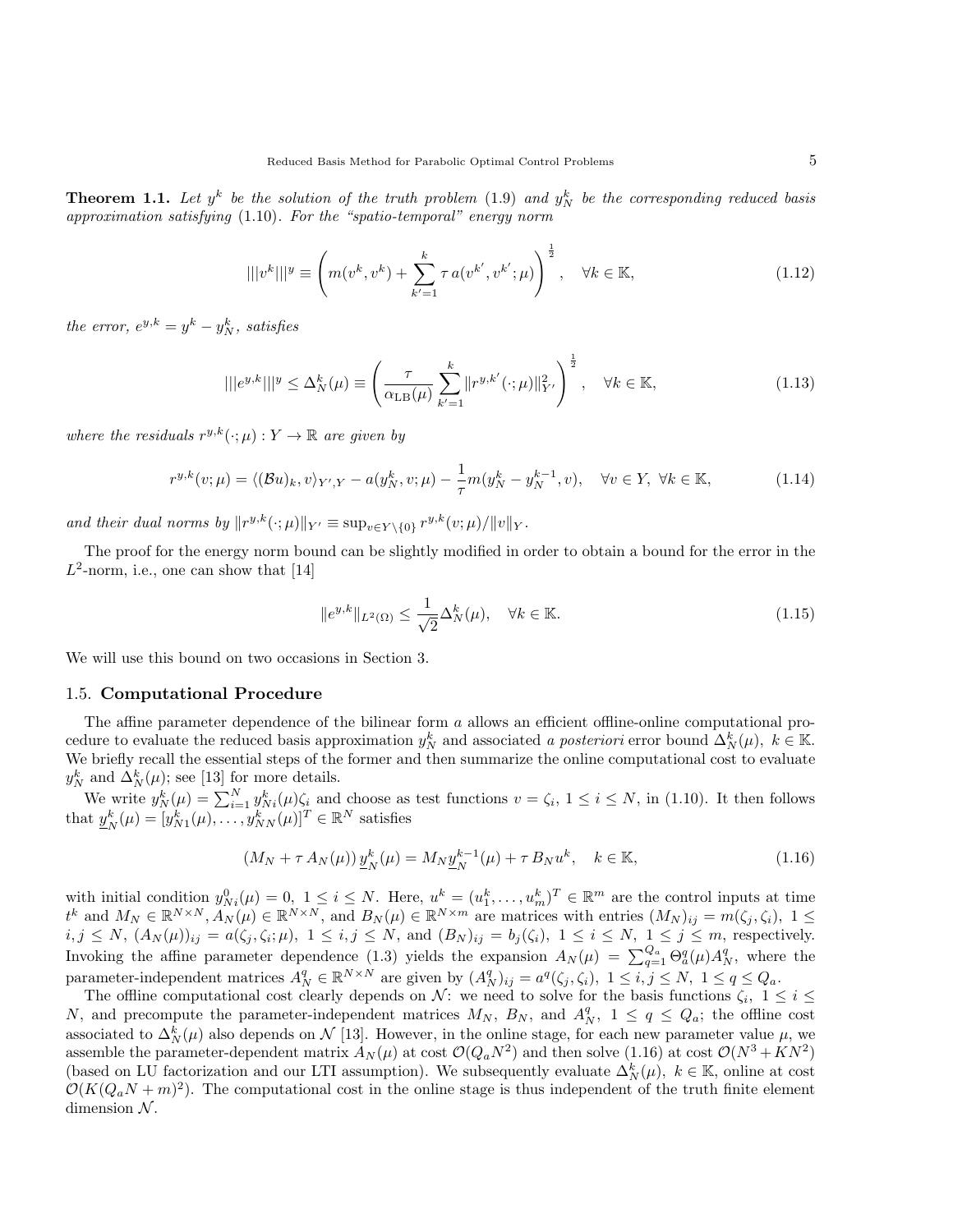# 6 MARK KÄRCHER AND MARTIN A. GREPL

# 2. Optimal Control Problem

In this section we introduce the parametrized linear-quadratic optimal control problem with parabolic PDE constraint. We recall the first-order necessary (and in our case sufficient) optimality conditions and employ the reduced basis method for the efficient solution of the resulting optimality systems.

# 2.1. General Problem Statement

We consider the problem setting as stated in Section 1. We next introduce the quadratic cost functional  $J_{\rm e}(\cdot,\cdot;\mu):W(0,T)\times\mathcal{U}_{\rm e}\to\mathbb{R}$  given by

$$
J_{\mathbf{e}}(y_{\mathbf{e}}, u_{\mathbf{e}}; \mu) = \frac{\sigma_1}{2} \int_0^T \|y_{\mathbf{e}} - y_{d,\mathbf{e}}\|_{L^2(D)}^2 \mathrm{d}t + \frac{\sigma_2}{2} \|y_{\mathbf{e}}(T) - y_{d,\mathbf{e}}(T)\|_{L^2(D)}^2 + \frac{\lambda}{2} \|u_{\mathbf{e}} - u_{d,\mathbf{e}}\|_{\mathcal{U}_{\mathbf{e}}}^2,\tag{2.1}
$$

where  $D \subset \Omega$  or  $D \subset \Gamma$  is a measurable set;  $y_{d,e} \in L^2(0,T;L^2(D))$  and  $u_{d,e} \in \mathcal{U}_e$  are the desired state and control, respectively. For simplicity, we assume that the desired state  $y_{d,e}$  and the desired control  $u_{d,e}$  are parameter-independent; however, (affine) parameter dependence is readily admitted [24]. The given regularization parameters  $\lambda > 0$  and  $\sigma_1, \sigma_2 \geq 0$  govern the trade-off between the cost associated with the deviation from the desired control and the desired state (over the whole time trajectory and/or at the final time), respectively.

In practice, the regularization parameters often serve as design parameters which are tuned to achieve a desired performance of the optimal controller. From a reduced basis point of view, however, the regularization parameters may simply be considered input parameters of the parametrized optimal control problem. This allows us to vary (say)  $\lambda$  online and thus to efficiently design the optimal controller with the approach presented here. For our model problem in Section 4 we will in fact consider  $\lambda$  as an additional (reduced basis) input parameter.

Since we also consider box constraints on the control, we finally introduce the non-empty convex subset of admissible controls by

$$
\mathcal{U}_{\mathbf{e},\mathbf{ad}} = \{ u_{\mathbf{e}} \in \mathcal{U}_{\mathbf{e}} : u_{a,\mathbf{e}}(t) \leq u_{\mathbf{e}}(t) \leq u_{b,\mathbf{e}}(t) \} \subset \mathcal{U}_{\mathbf{e}}.\tag{2.2}
$$

Here,  $u_{a,e}, u_{b,e} \in L^2(0,T;\mathbb{R}^m)$ , with  $u_{a,e}(t) \leq u_{b,e}(t)$ , f.a.a.  $t \in [0,T]$ , are given lower and upper bounds for the control components and the inequalities are interpreted component-wise in  $\mathbb{R}^m$ .

We can now state the parametrized optimal control problem as

$$
\min J(y_e, u_e; \mu) \quad \text{s.t.} \quad (y_e, u_e) \in W(0, T) \times \mathcal{U}_{e, \text{ad}} \quad \text{solves}
$$
\n
$$
\frac{d}{dt} m(y_e(t), v) + a(y_e(t), v; \mu) = \langle (\mathcal{B}_e u_e)(t), v \rangle_{Y'_e, Y_e}, \quad \forall v \in Y_e, \quad \text{f.a.a. } t \in (0, T],
$$
\n
$$
(P_e)
$$

with initial condition  $y_e(0) = y_0 \equiv 0$ . It follows from our assumptions that there exists a unique optimal solution  $(y_e^*, u_e^*)$  to  $(P_e)$  [28]. Employing a Lagrangian approach we obtain the first-order optimality system consisting of the state equation, the adjoint equation, and the optimality condition: Given  $\mu \in \mathcal{D}$ , the optimal solution  $(y_e^*, p_e^*, u_e^*) \in W(0,T) \times W(0,T) \times \mathcal{U}_{e,ad}$  satisfies

$$
\frac{d}{dt}m(y_e^*(t), \phi) + a(y_e^*(t), \phi; \mu) = \langle (\mathcal{B}_e u_e^*)(t), \phi \rangle_{Y_e', Y_e}, \qquad \forall \phi \in Y_e, \quad \text{f.a.a. } t \in (0, T], \tag{2.3a}
$$
\n
$$
y_e^*(0) = y_0 \equiv 0 \tag{2.3b}
$$

$$
f(0) = y_0 \equiv 0 \tag{2.3b}
$$

$$
-\frac{d}{dt}m(\varphi, p_e^*(t)) + a(\varphi, p_e^*(t); \mu) = \sigma_1(y_{d,e}(t) - y_e^*(t), \varphi)_{L^2(D)}, \qquad \forall \varphi \in Y_e, \quad \text{f.a.a. } t \in [0, T), \tag{2.3c}
$$

$$
m(\varphi, p_e^*(T)) = \sigma_2(y_{d,e}(T) - y_e^*(T), \varphi)_{L^2(D)}, \qquad \forall \varphi \in Y_e,
$$
\n(2.3d)

$$
(\lambda (u_e^* - u_{d,e}) - \mathcal{B}_e^* p_e^*, \psi - u_e^*)_{\mathcal{U}_e} \ge 0,
$$
  

$$
\forall \psi \in \mathcal{U}_{e,ad}.
$$
 (2.3e)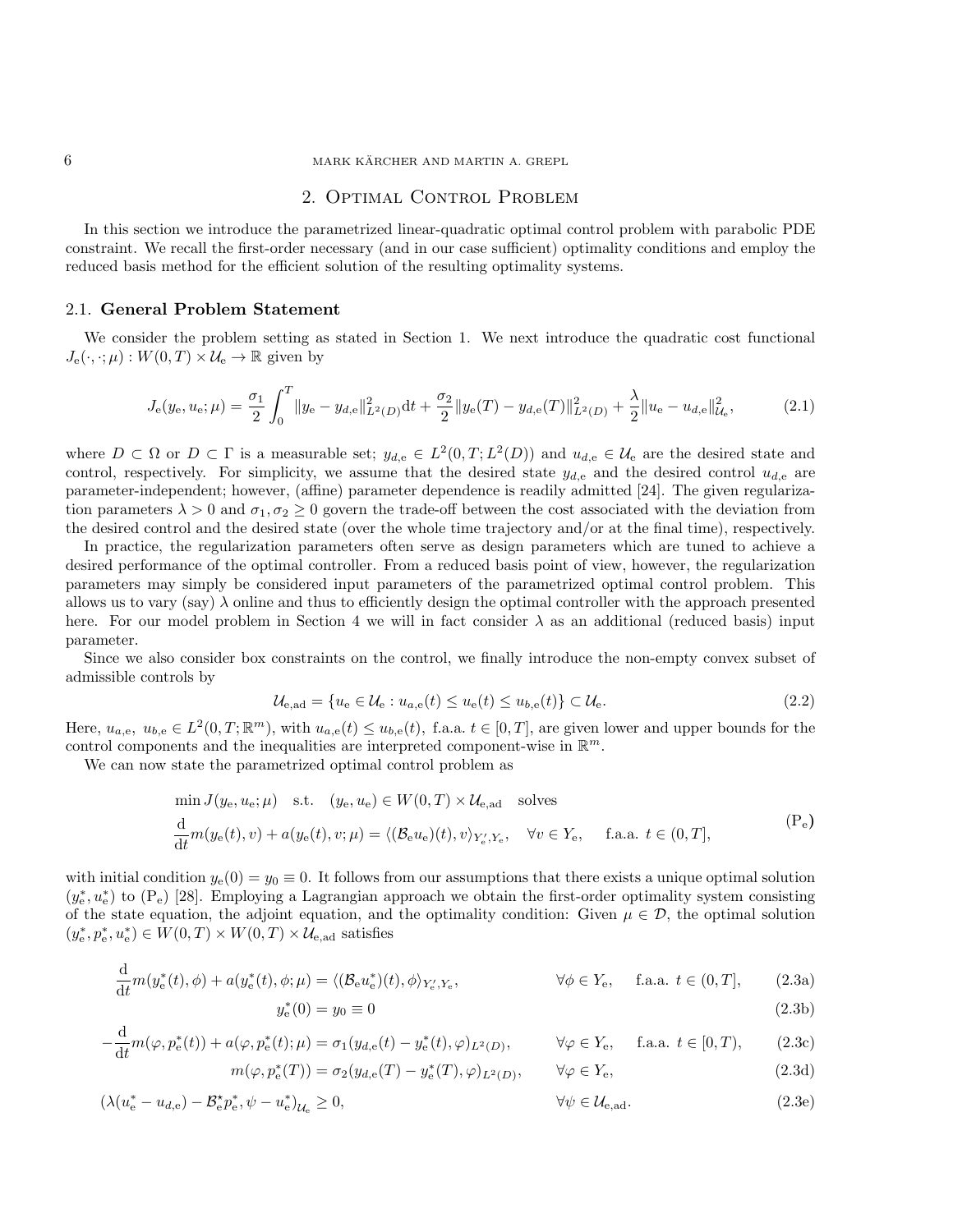Here,  $p_e$  is the adjoint variable and the superscript  $*$  denotes optimality. Furthermore, the linear and bounded dual operator of  $\mathcal{B}_e$  in (2.3e) is given by  $\mathcal{B}_e^* : L^2(0,T;Y_e) \to \mathcal{U}_e$ , where we identify  $(L^2(0,T;Y'_e))'$  with  $L^2(0,T;Y_e)$ and  $\mathcal{U}_{e}'$  with  $\mathcal{U}_{e}$ . From the relationship

$$
\langle \mathcal{B}_{\mathbf{e}} u, \phi \rangle_{L^2(0,T,Y)',L^2(0,T;Y)} = \int_0^T \sum_{i=1}^m b_i(\phi(t))u_i(t)dt = \int_0^T \left( u(t), (\mathcal{B}_{\mathbf{e}}^{\star}\phi)(t) \right)_{\mathbb{R}^m} dt = (u, \mathcal{B}_{\mathbf{e}}^{\star}\phi)_{\mathcal{U}_{\mathbf{e}}} \tag{2.4}
$$

it follows that, for given  $\phi \in L^2(0,T;Y_e)$ , the dual operator  $\mathcal{B}^{\star}_e \phi$  can be expressed as

$$
(\mathcal{B}_{e}^{\star}\phi)_{i}(t) = b_{i}(\phi(t)), \quad 1 \leq i \leq m, \quad t \in [0, T].
$$
\n
$$
(2.5)
$$

We note that for the linear-quadratic optimal control problem  $(P_e)$  the first-order conditions (2.3) are necessary and sufficient for the optimality of  $(y_e^*, u_e^*)$  [28].

#### 2.2. Truth Approximation

In general, we of course cannot expect to find an analytic solution to  $(2.3)$ . We thus introduce a temporal and spatial discretization as discussed in Section 1.2: we divide  $[0, T]$  into K subintervals of equal length  $\tau = \frac{T}{K}$ and introduce a "truth" approximation space  $Y \subset Y_e$  of very large dimension N. The discretized cost functional  $J(\cdot, \cdot; \mu): Y^K \times \mathcal{U} \to \mathbb{R}$  is then given by

$$
J(y, u; \mu) = \frac{\sigma_1}{2} \tau \sum_{k=1}^{K} \|y^k - y_d^k\|_{L^2(D)}^2 + \frac{\sigma_2}{2} \|y^K - y_d^K\|_{L^2(D)}^2 + \frac{\lambda}{2} \tau \sum_{k=1}^{K} \|u^k - u_d^k\|_{\mathbb{R}^m}^2,
$$
\n(2.6)

where  $u_d^k = u_{d,e}(t^k) \in \mathbb{R}^m$  and  $y_d^k \in Y$  is the  $L^2$ -projection of  $y_{d,e}(t^k)$ . The discretized admissible control set is

$$
\mathcal{U}_{\text{ad}} = \{ u \in \mathcal{U} : u_a^k \le u^k \le u_b^k, \ k \in \mathbb{K} \},\tag{2.7}
$$

where  $u_a^k = u_{a,e}(t^k) \in \mathbb{R}^m$  and  $u_b^k = u_{b,e}(t^k) \in \mathbb{R}^m$ . Consequently, the corresponding truth optimal control problem is then given by

$$
\min J(y, u; \mu) \quad \text{s.t.} \quad (y, u) \in Y^K \times \mathcal{U}_{ad} \quad \text{solves} \\
 m(y^k, v) + \tau a(y^k, v; \mu) = m(y^{k-1}, v) + \tau \langle (\mathcal{B}u)_k, v \rangle_{Y',Y}, \quad \forall v \in Y, \quad \forall k \in \mathbb{K},
$$
\n
$$
(P)
$$

with initial condition  $y^0 = y_0 = 0$ .

The associated first-order optimality system reads: Given  $\mu \in \mathcal{D}$ , the optimal solution  $(y^*, p^*, u^*) \in Y^K \times$  $Y^K \times \mathcal{U}_{\text{ad}}$  satisfies

$$
m(y^{*,k} - y^{*,k-1}, \phi) + \tau a(y^{*,k}, \phi; \mu) = \tau \langle (\mathcal{B}u^*)_k, \phi \rangle_{Y',Y}, \qquad \forall \phi \in Y, \quad \forall k \in \mathbb{K}, \tag{2.8a}
$$

$$
y^{*,0} = y_0 \equiv 0,\t(2.8b)
$$

$$
m(\varphi, p^{*,k} - p^{*,k+1}) + \tau a(\varphi, p^{*,k}; \mu) = \tau \sigma_1(y_a^k - y^{*,k}, \varphi)_{L^2(D)}, \qquad \forall \varphi \in Y, \quad \forall k \in \mathbb{K},
$$
\n
$$
m(\varphi, p^{*,K+1}) = \sigma_2(y_a^K - y^{*,K}, \varphi)_{L^2(D)}, \qquad \forall \varphi \in Y,
$$
\n(2.8c)

$$
(\lambda(u^* - u_d) - \mathcal{B}^{\star} p^*, \psi - u^*)_{\mathcal{U}} \ge 0, \qquad \forall \psi \in \mathcal{U}_{ad}.
$$
 (2.8e)

Here, the dual operator  $\mathcal{B}^* : Y^K \to \mathcal{U}$  is given for  $\phi \in Y^K$  by

$$
(\mathcal{B}^{\star}\phi)^k_i = b_i(\phi^k),\tag{2.9}
$$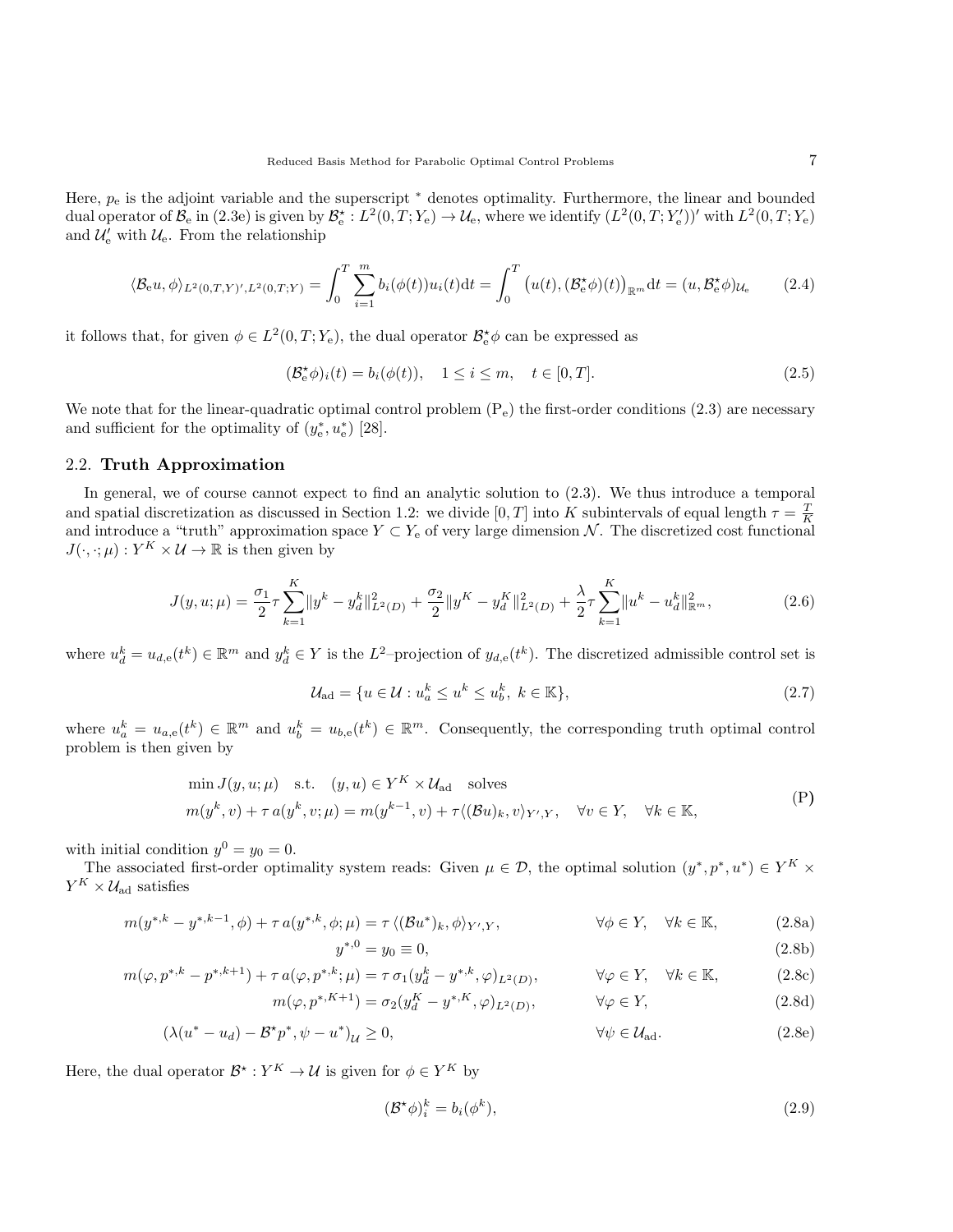#### 8 MARK KÄRCHER AND MARTIN A. GREPL

which is the discrete counterpart to the dual operator  $\mathcal{B}_{e}^{\star}$  defined in (2.5).

We further note that the Ansatz and test spaces are identical for the state and adjoint equations. This ensures that the solution of the optimality system (2.8) is indeed also an optimal solution of the truth optimal control problem (P).

The optimality system (2.8) constitutes a coupled set of equations (and variational inequalities) of dimension  $2KN + Km$  and is thus expensive to solve, especially if one is interested in various values of  $\mu \in \mathcal{D}$ . Our goal is therefore to significantly speed up the solution of (2.8) by employing the reduced basis approximation as a surrogate model for the PDE constraint in (P).

#### 2.3. Reduced Basis Approximation

We first assume that we are given the reduced basis spaces

$$
Y_N = \text{span}\{\zeta_n, 1 \le n \le N\}, \quad 1 \le N \le N_{\text{max}},\tag{2.10}
$$

where the  $\zeta_n$ ,  $1 \leq n \leq N$ , are mutually  $(\cdot, \cdot)_Y$ -orthogonal basis functions and N,  $N_{\text{max}}$  are even. We comment on the POD/Greedy sampling procedure to construct the spaces  $Y_N$  in Section 3.4.

We next replace the truth approximation of the PDE constraint in  $(P)$  with its reduced basis approximation. The reduced basis optimal control problem is thus given by

$$
\min J(y_N, u_N; \mu) \quad \text{s.t.} \quad (y_N, u_N) \in Y_N^K \times \mathcal{U}_{ad} \quad \text{solves}
$$
\n
$$
m(y_N^k, v) + \tau a(y_N^k, v; \mu) = m(y_N^{k-1}, v) + \tau \langle (\mathcal{B}u_N)_k, v \rangle_{Y',Y}, \forall v \in Y_N, \quad \forall k \in \mathbb{K},
$$
\n
$$
(P_N)
$$

with initial condition  $y_N^0 = y_0 = 0$ . Notice that the already low-dimensional truth control space U is not reduced, although this is possible for problems with high-dimensional control spaces, e.g., problems with distributed controls over parts of the domain or its boundary [23, 31].

We can also directly state the associated first-order optimality system: Given  $\mu \in \mathcal{D}$ , find  $(y_N^*, p_N^*, u_N^*) \in$  $Y_N^K \times Y_N^K \times \mathcal{U}_{\text{ad}}$  such that

$$
m(y_N^{*,k} - y_N^{*,k-1}, \phi) + \tau a(y_N^{*,k}, \phi; \mu) = \tau \langle (\mathcal{B}u_N^*)_k, \phi \rangle_{Y',Y}, \qquad \forall \phi \in Y_N, \quad \forall k \in \mathbb{K}, \tag{2.11a}
$$

$$
y_N^{*,0} = y_0 \equiv 0, \tag{2.11b}
$$

$$
{}_{N}^{*,0} = y_0 \equiv 0,\t\t(2.11b)
$$

$$
m(\varphi, p_N^{*,k} - p_N^{*,k+1}) + \tau a(\varphi, p_N^{*,k}; \mu) = \tau \sigma_1(y_d^k - y_N^{*,k}, \varphi)_{L^2(D)}, \qquad \forall \varphi \in Y_N, \quad \forall k \in \mathbb{K}, \tag{2.11c}
$$

$$
m(\varphi, p_N^{*,K+1}) = \sigma_2(y_d^K - y_N^{*,K}, \varphi)_{L^2(D)}, \qquad \forall \varphi \in Y_N,
$$
\n(2.11d)

$$
(\lambda (u_N^* - u_d) - \mathcal{B}^* p_N^*, \psi - u_N^*)_{\mathcal{U}} \ge 0, \qquad \forall \psi \in \mathcal{U}_{ad}.
$$
 (2.11e)

The reduced basis optimality system is only of dimension  $2KN + Km$  and can be evaluated efficiently using an offline-online computational decomposition. Before presenting the details in the next section we make several remarks.

We note that we use a single "integrated" reduced basis Ansatz and test space for the state and adjoint equations. The reason is twofold: first, the reduced basis optimality system (2.11) reflects the reduced basis optimal control problem  $(P_N)$  only if the spaces of the state and adjoint equations are identical; and second, using different spaces may result in an unstable system (2.11). This issue is closely related to the stability of reduced basis formulations for saddle point problems, see [11] for details. If we use the same space  $Y_N$  for the state and the adjoint equation, on the other hand, the system  $(2.11)$  is provably stable. Finally, since the state and adjoint solutions need to be well-approximated using the single space  $Y_N$ , we choose "integrated" spaces, i.e., we integrate both snapshots of the state and adjoint equations into the space  $Y_N$  defined in (2.10).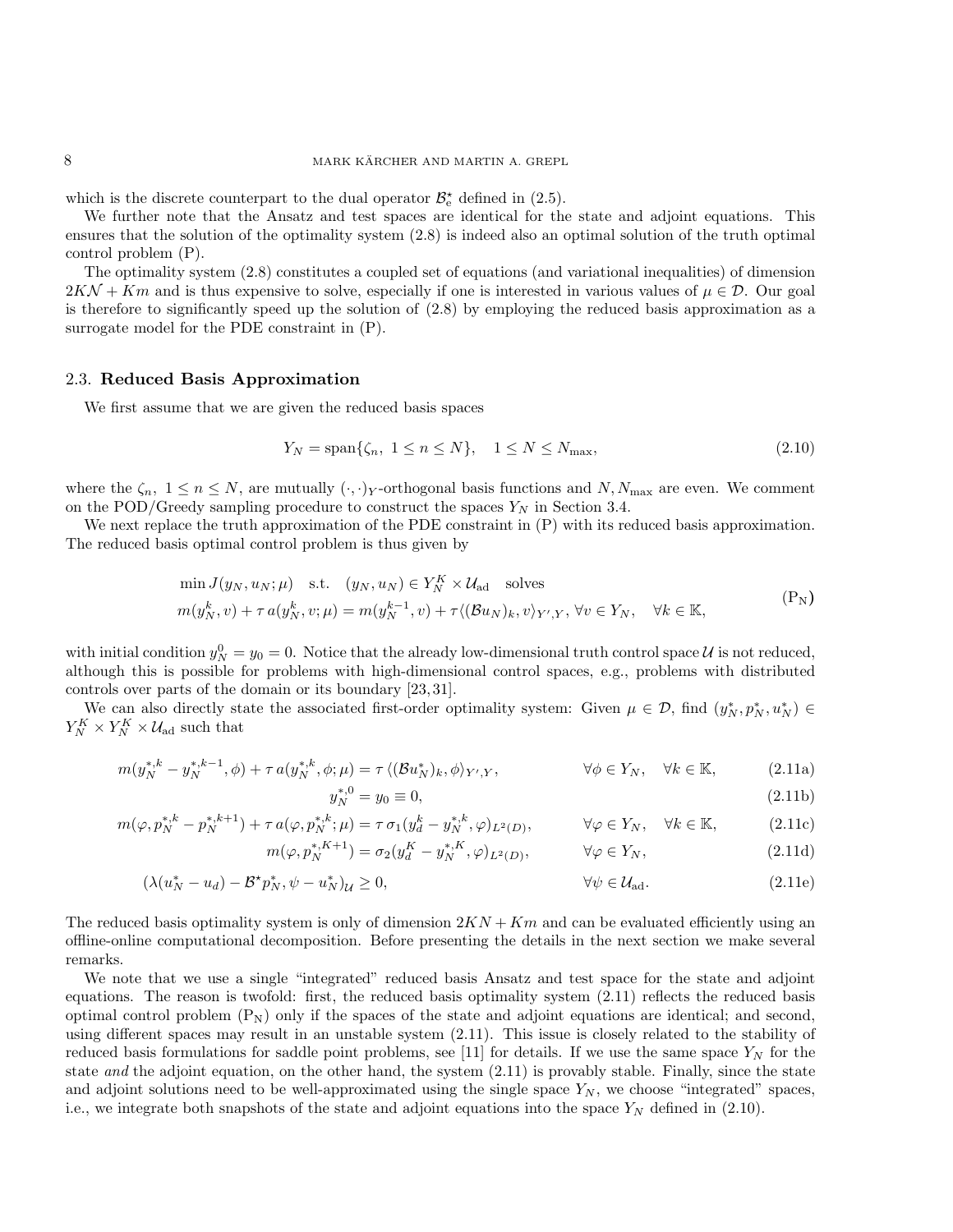#### 2.4. Computational Procedure

We now turn to the computational details of the reduced basis approximation of the optimality system. To this end, we express the reduced basis state and adjoint solutions as  $y_N^k(\mu) = \sum_{i=1}^N y_{Ni}^k(\mu) \zeta_i$  and  $p_N^k(\mu) =$  $\sum_{i=1}^{N} p_{Ni}^{k}(\mu)\zeta_i$  and denote the coefficient vectors by  $y_N^k$  $N_k^k(\mu) = [y_{N1}^k(\mu), \dots, y_{NN}^k(\mu)]^T \in \mathbb{R}^N$  and  $p_N^k$  $\binom{k}{N}(\mu) =$  $[p_{N1}^k(\mu),...,p_{NN}^k(\mu)]^T \in \mathbb{R}^N$ , respectively. If we choose as test functions  $\phi = \zeta_i$ ,  $1 \le i \le N$ , and  $\varphi =$  $\zeta_i, 1 \leq i \leq N$ , in (2.11), the reduced basis optimality system can be written as

$$
(M_N + \tau A_N(\mu)) \underline{y}_N^k(\mu) = M_N \underline{y}_N^{k-1}(\mu) + \tau B_N u_N^k, \qquad k \in \mathbb{K},
$$
\n(2.12a)

$$
\underline{y}_N^0(\mu) = 0,\tag{2.12b}
$$

$$
(M_N + \tau A_N(\mu)) \underline{p}_N^k(\mu) = M_N \underline{p}_N^{k+1}(\mu) + \tau \sigma_1 (Y_{d,N}^k - D_N \underline{y}_N^k(\mu)), \qquad k \in \mathbb{K},
$$
\n(2.12c)

$$
M_N \underline{p}_N^{K+1}(\mu) = \sigma_2 \left( Y_{d,N}^K - D_N \underline{y}_N^K(\mu) \right),\tag{2.12d}
$$

$$
(\lambda(u_N^k - u_d^k) - B_N^T \underline{p}_N^k(\mu), \psi^k - u_N^k)_{\mathcal{U}} \ge 0, \qquad \forall \psi^k \in \mathcal{U}_{ad}^k, \quad k \in \mathbb{K}. \tag{2.12e}
$$

Here,  $A_N(\mu) \in \mathbb{R}^{N \times N}$ ,  $M_N \in \mathbb{R}^{N \times N}$  and  $B_N \in \mathbb{R}^{N \times m}$  are the matrices defined in Section 1.5;  $D_N \in \mathbb{R}^{N \times N}$ is a matrix with the entries  $(D_N)_{ij} = (\zeta_j, \zeta_i)_{L^2(D)}, 1 \leq i, j \leq N;$  and  $Y^k_{d,N} \in \mathbb{R}^N, k \in \mathbb{K}$ , are vectors with entries  $(Y_{d,N})_i^k = (y_d^k, \zeta_i)_{L^2(D)}, 1 \le i \le N$ . Invoking the affine parameter dependence (1.3) yields the expansion  $A_N(\mu) = \sum_{q=1}^{Q_a} \Theta_a^q(\mu) A_N^q$  as discussed in Section 1.5. Finally, to allow an efficient evaluation of the cost functional in the online stage, we also compute and store the scalars  $\tilde{Y}_d^k \in \mathbb{R}$ ,  $k \in \mathbb{K}$ , given by  $\tilde{Y}_d^k = (y_d^k, y_d^k)_{L^2(D)}$ .

The offline-online decomposition is now clear. In the offline stage — performed only once — we first construct the reduced basis space  $Y_N$ . We then assemble the parameter-independent quantities  $A_N^q$ ,  $1 \le q \le Q_a$ ,  $M_N$ ,  $D_N$ ,  $B_N$ ,  $Y_{d,N}^k$ , and  $\tilde{Y}_d^k$ . The computational cost clearly depends on the truth finite element dimension N. In the online stage — for each new parameter value  $\mu$  — we first assemble the parameter-dependent quantity  $A_N(\mu)$  in  $\mathcal{O}(Q_a N^2)$  operations. We then solve the reduced basis optimality system (2.12) iteratively with a BFGS Quasi-Newton method. The cost for one BFGS-iteration on the "reduced" cost functional  $j_N(u_N;\mu)$ :=  $J(y_N(u_N), u_N; \mu)$  is to leading order  $\mathcal{O}(N^3 + KN^2 + KNm + (Km)^2)$ . In the control constrained case we use the primal dual active set method (PDAS) resulting in an outer loop around the BFGS iteration. In our numerical tests we needed at most 4 PDAS iterations.

Given a reduced basis approximation, the cost functional can be evaluated efficiently from

$$
J(y_N, u_N; \mu) = \frac{\sigma_1}{2} \tau \sum_{k=1}^K \left( (\underline{y}_N^k)^T D_N \underline{y}_N^k - 2(Y_{d,N}^k)^T \underline{y}_N^k + \tilde{Y}_d^k \right) + \frac{\sigma_2}{2} \left( (\underline{y}_N^K)^T D_N \underline{y}_N^K - 2(Y_{d,N}^K)^T \underline{y}_N^K + \tilde{Y}_d^K \right) + \frac{\lambda}{2} \tau \sum_{k=1}^K ||u_N^k - u_d^k||_{\mathbb{R}^m}^2
$$
(2.13)

in (to leading order)  $\mathcal{O}(KN^2 + Km)$  operations.

Hence, the computational cost for the online stage is independent of  $N$ , the dimension of the underlying "truth" finite element approximation space. Since  $N \ll N$ , we expect significant computational savings in the online stage relative to the solution of (2.8). However, we need to rigorously and efficiently assess the error introduced.

# 3. A Posteriori Error Estimation

We will now develop a *posteriori* error bounds for the error in the optimal control and the error in the associated cost functional. The derivation is an extension of our previous results for elliptic and control unconstrained problems in [12, 24]. We note that a posteriori error bounds are not only crucial to confirm the fidelity of the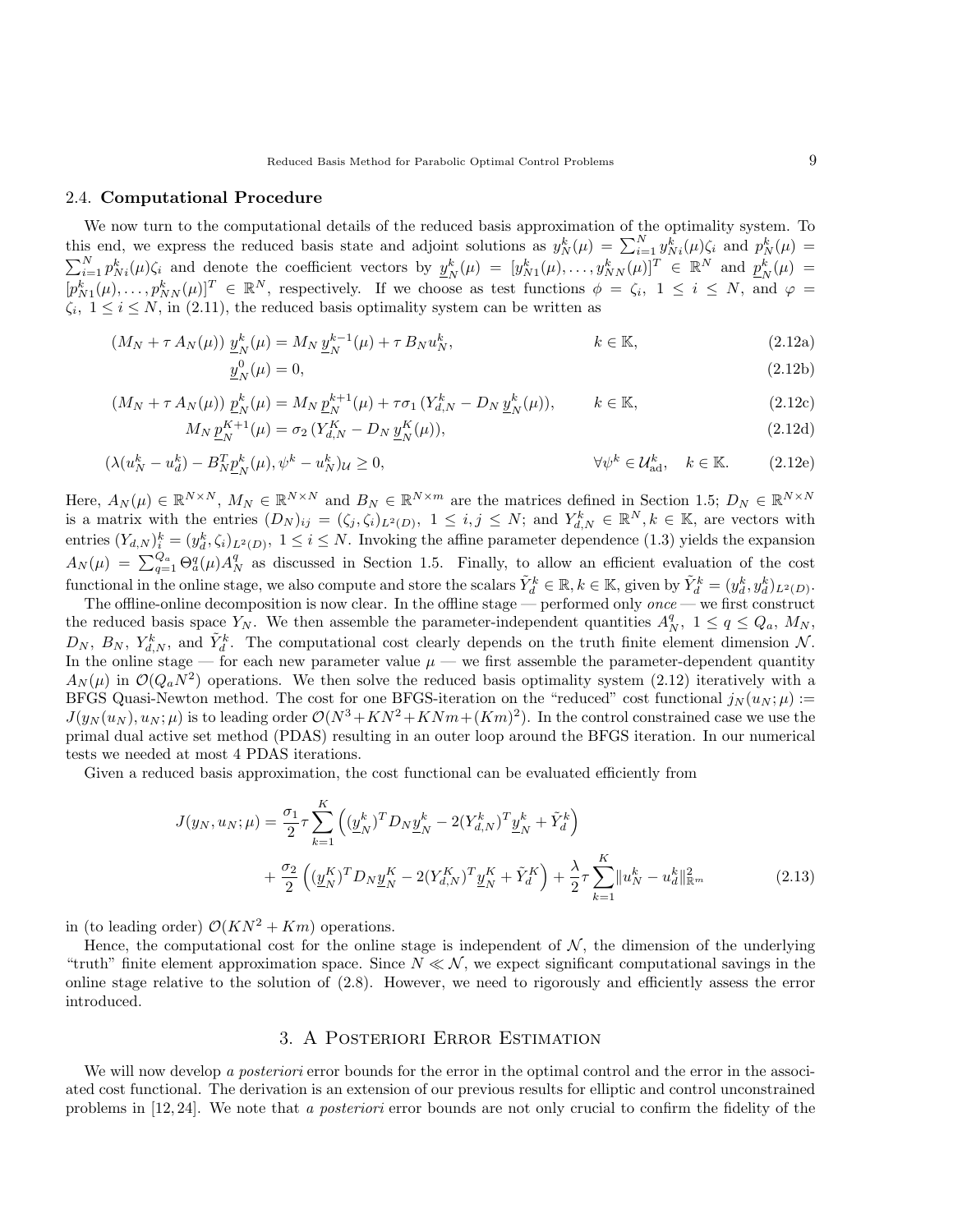reduced basis optimal control solution, but are also an essential ingredient in the Greedy procedure to generate the reduced basis space  $Y_N$ .

We discuss the control and cost functional bounds in Sections 3.1 and Section 3.2, respectively. The error bounds introduced are rigorous upper bounds for the true errors and are efficient to compute; we summarize the computational procedure in Section 3.3. Finally, we present the Greedy procedure to generate  $Y_N$  in Section 3.4.

# 3.1. Error Bound for the Optimal Control

The point of departure for our bound is a result from [43], where the authors estimate the distance between the computed POD suboptimal control and the unknown truth optimal control using a perturbation argument proposed in [15,30]. This approach has also been applied to optimal control problems governed by elliptic PDEs in [3,7]. The idea is to introduce a perturbation function  $\zeta \in \mathcal{U}$  such that the RB optimal control  $u_N^*$ , i.e., the perturbed control, satisfies the optimality condition

$$
(\lambda (u_N^* - u_d) - \mathcal{B}^* \tilde{p} + \zeta, \psi - u_N^*)_{\mathcal{U}} \ge 0, \quad \forall \psi \in \mathcal{U}_{ad}, \tag{3.1}
$$

of a perturbed optimal control problem. Here,  $\tilde{p} = p(y(u_N^*))$  is the solution of the (truth) adjoint equation (2.8c) with  $y(u_N^*)$  instead of  $y^*(u^*)$  on the right-hand side, and  $\tilde{y} = y(u_N^*)$  is the solution of the (truth) state equation (2.8a) with control  $u_N^*$  instead of  $u^*$ . It is then possible to explicitly construct  $\zeta$  in terms of  $u_N^*, \tilde{y}$ , and  $\tilde{p}$  such that (3.1) holds and to bound the error in the optimal control,  $u^* - u_N^*$ , in terms of  $\zeta$ . More specifically, for notational convenience we define

$$
\xi = \lambda (u_N^* - u_d) - \mathcal{B}^* \tilde{p} \tag{3.2}
$$

with components  $\xi_i^k$ ,  $i = 1, \ldots, m, k \in \mathbb{K}$ . We then distinguish for every component  $\zeta_i^k$ ,  $i = 1, \ldots, m, k \in \mathbb{K}$ , the following three cases to construct  $\zeta$  (see [43] for a more detailed discussion):

- (1) If  $u_{N,i}^{*,k} = u_{a,i}^k$ , then  $\psi_i^k u_{N,i}^{*,k} \ge 0$  for all  $\psi_i^k \in \mathcal{U}_{ad,i}^k$  and hence  $\xi_i^k + \zeta_i^k \ge 0$  has to hold: we set  $\zeta_i^k = \left[\xi_i^k\right]_+$ . (2) If  $u_{N,i}^{*,k} = u_{b,i}^k$ , then  $\psi_i^k - u_{N,i}^{*,k} \leq 0$  for all  $\psi_i^k \in \mathcal{U}_{\mathrm{ad},i}^k$  and hence  $\xi_i^k + \zeta_i^k \leq 0$  has to hold: we set  $\zeta_i^k = -\left[\xi_i^k\right]_+.$
- (3) If  $u_{N,i}^{*,k} \in (u_{a,i}^k, u_{b,i}^k)$ , then  $\psi_i^k u_{N,i}^{*,k}$  can attain positive and negative values for  $\psi_i^k \in \mathcal{U}_{ad,i}^k$  and hence  $\xi_i^k + \zeta_i^k = 0$  has to hold: we set  $\zeta_i^k = -\xi_i^k$ .

Here,  $[\cdot]_+$  and  $[\cdot]_-$  denote the positive and negative part functions, respectively. To summarize,  $\zeta \in \mathcal{U}$  is given component-wise by

$$
\zeta_i^k = \begin{cases}\n[\xi_i^k]_{-} & \text{if } u_{N,i}^{*,k} = u_{a,i}^k; \\
-[\xi_i^k]_{+} & \text{if } u_{N,i}^{*,k} = u_{b,i}^k; \\
-\xi_i^k & \text{if } u_{N,i}^{*,k} \in (u_{a,i}^k, u_{b,i}^k).\n\end{cases}
$$
\n(3.3)

We can now state the main result (see Theorem 4.11 in [43]).

**Theorem 3.1.** Let  $u^*$  and  $u_N^*$  be the optimal solutions of the truth and reduced basis optimal control problems (P) and  $(P_N)$ , respectively. The error in the optimal control then satisfies

$$
||u^* - u^*_{N}||_{\mathcal{U}} \le \frac{1}{\lambda} ||\zeta||_{\mathcal{U}}, \quad \forall \mu \in \mathcal{D}.
$$
\n(3.4)

To prove the error bound for the optimal control in our fully-discrete setting we require an intermediate result which we state in the following lemma. We refer the reader to Appendix A.1 for its proof.

**Lemma 3.2.** Let  $u_N^* \in \mathcal{U}_{ad}$  be a perturbed control input and denote the associated solution of the truth state equation by  $\tilde{y}^k \in Y, 1 \leq k \leq K$ , and the associated solution of the truth adjoint equation by  $\tilde{p}^k \in Y, 1 \leq k \leq K$ . We then have

$$
\tau \sum_{k=1}^{K} \sum_{i=1}^{m} b_i (p^{*,k} - \tilde{p}^k)(u_{N,i}^{*,k} - u_i^{*,k}) \ge 0,
$$
\n(3.5)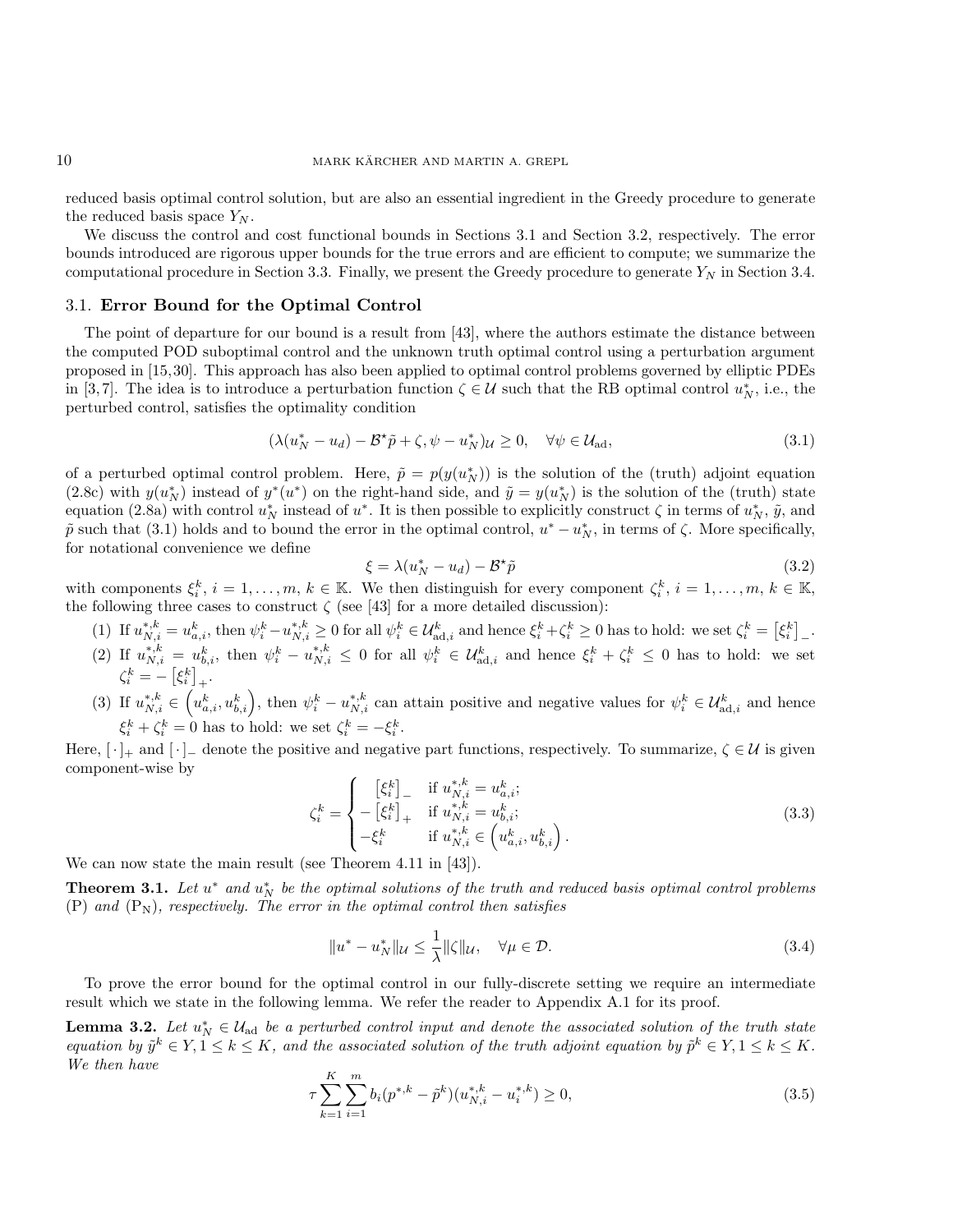or equivalently

$$
(\mathcal{B}^*(p^* - \tilde{p}), u_N^* - u^*)_{\mathcal{U}} \ge 0.
$$
\n(3.6)

We are now ready to prove Theorem 3.1.

Proof. We recall the truth optimality condition

$$
(\lambda(u^* - u_d) - \mathcal{B}^{\star} p^*, \psi - u^*)_{\mathcal{U}} \ge 0, \quad \forall \psi \in \mathcal{U}_{ad},
$$
\n
$$
(3.7)
$$

and the perturbed optimality condition

$$
(\lambda (u_N^* - u_d) - \mathcal{B}^* \tilde{p} + \zeta, \psi - u_N^*)_{\mathcal{U}} \ge 0, \quad \forall \psi \in \mathcal{U}_{ad}.
$$
 (3.8)

We set  $\psi = u_N^*$  in (3.7),  $\psi = u^*$  in (3.8), and add both equations to obtain

$$
0 \le (\lambda (u_N^* - u_d) - \lambda (u^* - u_d) + \mathcal{B}^* p^* - \mathcal{B}^* \tilde{p} + \zeta, u^* - u_N^*)_U = -\lambda \|u^* - u_N^*\|_U^2 - (\mathcal{B}^*(p^* - \tilde{p}), u_N^* - u^*)_U + (\zeta, u^* - u_N^*)_U \le -\lambda \|u^* - u_N^*\|_U^2 + \|\zeta\|_U \|u^* - u_N^*\|_U,
$$
\n(3.9)

where we used Lemma 3.2 and the Cauchy-Schwarz inequality. The desired result directly follows.  $\Box$ 

We note that evaluation of  $\zeta$  and thus the bound in (3.4) is computationally expensive since it requires a forward-backward solve of the truth state and adjoint equations. Our goal is to develop a bound which can be computed using an offline-online decomposition such that the computational cost for the online-evaluation is independent of N. The main idea is to replace the truth approximation  $p(y(u_N^*))$  in (3.4) with the reduced basis approximation  $p_N^*(y_N^*(u_N^*))$  and to bound the error term  $p(y(u_N^*)) - p_N^*(y_N^*(u_N^*))$ .

Before we continue, let us make some notational remarks. Following the notation and terminology in [8], we refer to  $\tilde{e}^{y,k} = y^k (u_N^*) - y_N^{*,k} (u_N^*)$  as the state predictability error and to  $\tilde{e}^{p,k} = p^k (y(u_N^*)) - p_N^{*,k} (y_N^*(u_N^*))$ as the adjoint predictability error. They reflect the ability of the corresponding reduced basis solutions to approximate the truth state and adjoint solutions for a prescribed control. In contrast, we define the state, adjoint, and control optimality errors as  $e^{y,*,k} = y^{*,k}(u^*) - y_N^{*,k}(u^*_N), e^{p,*,k} = p^{*,k}(y^*(u^*)) - p_N^{*,k}(y^*_N(u^*_N)),$  and  $e^{u,*} = u^* - u_N^*$ , respectively. We start with the following definition.

Definition 3.3. The residuals for the state equation, the adjoint equation, and the optimality condition are defined by

$$
r^{y,k}(\phi;\mu) = \langle (\mathcal{B}u_N^*)_k, \phi \rangle_{Y',Y} - a(y_N^{*,k}, \phi;\mu) - \frac{1}{\tau} m(y_N^{*,k} - y_N^{*,k-1}, \phi), \quad \forall \phi \in Y, \quad \forall k \in \mathbb{K},
$$
\n(3.10)

$$
r^{p,k}(\varphi;\mu) = \sigma_1(y_d^k - y_N^{*,k}, \varphi)_{L^2(D)} - a(\varphi, p_N^{*,k}; \mu) - \frac{1}{\tau}m(\varphi, p_N^{*,k} - p_N^{*,k+1}), \quad \forall \varphi \in Y, \quad k \in \mathbb{K} \setminus \{K\},\tag{3.11}
$$

$$
r^{p,K}(\varphi;\mu) = \sigma_1(y_d^K - y_N^{*,K}, \varphi)_{L^2(D)} + \frac{\sigma_2}{\tau}(y_d^K - y_N^{*,K}, \varphi)_{L^2(D)} - a(\varphi, p_N^{*,K}; \mu) - \frac{1}{\tau}m(\varphi, p_N^{*,K}), \quad \forall \varphi \in Y, \tag{3.12}
$$

$$
r_i^{u,k}(\psi;\mu) = (\lambda(u_{N,i}^{*,k} - u_{d,i}^k) - b_i(p_N^{*,k}), \psi_i^k), \quad \forall \psi_i^k \in \mathcal{U}_{\text{ad},i}^k, \quad \forall k \in \mathbb{K}, \quad i = 1, \dots, m. \tag{3.13}
$$

Before turning to the bound for the optimal control we require the following two intermediate results for the state and adjoint predictability errors.

**Lemma 3.4.** The state predictability error  $\tilde{e}^{y,k} = y^k(u_N^*) - y_N^{*,k}(u_N^*)$  satisfies

$$
|||\tilde{e}^{y,k}|||^y \le \tilde{\Delta}_N^{y,k}(\mu), \qquad \forall \mu \in \mathcal{D}, \ \forall k \in \mathbb{K}, \tag{3.14}
$$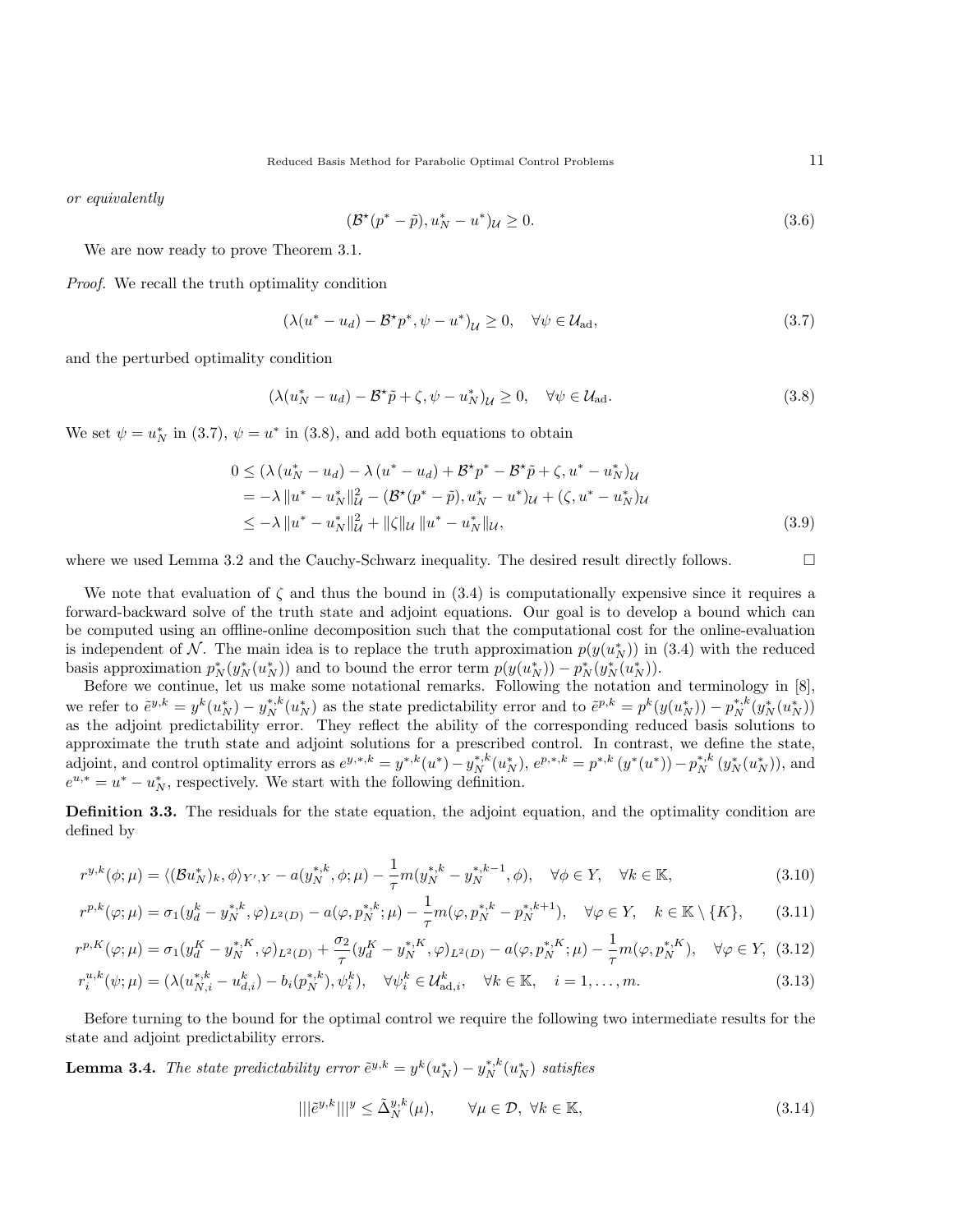where the error bound  $\tilde{\Delta}_N^{y,k}(\mu)$  is defined as

$$
\tilde{\Delta}_N^{y,k}(\mu) \equiv \left(\frac{\tau}{\alpha_{\text{LB}}(\mu)} \sum_{k'=1}^k \|r^{y,k'}(\cdot;\mu)\|_{Y'}^2\right)^{\frac{1}{2}}.
$$
\n(3.15)

This is the standard a posteriori error bound for parabolic PDEs, cf. Theorem 1.1; for a proof see [13]. We state the corresponding result for the adjoint in the following lemma; see Appendix A.2 for the proof.

**Lemma 3.5.** Let  $\tilde{e}^{p,k} = \tilde{p}^k - p_N^{*,k}$  be the adjoint predictability error and define

$$
|||v^k|||^p \equiv \left(m(v^k, v^k) + \sum_{k'=k}^K \tau a(v^{k'}, v^{k'}; \mu)\right)^{\frac{1}{2}}.
$$
\n(3.16)

The adjoint predictability error satisfies

$$
|||\tilde{e}^{p,k}|||^p \le \tilde{\Delta}_N^{p,k}(\mu), \qquad \forall \mu \in \mathcal{D}, \ \forall k \in \mathbb{K}, \tag{3.17}
$$

where the error bound  $\tilde{\Delta}_N^{p,k}(\mu)$  is defined as

$$
\tilde{\Delta}_N^{p,k}(\mu) \equiv \left(\frac{2\tau}{\alpha_{\text{LB}}(\mu)} \sum_{k'=k}^K \|r^{p,k'}(\cdot;\mu)\|_{Y'}^2 + \left(\frac{2C_D^4 \sigma_1^2}{\alpha_{\text{LB}}(\mu)^2} + \frac{\sigma_2^2}{2}\right) (\tilde{\Delta}_N^{y,K}(\mu))^2\right)^{\frac{1}{2}}.
$$
\n(3.18)

and  $C_D \equiv \sup_{v \in Y \setminus \{0\}} \frac{\|v\|_{L^2(D)}}{\|v\|_{Y}}$  $\frac{\|L^2(D)}{\|v\|_Y}$ .

For simplicity of exposition we first derive the control error bound for the unconstrained case in the following section and then turn to the constrained case in Section 3.1.2.

# 3.1.1. Problems without Control Constraints

We obtain the following result for the error in the optimal control.

**Proposition 3.6.** Let  $u^*$  and  $u_N^*$  be the optimal solutions of the truth and reduced basis optimal control problems (P) and (P<sub>N</sub>), respectively. Given  $\tilde{\Delta}_{N}^{p,k}(\mu)$  defined in (3.18), the error in the optimal control satisfies

$$
||u^* - u^*_{N}||_{\mathcal{U}} \le \Delta_N^{u,*}(\mu) \equiv \frac{1}{\lambda \sqrt{\alpha_{\text{LB}}}} \left( \sum_{i=1}^m ||b_i||_{Y'}^2 \right)^{\frac{1}{2}} \tilde{\Delta}_N^{p,1}(\mu), \quad \forall \mu \in \mathcal{D}.
$$
 (3.19)

*Proof.* In the unconstrained case  $\zeta \in \mathcal{U}$  is given by

$$
\zeta = -\left(\lambda (u_N^* - u_d) - \mathcal{B}^*\tilde{p}\right). \tag{3.20}
$$

We add  $\pm \mathcal{B}^{\star} p_N^*$  and note that  $\lambda (u_N^* - u_d) - \mathcal{B}^{\star} p_N^* = 0$  to obtain

$$
\zeta = \mathcal{B}^{\star}(\tilde{p} - p_N^*),\tag{3.21}
$$

or component-wise

$$
\zeta_i^k = b_i(\tilde{p}^k - p_N^{*,k}), \quad \forall i = 1, \dots, m, \forall k \in \mathbb{K}.
$$
\n(3.22)

We can then bound

$$
|\zeta_i^k| \le ||b_i||_{Y'} \|\tilde{p}^k - p_N^{*,k}\|_Y, \quad \forall i = 1, \dots, m, \forall k \in \mathbb{K},
$$
\n(3.23)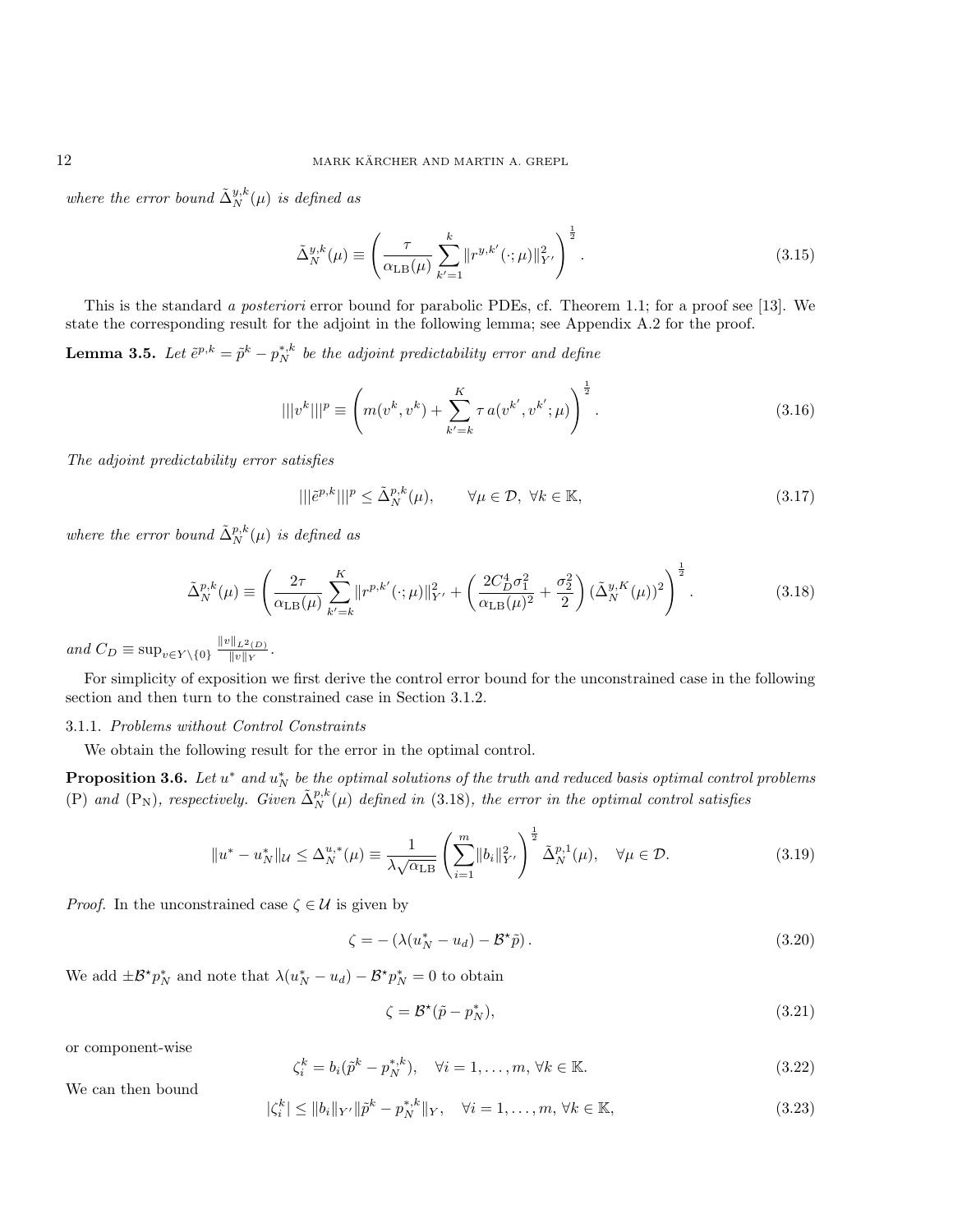and thus arrive at

$$
||u^* - u^*_{N}||_{\mathcal{U}} \le \frac{1}{\lambda} ||\zeta||_{\mathcal{U}} \le \frac{1}{\lambda} \left( \tau \sum_{k=1}^{K} \sum_{i=1}^{m} ||b_i||_{Y'}^2 ||\tilde{p}^k - p^*_{N}||_Y^2 \right)^{\frac{1}{2}} = \frac{1}{\lambda} \left( \sum_{i=1}^{m} ||b_i||_{Y'}^2 \right)^{\frac{1}{2}} \left( \tau \sum_{k=1}^{K} ||\tilde{p}^k - p^*_{N}||_Y^2 \right)^{\frac{1}{2}}.
$$
 (3.24)

Finally, it follows from Lemma 3.5 that

$$
\left(\tau \sum_{k=1}^{K} \|\tilde{p}^{k} - p_{N}^{*,k}\|_{Y}^{2}\right)^{\frac{1}{2}} \leq \frac{1}{\sqrt{\alpha_{\text{LB}}}} \left(\tau \sum_{k=1}^{K} a(\tilde{e}^{p,k}, \tilde{e}^{p,k}; \mu)\right)^{\frac{1}{2}} \leq \frac{1}{\sqrt{\alpha_{\text{LB}}}} \left(m(\tilde{e}^{p,1}, \tilde{e}^{p,1}) + \tau \sum_{k=1}^{K} a(\tilde{e}^{p,k}, \tilde{e}^{p,k}; \mu)\right)^{\frac{1}{2}} \leq \frac{1}{\sqrt{\alpha_{\text{LB}}}} \tilde{\Delta}^{p,1}(\mu). \tag{3.25}
$$

The desired result directly follows from  $(3.24)$  and  $(3.25)$ .

#### 3.1.2. Problems with Control Constraints

The construction of  $\zeta$  from (3.3) in the control constrained case requires evaluation of the positive and negative part functions of  $\xi$  defined in (3.2). Again, we want to avoid an explicit evaluation of  $\xi$  since this would require a forward-backward truth solve. The idea here is to construct an efficiently evaluable upper and lower bound for ξ and to conservatively replace the positivity resp. negativity condition by the lower resp. upper bound in order to obtain an approximation of  $\zeta$ . To this end, we first define

$$
\xi_N = \lambda (u_N^* - u_d) - \mathcal{B}^* p_N^* \tag{3.26}
$$

and realize that

$$
\xi_i^k = \xi_{N,i}^k - b_i(\tilde{p}^k - p_N^{*,k}), \quad \forall i = 1, ..., m. \quad \forall k \in \mathbb{K}.
$$
 (3.27)

We can then prove the following lemma.

**Lemma 3.7.** The function  $\xi$  defined in (3.2) satisfies

$$
\xi_{N,i,\text{LB}}^k(\mu) \le \xi_i^k \le \xi_{N,i,\text{UB}}^k(\mu), \quad \forall i = 1,\dots,m. \quad \forall k \in \mathbb{K},\tag{3.28}
$$

where the upper and lower bound are given by

$$
\xi_{N,i,\text{LB}}^k(\mu) \equiv \xi_{N,i}^k - \Delta_{N,i}^{\xi,k}(\mu), \qquad \xi_{N,i,\text{UB}}^k(\mu) \equiv \xi_{N,i}^k + \Delta_{N,i}^{\xi,k}(\mu), \quad \forall i = 1,\dots,m. \quad \forall k \in \mathbb{K},\tag{3.29}
$$

the error bound,  $\Delta_{N,i}^{\xi,k}(\mu)$ , is defined as

$$
\Delta_{N,i}^{\xi,k}(\mu) \equiv \frac{1}{\sqrt{2}} \|\tilde{b}_i\|_{L^2(\Omega)} \,\tilde{\Delta}_N^{p,k}(\mu), \quad \forall i = 1, \dots, m. \quad \forall k \in \mathbb{K},
$$
\n(3.30)

and  $\tilde{b}_i$  is the  $L^2(\Omega)$  Riesz representation of  $b_i \in Y'$ .

Proof. We note that

$$
|b_i(\tilde{p}^k - p_N^{*,k})| \le ||\tilde{b}_i||_{L^2(\Omega)} ||\tilde{p}^k - p_N^{*,k}||_{L^2(\Omega)} \le ||\tilde{b}_i||_{L^2(\Omega)} \frac{1}{\sqrt{2}} \tilde{\Delta}_N^{p,k}(\mu) = \Delta_{N,i}^{\xi,k}(\mu),\tag{3.31}
$$

where we used the  $L^2$ -norm bound (1.15) and Lemma 3.5 for the last inequality. The desired result directly follows from  $(3.27)$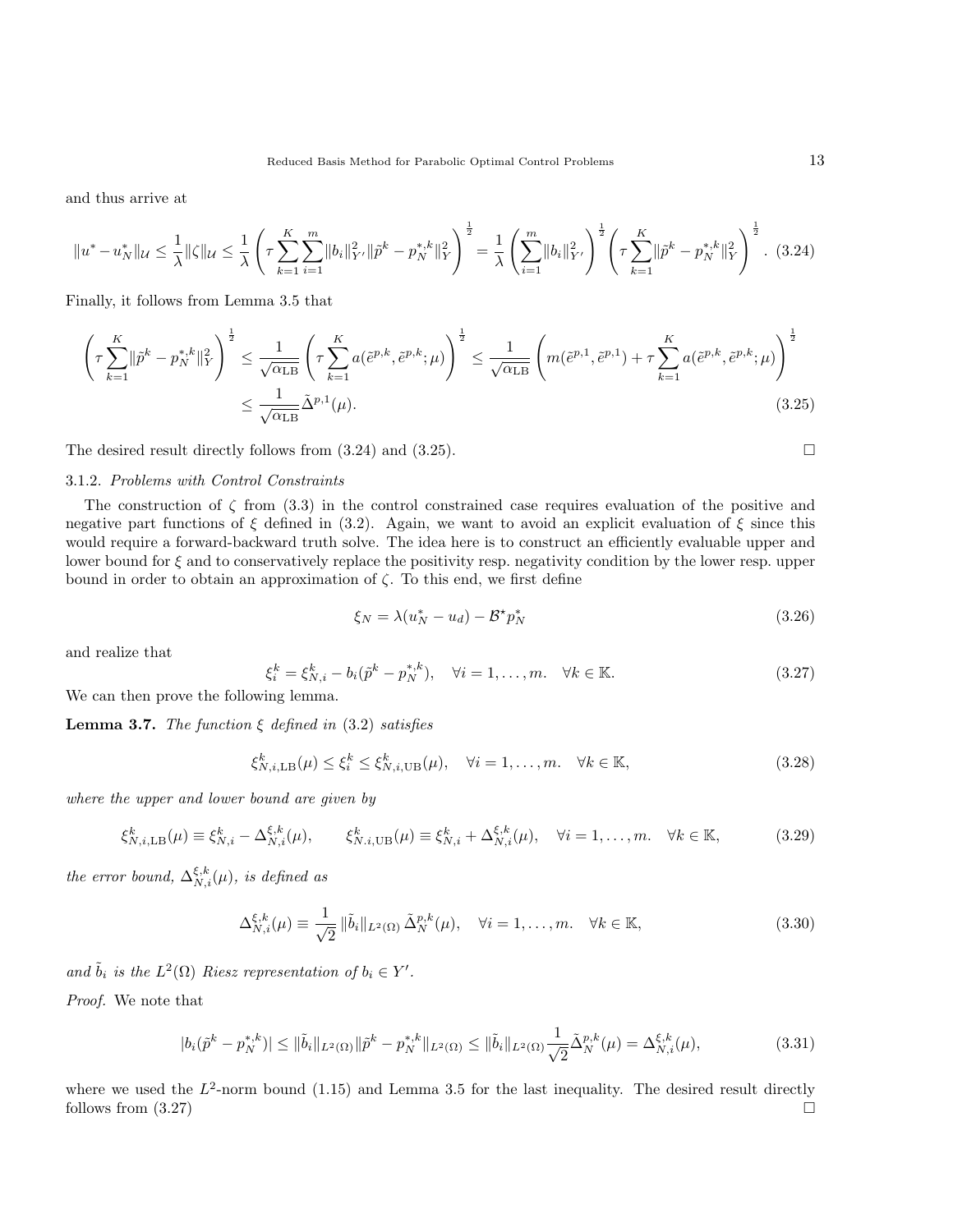To clarify the next steps we sketch the various quantities involved in constructing the control error bound in Figure 1. For simplicity, we only consider a single control component. On top we show the (unknown) truth optimal control,  $u^*(t)$ , and reduced basis optimal control,  $u^*_N(t)$ , over time. The function  $\xi(t)$  and its approximation  $\xi_N(t)$  as well as the upper and lower bounds  $\xi_{N,\text{UB}}(t)$   $\xi_{N,\text{LB}}(t)$  are shown in the middle. We note that  $\xi_N(t)$  is identically zero if the constraints for  $u_N^*(t)$  are inactive and that  $\xi(t)$  is bounded from below and above by  $\xi_{N,\text{LB}}(t)$  and  $\xi_{N,\text{UB}}(t)$ , respectively. Given  $u_N^*(t)$  and  $\xi(t)$  we may now evaluate  $\zeta$  from (3.3); we plot the absolute value of  $\zeta$  on the bottom of Figure 1.

To construct an upper bound for  $|\zeta(t)|$ , we first note from Lemma 3.7 that

$$
|\xi_i^k| \le |\xi_{N,i}^k| + \Delta_{N,i}^{\xi,k}(\mu) = \max\left(|\xi_{N,i, \text{LB}}^k(\mu)|, |\xi_{N,i, \text{LB}}^k(\mu)|\right), \ \forall i = 1, \dots, m, \ \forall k \in \mathbb{K}.\tag{3.32}
$$

Furthermore, we can conservatively replace the positive and negative part function of  $\xi(t)$  in (3.3) by the lower and upper bound of  $\xi(t)$ : For example, assume that for some index  $(i, k)$  we have  $u_{N,i}^{*,k} = u_{a,i}^k$ . If additionally  $\xi_{N,i, \text{LB}}^k(\mu) > 0$  we know that  $\xi_i^k > 0$  and thus  $\left[\xi_i^k\right]_0 = 0$ , i.e., there is no contribution to the error bound. This corresponds to the index set  $I_1$  defined next. To distinguish the relevant different cases we define the index sets

$$
I_{1} = \{(i,k) \in \{1,\ldots,m\} \times \mathbb{K} : u_{N,i}^{*,k} = u_{a,i}^{k} \text{ and } \xi_{\text{LB}}^{i,k}(\mu) \ge 0\}
$$
  

$$
\cup \{(i,k) \in \{1,\ldots,m\} \times \mathbb{K} : u_{N,i}^{*,k} = u_{b,i}^{k} \text{ and } \xi_{\text{UB}}^{i,k}(\mu) \le 0\};
$$
  

$$
I_{2} = \{(i,k) \in \{1,\ldots,m\} \times \mathbb{K} : u_{N,i}^{*,k} = u_{a,i}^{k} \text{ and } \xi_{\text{LB}}^{i,k}(\mu) < 0\}
$$
  

$$
\cup \{(i,k) \in \{1,\ldots,m\} \times \mathbb{K} : u_{N,i}^{*,k} = u_{b,i}^{k} \text{ and } \xi_{\text{LB}}^{i,k}(\mu) > 0\};
$$
  

$$
I_{3} = \{(i,k) \in \{1,\ldots,m\} \times \mathbb{K} : u_{N,i}^{*,k} \in ((u_{a})_{i}, (u_{b})_{i})\}.
$$
  
(3.33)

We note that  $I_1$  corresponds to the indices where the constraint is active and we can guarantee the positivity or negativity of  $\xi_i^k$ ,  $I_2$  corresponds to the indices where the constraint is active but we do not know if  $\xi_i^k$  is positive or negative, and  $I_3$  corresponds to the indices where the constraint is inactive. Note that we can evaluate the index sets  $I_{1,2,3}$  efficiently online. We may thus define

$$
\zeta_{N,i}^{k} = \begin{cases}\n0 & \text{if } (i,k) \in I_1 \\
|\xi_{N,i}^{k}| + \Delta_N^{i,k}(\mu) & \text{if } (i,k) \in I_2 \cup I_3.\n\end{cases}
$$
\n(3.34)

It follows by construction that  $|\zeta_i^k| \leq |\zeta_{N,i}^k|$ ,  $\forall i = 1, \ldots, m$ ,  $\forall k \in K$ . We sketch  $|\zeta_{N,i}^k|$  and mark the index sets  $I_{1,2,3}$  in the bottom coordinate system of Figure 1. To summarize, we obtain the following result for the error in the optimal control.

**Proposition 3.8.** Let  $u^*$  and  $u^*_{N}$  be the optimal solutions of the truth and reduced basis optimal control problems  $(P)$  and  $(P_N)$ , respectively. The error in the optimal control satisfies

$$
||u^* - u^*_{N}||_{\mathcal{U}} \le \Delta_N^{u,*}(\mu) \equiv \frac{1}{\lambda} ||\zeta_N||_{\mathcal{U}}, \quad \forall \mu \in \mathcal{D},
$$
\n(3.35)

where  $\zeta_N$  is defined in (3.34).

*Proof.* The result directly follows from Theorem 3.1, (3.3), (3.32), and the definition of the index sets (3.33).  $\Box$ 

We again note that we overestimate the error bound (3.4) for two reasons: first, we replace  $|\xi(t)|$  by the upper bound (3.32) which we can efficiently evaluate using the standard offline-online decomposition; and second, we incur additional contributions to the bound by including the time-intervals where we cannot guarantee the required sign of  $\xi$ . In Figure 1 we denote these additional intervals by  $\Delta_I$ . However, since the error bound  $\Delta_{N,i}^{\xi,k}(\mu)$  defined in (3.30) converges to zero as N increases, we can expect  $\Delta_I$  to decrease. We will confirm this numerically in Section 4.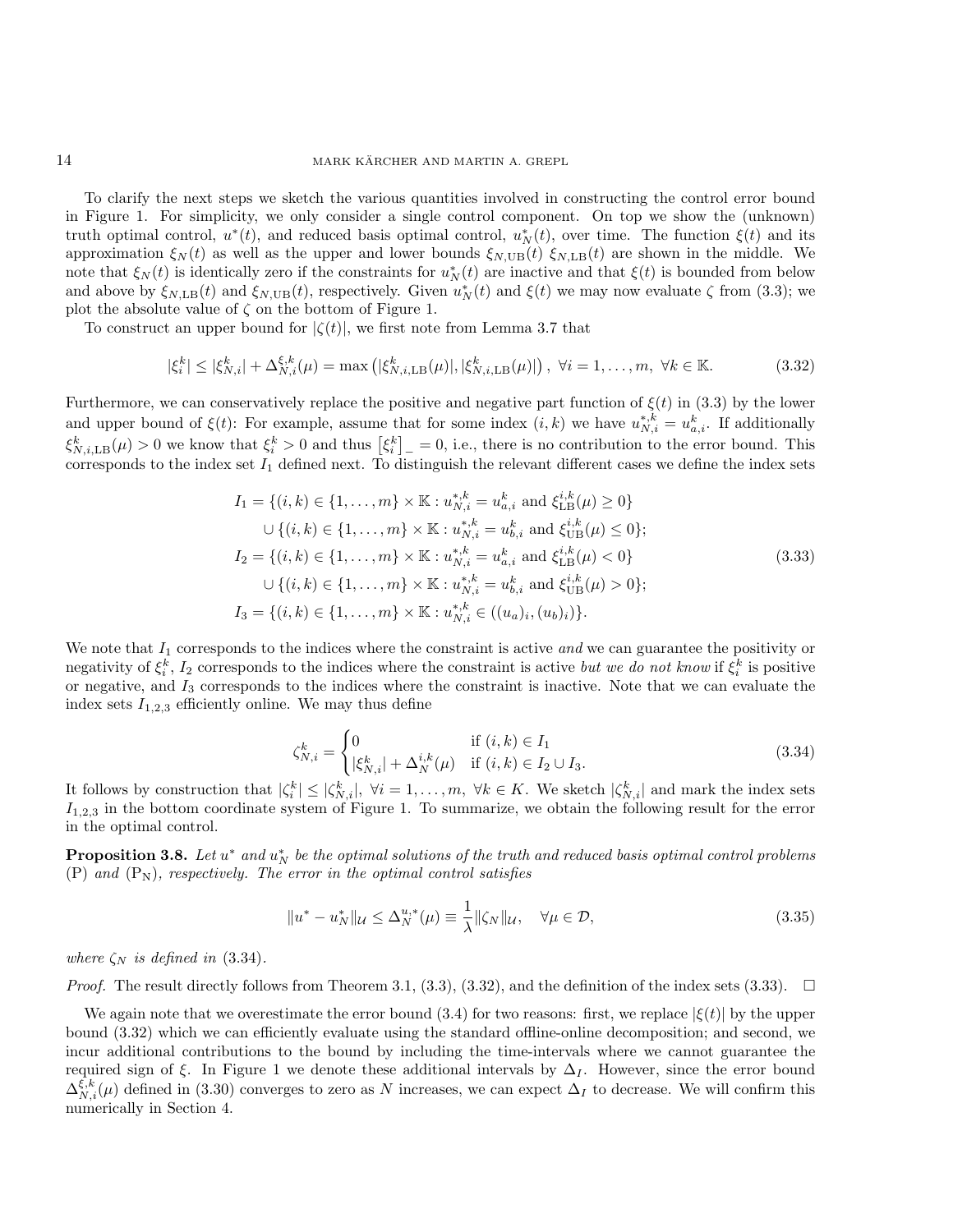

Figure 1. Sketch of the error bound construction for control constraints.

Finally, we stress that  $\Delta_I$  is not identical to the index set  $I_2$ : consider some index  $(i, k)$  where  $u_{N,i}^{*,k} = u_{a,i}^k$ and  $\xi_i^k < 0$ , then  $\left[\xi_i^k\right]$  in (3.3) is nonzero and we need to rightfully account for its contribution to the error bound (see the rightmost interval  $I_2$  in Figure 1). We do this by replacing  $\xi_i^k$  with the upper bound (3.32) and by including all contributions in  $I_2$  in (3.34). Also note that we cannot determine  $\Delta_I$  online, since this would require the evaluation of  $\xi_i^k$ . In fact, we introduce  $\Delta_I$  solely for the presentation of the numerical results, i.e., to show the convergence of  $\Delta_I$  to zero as N increases.

#### 3.2. Error Bound for the Cost Functional

Given the error bound  $\Delta_N^{u,*}(\mu)$  for the optimal control we may readily derive a bound for the error in the cost functional. We again distinguish between the control constrained and control unconstrained case in Sections 3.2.1 and 3.2.2, respectively. However, we first require the following two preparatory lemmata stating the *a posteriori* error bounds for the state and adjoint optimality errors. We note that the proofs of these lemmata are similar to the proof of Lemma 3.5, i.e., the error in the optimal control — or, more precisely, the error bound of the optimal control — propagates and appears as an additional term in the state and adjoint optimality error bound.

**Lemma 3.9.** The state optimality error  $e^{y,*,k} = y^{*,k}(u) - y_N^{*,k}(u_N^*)$  satisfies

$$
|||e^{y,*,k}|||^{y} \le \Delta_N^{y,*,k}(\mu), \qquad \forall \mu \in \mathcal{D}, \ \forall k \in \mathbb{K}, \tag{3.36}
$$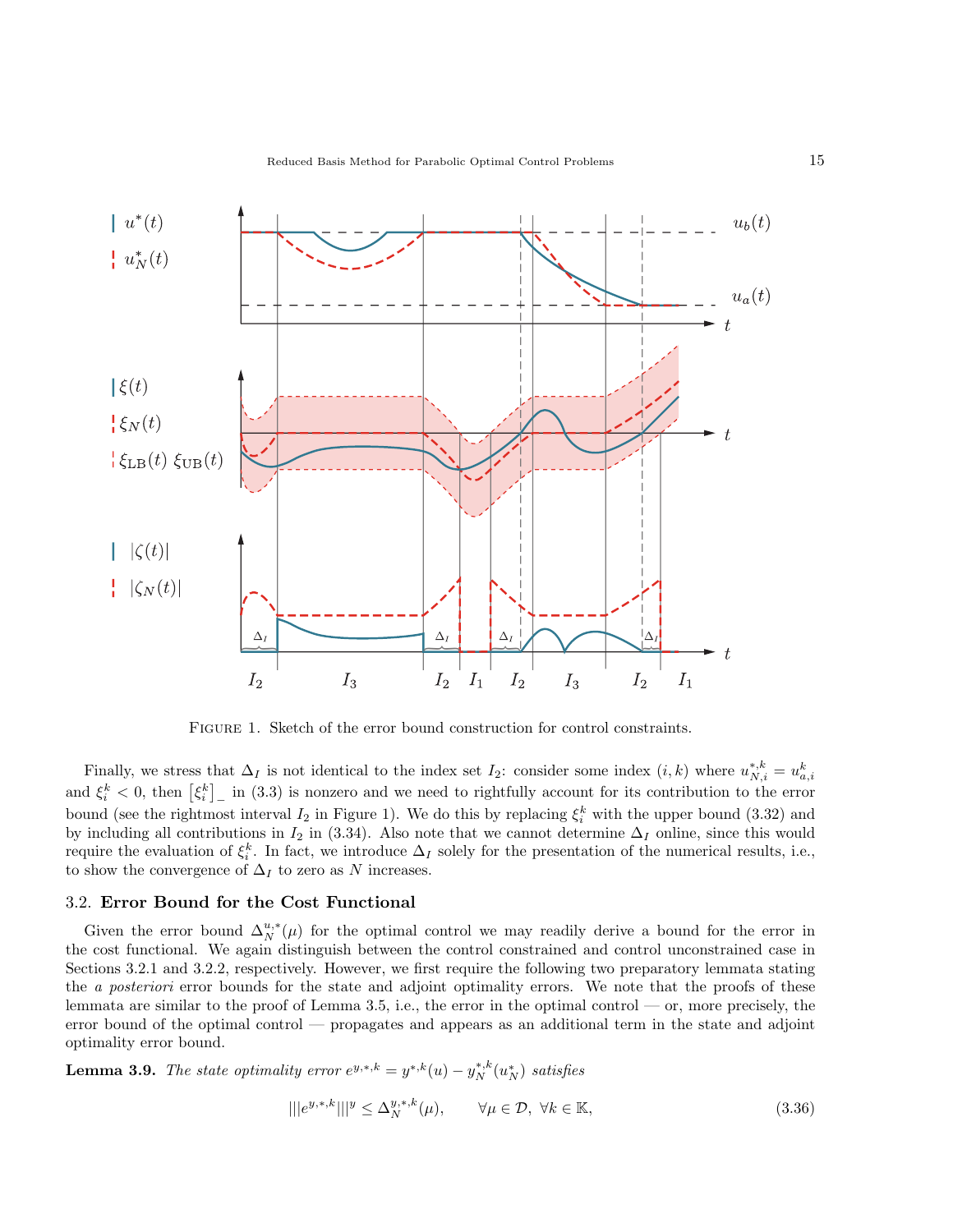where the error bound  $\Delta_N^{y,*,k}(\mu)$  is defined as

$$
\Delta_N^{y,*,k}(\mu) \equiv \left(\frac{2\tau}{\alpha_{\text{LB}}(\mu)} \sum_{k'=1}^k \|r^{y,k'}(\cdot;\mu)\|_{Y'}^2 + \frac{2}{\alpha_{\text{LB}}(\mu)} \left(\sum_{i=1}^m \|b_i\|_{Y'}^2\right) \left(\Delta_N^{u,*}(\mu)\right)^2\right)^{\frac{1}{2}}.\tag{3.37}
$$

We refer the reader to Appendix A.3 for the proof of Lemma 3.9.

**Lemma 3.10.** The adjoint optimality error  $e^{p,*,k} = p^{*,k} - p_N^{*,k}$  satisfies

$$
|||e^{p,*,k}|||^{p} \leq \Delta_N^{p,*,k}(\mu), \qquad \forall \mu \in \mathcal{D}, \ \forall k \in \mathbb{K}, \tag{3.38}
$$

where the error bound  $\Delta_N^{p,*,k}(\mu)$  is defined as

$$
\Delta_N^{p,*,k}(\mu) \equiv \left(\frac{2\tau}{\alpha_{\text{LB}}(\mu)} \sum_{k'=k}^K ||r^{p,k'}(\cdot;\mu)||_{Y'}^2 + \left(\frac{2C_D^4 \sigma_1^2}{\alpha_{\text{LB}}(\mu)^2} + \frac{\sigma_2^2}{2}\right) \left(\Delta_N^{y,*,K}(\mu)\right)^2\right)^{\frac{1}{2}}.\tag{3.39}
$$

*Proof.* The desired result follows directly from the proof of Lemma 3.5 by replacing  $\tilde{e}^{y,k}$  with  $e^{y,*,k}$ ,  $\tilde{e}^{p,k}$  with  $e^{p,*,\vec{k}}$ , and finally invoking Lemma 3.9. We therefore omit the detailed proof.

# 3.2.1. Problems without Control Constraints

We can now state

**Proposition 3.11.** Let  $J^* = J(y^*, u^*; \mu)$  and  $J_N^* = J(y_N^*, u_N^*; \mu)$  be the optimal values of the cost functionals of the truth and reduced basis optimal control problems, respectively. The error then satisfies

$$
|J^* - J_N^*| \le \Delta_N^{J,*}(\mu) \equiv \frac{1}{2} \left( \Delta_N^{y,K}(\mu) \, \Delta_N^{p,*,1}(\mu) + \Delta_N^{p,1}(\mu) \, \Delta_N^{y,*,K}(\mu) \right), \quad \forall \mu \in \mathcal{D}, \tag{3.40}
$$

where the standard "spatio-temporal" energy norm error bounds  $\Delta_N^{y,k}(\mu)$  and  $\Delta_N^{p,k}(\mu)$  for the state and adjoint equations are given by

$$
\Delta_N^{y,k}(\mu) \equiv \left(\frac{\tau}{\alpha_{\text{LB}}}\sum_{k'=1}^k \|r^{y,k'}(\cdot;\mu)\|_{Y'}^2\right)^{\frac{1}{2}}
$$
(3.41)

and

$$
\Delta_N^{p,k}(\mu) \equiv \left(\frac{\tau}{\alpha_{\text{LB}}} \sum_{k'=k}^K ||r^{p,k'}(\cdot;\mu)||_{Y'}^2\right)^{\frac{1}{2}},\tag{3.42}
$$

respectively.

Proof. We again use the standard result from [5] to estimate the error in the cost functional by

$$
J^* - J_N^* = \frac{1}{2}\tau \sum_{k=1}^K r^{y,k}(e^{p,*,k}; \mu) + \frac{1}{2}\tau \sum_{k=1}^K r^{p,k}(e^{y,*,k}; \mu), \quad \forall \mu \in \mathcal{D}.
$$
 (3.43)

We note that (see (3.25))

$$
\left(\tau \sum_{k=1}^{K} ||e^{y,*,k}||_Y^2\right)^{\frac{1}{2}} \le \frac{1}{\sqrt{\alpha_{\text{LB}}}} |||e^{y,*,K}|||^y \tag{3.44}
$$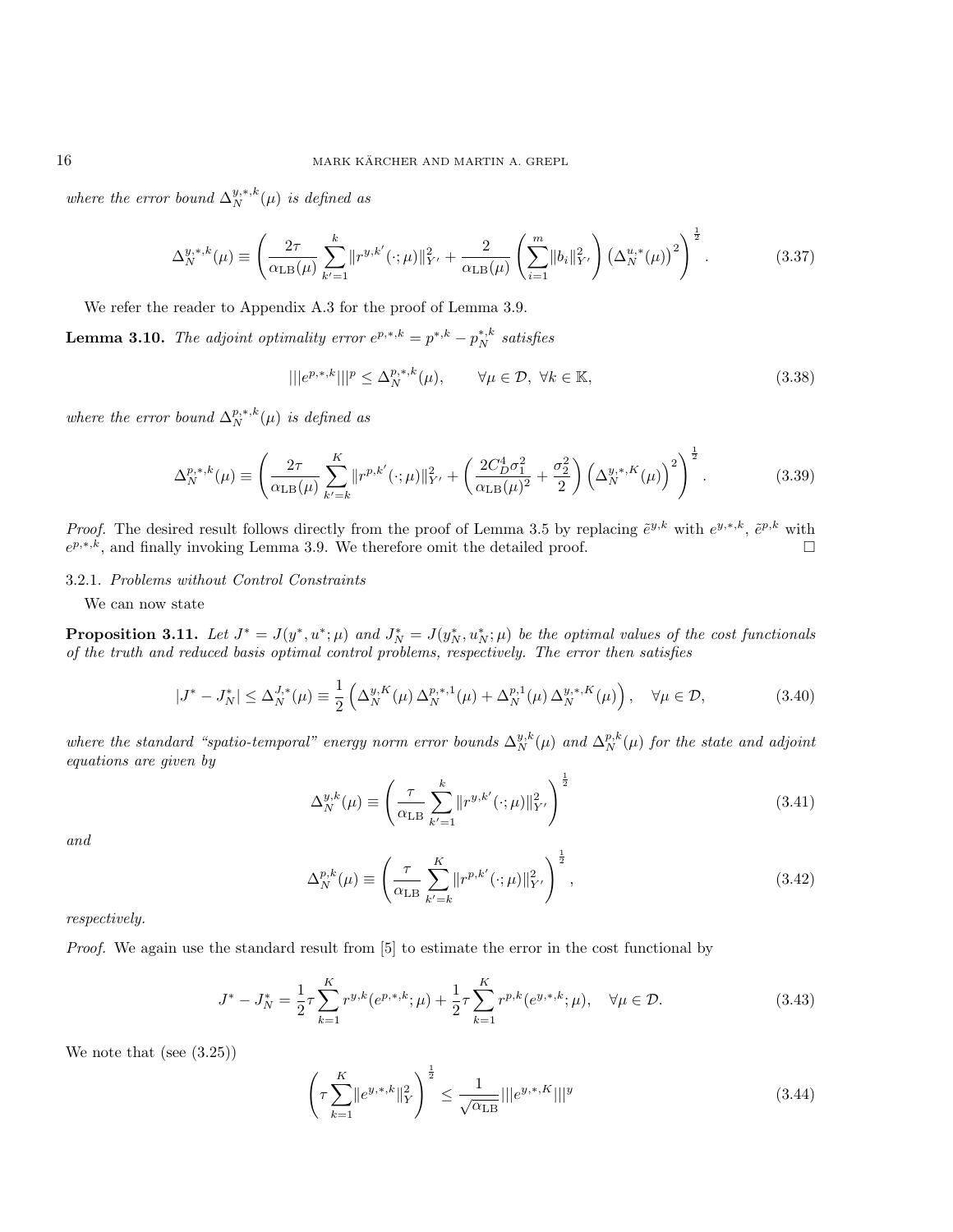and

$$
\left(\tau \sum_{k=1}^{K} \left\| e^{p,*,k} \right\|_{Y}^{2} \right)^{\frac{1}{2}} \leq \frac{1}{\sqrt{\alpha_{\text{LB}}}} \|\left\| e^{p,*,1} \right\| \|^p. \tag{3.45}
$$

Together with the Cauchy-Schwarz inequality we obtain

$$
|J^* - J_N^*| \leq \frac{1}{2} \left( \tau \sum_{k=1}^K ||r^{y,k}(\cdot;\mu)||_{Y'}^2 \right)^{\frac{1}{2}} \left( \tau \sum_{k=1}^K ||e^{p,*,k}||_Y^2 \right)^{\frac{1}{2}} + \frac{1}{2} \left( \tau \sum_{k=1}^K ||r^{p,k}(\cdot;\mu)||_{Y'}^2 \right)^{\frac{1}{2}} \left( \tau \sum_{k=1}^K ||e^{y,*,k}||_Y^2 \right)^{\frac{1}{2}} \leq \frac{1}{2} \left( \Delta_N^{y,K}(\mu) \, |||e^{p,*,1}|||^p + \Delta_N^{p,1}(\mu) \, |||e^{y,*,K}|||^y \right).
$$
\n(3.46)

The result then follows from Lemma 3.9 and 3.10.

#### 3.2.2. Problems with Control Constraints

There are two main differences between the cost functional error bound for the constrained case compared to the unconstrained case. First, we cannot bound the absolute value of the error,  $J^* - J_N^*$ , and thus only obtain an upper bound for the value of  $J^*$ ; and second, we need to account for the non-vanishing residual of the optimality condition in the formulation of the bound. We thus obtain the following result.

**Proposition 3.12.** Let  $J^* = J(y^*, u^*; \mu)$  and  $J_N^* = J(y_N^*, u_N^*; \mu)$  be the optimal values of the cost functionals of the truth and reduced basis optimal control problems, respectively. The error then satisfies

$$
J^* - J_N^* \le \Delta_N^{J,*}(\mu) \equiv \frac{1}{2} \left( \Delta_N^{y,K}(\mu) \Delta_N^{p,*,1}(\mu) + \Delta_N^{p,1}(\mu) \Delta_N^{y,*,K}(\mu) + \left( \tau \sum_{i=1}^m \sum_{k=1}^K |\tilde{r}_i^{u,k}|^2 \right)^{\frac{1}{2}} \Delta_N^{u,*}(\mu) \right), \quad \forall \mu \in \mathcal{D},
$$
\n(3.47)

where  $\tilde{r}_i^{u,k} = \lambda (u_{N,i}^{*,k} - u_{d,i}^k) - b_i(p_N^{*,k}).$ 

Proof. We use the standard result from [5] to estimate the error in the cost functional by

$$
J^* - J_N^* \le \frac{1}{2}\tau \sum_{k=1}^K r^{y,k}(e^{p,*,k};\mu) + \frac{1}{2}\tau \sum_{k=1}^K r^{p,k}(e^{y,*,k};\mu) + \frac{1}{2}\tau \sum_{i=1}^m \sum_{k=1}^K r_i^{u,k}(e_i^{u,*,k};\mu), \quad \forall \mu \in \mathcal{D},\tag{3.48}
$$

where  $e_i^{u,*,k} = (u_{N,i}^{*,k} - u_i^{*,k}), i = 1,\ldots,m, k \in \mathbb{K}$ . We can bound the first two terms in (3.48) following the proof of Proposition 3.11. For the last term we obtain

$$
\frac{1}{2}\tau \sum_{i=1}^{m} \sum_{k=1}^{K} r_i^{u,k}(e_i^{u,*,k}; \mu) \leq \frac{1}{2}\tau \sum_{i=1}^{m} \sum_{k=1}^{K} |\tilde{r}_i^{u,k}||e_i^{u,*,k}|
$$
\n
$$
\leq \frac{1}{2} \left(\tau \sum_{i=1}^{m} \sum_{k=1}^{K} |\tilde{r}_i^{u,k}|^2\right)^{\frac{1}{2}} \left(\tau \sum_{i=1}^{m} \sum_{k=1}^{K} |e_i^{u,*,k}|^2\right)^{\frac{1}{2}}
$$
\n
$$
= \frac{1}{2} \left(\tau \sum_{i=1}^{m} \sum_{k=1}^{K} |\tilde{r}_i^{u,k}|^2\right)^{\frac{1}{2}} ||e^{u,*}||_{\mathcal{U}}.
$$
\n(3.49)

The result then follows directly by invoking Proposition 3.8.

We remark that the cost functional bound for the unconstrained case defined in  $(3.40)$  converges superlinearly with respect to the state and adjoint optimality errors. The bound for the constrained case defined in  $(3.47)$ on the other hand loses this property if the optimal control has active sets, i.e., one of the control constraints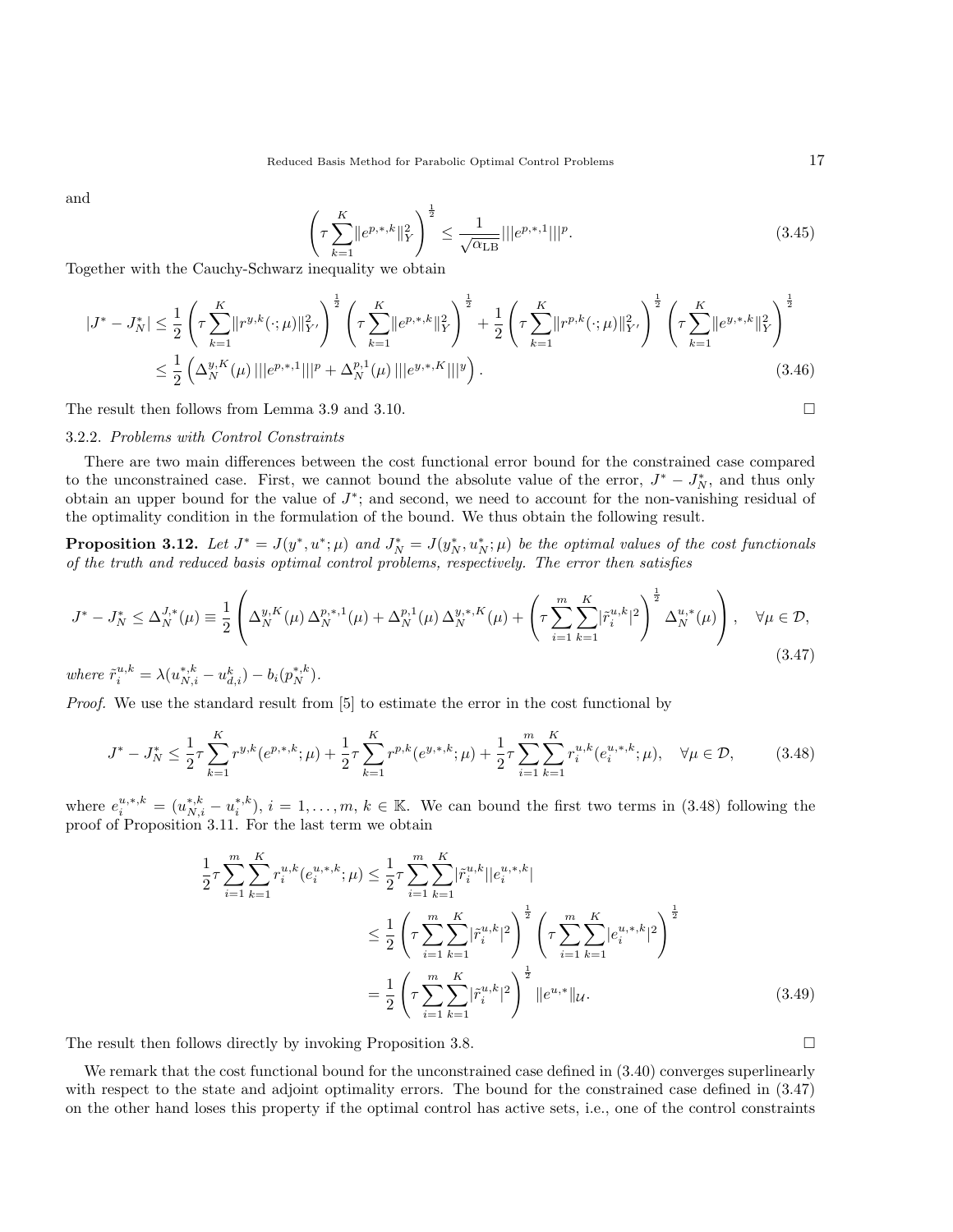is active. The reason is that the last term in (3.47) contains the sum of the residuals  $|\tilde{r}_i^{u,k}|$  which does not converge to zero as N increases but tends to a (positive) constant if the optimal control has active sets. We may thus expect the bound (3.47) to perform considerably worse than the bound (3.40); we will confirm this behavior when discussing numerical results in Section 4.

#### 3.3. Computational Procedure

For the evaluation of the control and cost functional error bounds described in Section 3.1 and 3.2 the following quantities need to be computed: the dual norms of the state and adjoint equation residuals  $\|r^{y,k}(\cdot;\mu)\|_{Y'}$  and  $||r^{p,k}(\cdot;\mu)||_{Y'},$  respectively; the constant  $C_D$ ; the dual norms of the linear functionals  $||b_i||_{Y'}, 1 \le i \le m$ ; and the coercivity lower bound  $\alpha_{\text{LB}}(\mu)$ . Since all of these quantities can be evaluated using the standard offline-online decomposition [13], we only summarize the computational cost in the online stage. Given a new parameter  $\mu \in \mathcal{D}$  and associated optimal solution  $(y_N^*, p_N^*, u_N^*)$ , evaluation of  $\Delta_N^{u,*}(\mu)$  and  $\Delta_N^{J,*}(\mu)$  requires (to leading order)  $\mathcal{O}(K(Q_a N + m)^2)$  operations, and is thus *independent* of N.

#### 3.4. Greedy Algorithm

We propose two alternatives for generating the reduced basis space  $Y_N$ . The optimal sampling approach discussed in Section 3.4.1 is more expensive during the offline stage — it requires the solution of the truth optimal control problem (P) at selected parameter values — but is more efficient online due to a smaller reduced basis dimension N. The impulse sampling proposed in Section 3.4.2, on the other hand, is more efficient during the offline stage — we generate a reduced basis space for the impulse response and do not solve the truth optimal control problem — but results in a higher reduced basis dimension  $N$  and thus higher online cost. The two alternatives thus present a trade-off between offline and online efficiency. However, we can in fact combine both ideas following the idea presented in [10]; we briefly comment on this option at the end of this section.

#### 3.4.1. Optimal Sampling

The optimal sampling approach is a straightforward extension of the POD/Greedy sampling procedure introduced in [14]. The method is briefly summarized in Algorithm 1. Here,  $\Xi_{\text{train}} \subset \mathcal{D}$  is a finite but suitably large parameter train sample;  $\mu^1 \in \Xi_{\text{train}}$  is the initial parameter value; and  $\epsilon_{\text{tol,min}} > 0$  is a prescribed desired error tolerance. Furthermore, for a given time history  $v_k \in Y$ ,  $k \in \mathbb{K}$ , the operator  $\text{POD}_Y(\{v_k : k \in \mathbb{K}\})$  returns the largest POD mode with respect to the  $(\cdot, \cdot)_Y$  inner product (and normalized with respect to the Y-norm), and  $v_{\text{proj},N}^k(\mu)$  denotes the Y-orthogonal projection of  $v^k(\mu)$  onto the reduced basis space  $Y_N$ . We apply the POD in steps 6 and 7 of Algorithm 1 to the time history of the optimal state and adjoint projection errors, i.e.,  ${e^{y,k}_{\text{proj},N}(\mu) = y^{*,k}(\mu) - y^{*,k}_{\text{proj},N}(\mu) : k \in \mathbb{K}}$  and  ${e^{p,k}_{\text{proj},N}(\mu) = p^{*,k}(\mu) - p^{*,k}_{\text{proj},N}(\mu) : k \in \mathbb{K}}$ , and not to the optimal solutions  $\{y^{*,k}(\mu):k\in\mathbb{K}\}\$  and  $\{p^{*,k}(\mu):k\in\mathbb{K}\}\$  themselves.

Note that we expand the reduced basis space with the largest POD mode of the state and the adjoint equation, i.e., we use "integrated" spaces as discussed previously. Also, we may use different metrics,  $\Delta_N(\mu)$ , during the greedy parameter search. In fact, for the sampling procedure in the unconstrained case we propose to use the (relative) cost functional error bound,  $\Delta_N^{J,*}(\mu)/J_N^*(\mu)$ , whereas in the control constrained case we use the (relative) control error bound  $\Delta_N^{u,*}(\mu)/||u_N^*(\mu)||_{\mathcal{U}}$ . The reason is that in the presence of control constraints the cost functional error estimator is not a provable upper bound for the error in the cost functional as discussed in Section 3.2.2. This choice is also used in Section 4 for the numerical results.

#### 3.4.2. Impulse Sampling

Algorithm 1 requires the solution of  $N/2$  truth optimal control problems (P). Although this operation is performed during the offline stage, the cost can be considerable. We therefore propose an alternative sampling procedure which is purely based on the impulse response of the state and adjoint equations. To this end, we follow the procedure described in [13] to generate an integrated reduced basis space. More precisely, we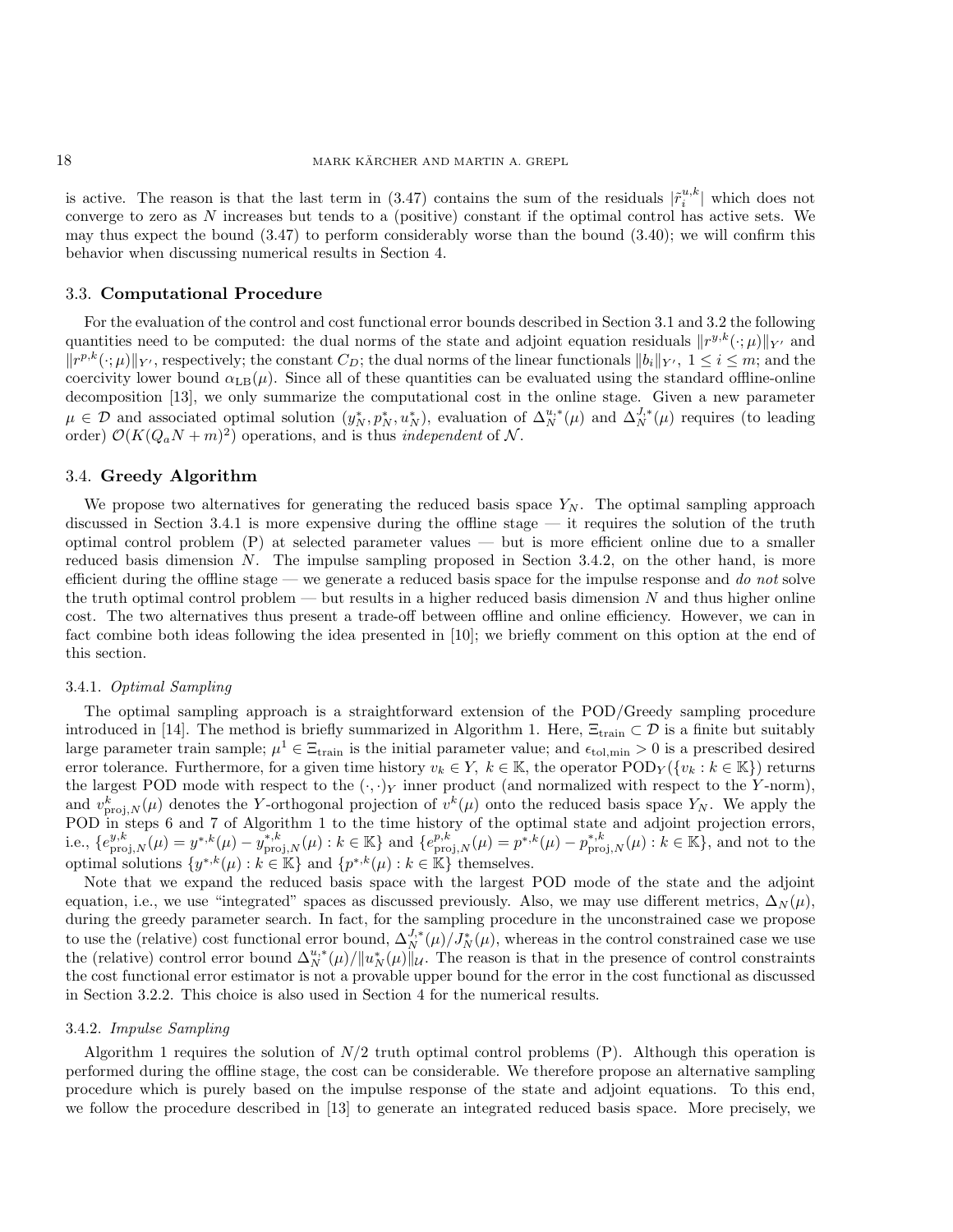# Algorithm 1 Optimal POD/Greedy Sampling Procedure

1: Choose  $\Xi_{\text{train}} \subset \mathcal{D}$ ,  $\mu^1 \in \Xi_{\text{train}}$  (arbitrary), and  $\epsilon_{\text{tol,min}} > 0$ 2: Set  $N \leftarrow 1, \zeta_1 = \text{POD}_Y(\{y^{*,k}(\mu^1) : k \in \mathbb{K}\}), Y_1 \leftarrow \text{span}\{\zeta_1\}$ 3: Set  $N \leftarrow 2$ ,  $\zeta_2 = \text{POD}_Y(\{e_{\text{proj},N-1}^{p,k}(\mu^1) : k \in \mathbb{K}\}), Y_2 \leftarrow Y_1 \oplus \text{span}\{\zeta_2\}$ 4:  $\mu^* \leftarrow \arg \max \Delta_N(\mu)$  $\mu \in \Xi_{\text{train}}$ 5: while  $\Delta_N(\mu^*) > \epsilon_{\text{tol,min}}$  do 6:  $N \leftarrow N + 1, \zeta_N = \text{POD}_Y(\{e^{y,k}_{\text{proj},N-1}(\mu^*): k \in \mathbb{K}\}), Y_N \leftarrow Y_{N-1} \oplus \text{span}\{\zeta_N\}$ 7:  $N \leftarrow N + 1, \zeta_N = \text{POD}_Y(\{e_{\text{proj},N-1}^{p,k}(\mu^*): k \in \mathbb{K}\}), Y_N \leftarrow Y_{N-1} \oplus \text{span}\{\zeta_N\}$ 8:  $\mu^* \leftarrow \arg \max \Delta_N(\mu)$  $\mu{\in}\Xi_{\rm train}$ 9: end while 10:  $N_{\text{max}} \leftarrow N$ 

apply the standard POD/Greedy sampling procedure but alternate between the following equations after each POD/Greedy step:

- (1) the state equation (2.8a) with an impulse consecutively applied at each input;
- (2) the adjoint equation (2.8c) with  $\tau(y_d^k, \varphi)_{L^2(D)}$  on the right-hand side;
- (3) the adjoint equation (2.8c) with  $\tau(\hat{y}_m^k, \varphi)_{L^2(D)}$  on the right-hand side, where  $\hat{y}_m^k$  is the step response for the m-th input (note that we again apply these different right-hand sides consecutively).

Note that we sample on the standard energy-norm error bound and consecutively expand the basis until the desired error tolerance is reached. We are aware that the linear time-invariance (LTI) property — which justifies the impulse approach — does not hold for the adjoint equation (2.8c). However, we still expect the reduced basis to well-approximate the adjoint solution by applying the step response  $\hat{y}_m^k$  on the right-hand side of the adjoint in the POD/Greedy procedure. Furthermore, we can always confirm the fidelity of the optimal control solution online thanks to our a posteriori error bounds. We will present numerical results in in Section 4.

The appealing feature of the impulse sampling is that we can provide an a posteriori error bound for the optimal control problem without ever solving the truth optimal control problem. The disadvantage is that we end up with a higher-dimensional basis than with the optimal sampling approach. This is due to the fact that the impulse basis can approximate all possible control inputs, whereas the basis using the optimal sampling is tailored towards — and can thus only well-approximate — the optimal control.

Finally, we note that we can combine both sampling procedures following the approach presented in [10]. The idea is as follows: We first generate a reduced basis space  $Y_N$  using the impulse sampling. Then, given  $Y_N$ , we run the optimal sampling in Algorithm 1 but instead of solving the truth optimal control problem (P) to generate the snapshots we solve the reduced optimal control problem  $(P_N)$  with the given  $Y_N$ . The second step allows us to condense the basis  $Y_N$  and obtain an optimal "derived" basis  $Y_M$  of smaller dimension  $M \leq N$ . This approach combines the advantages of both sampling procedures: a small reduced basis dimension without having to solve the truth optimal control problem.

# 4. Numerical Results

We consider a linear-quadratic optimal control problem governed by unsteady heat conduction in a twodimensional domain [32]. The spatial domain, a typical point of which is  $x = (x_1, x_2)^T$ , is given by  $\Omega =$  $(0, 7) \times (0, 3)$  and is subdivided into the four subdomains  $\Omega_1 = ((1, 2) \times (0, 1)) \cup ((5, 6) \times (0, 1)), \Omega_2 = (3, 4) \times (0, 1),$  $\Omega_3 = (1, 6) \times (2.5, 3)$ , and  $\Omega_4 = \Omega \setminus {\Omega_1 \cup \Omega_2 \cup \Omega_3}$ . A sketch of the domain is shown in Figure 2. We impose zero Dirichlet conditions on the left and right boundaries and zero Neumann conditions on the bottom and top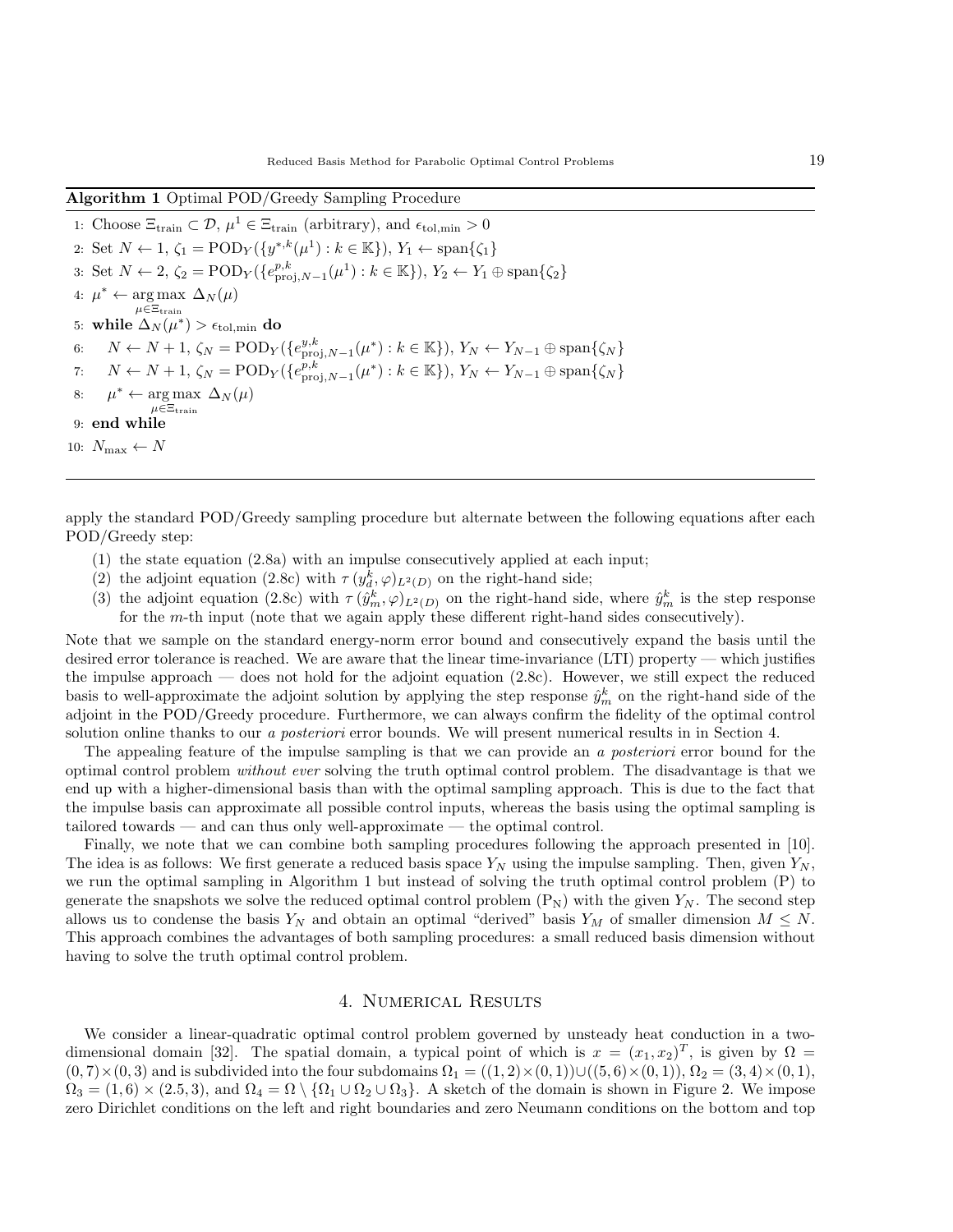boundaries. The amount of heat supply in the heater domains  $\Omega_1$  and  $\Omega_2$  is regulated by the first and second component of the (time–dependent) control  $\{u^k = (u_1^k, u_2^k)^T\}_{k \in \mathbb{K}} \in \mathcal{U} \equiv (\mathbb{R}^2)^K$ , respectively. The (reference) conductivity in the subdomain  $\Omega_1 \cup \Omega_2$  is set to unity. We consider the normalized conductivity  $\kappa$  in the subdomain  $\Omega_3 \cup \Omega_4$  as our first parameter  $\mu_1 \in [0.5, 5]$ .



FIGURE 2. Domain  $\Omega$  for the model problem.

The underlying partial differential equation is the heat (diffusion) equation and we shall directly consider the truth approximation of the problem. The temperature  $y^k(\mu) \in Y$  thus satisfies (1.9), where  $Y \subset Y^e \equiv$  ${v \in H^1(\Omega): v|_{\Gamma_D} = 0}$  is a linear finite element truth approximation subspace of dimension  $\mathcal{N} = 8479$  over a triangulation of Ω. We shall consider the time interval  $[0, T] = [0, 6]$  and a time step  $\tau = 0.06$ ; we thus have  $K = 100$ . The initial condition is set to zero. The bilinear and linear forms are given by  $a(w, v; \mu) =$  $\mu_1 \int_{\Omega_3 \cup \Omega_4} \nabla w \nabla v \,dx + \int_{\Omega_1 \cup \Omega_2} \nabla w \nabla v \,dx$  and  $b_i(v) = \int_{\Omega_i} v \,dx$  for  $i = 1, 2$ , respectively. The bilinear form  $a(\cdot, \cdot; \mu)$  admits the affine representation (1.3) with  $\Theta_a^1(\mu) = \mu_1, \Theta_a^2(\mu) = 1$  and  $Q_a = 2$ . We also define the inner product  $(w, v)_Y = \mu_1^{\text{ref}} \int_{\Omega_3 \cup \Omega_4} \nabla w \nabla v \,dx + \int_{\Omega_1 \cup \Omega_2} \nabla w \nabla v \,dx$  for  $\mu_1^{\text{ref}} =$  $^a$  , 2.5; we may hence choose  $\alpha_{\text{LB}}(\mu) = \min(\mu_1/\mu_1^{\text{ref}}, 1)$  in (1.11).

We consider the quadratic cost functional  $J(y, u; \mu) = \frac{1}{2} \sum_{k=1}^{K} ||y^k - y_d^k||_{L^2(D)}^2 + \frac{\lambda}{2} ||u - u_d||_{\mathcal{U}}^2$ , corresponding to (2.6) with fixed regularization parameters  $\sigma_1 = 1, \sigma_2 = 0$ . We further choose  $u_d \equiv 0$  and  $D = \Omega_3$ ; the desired state  $y_d \in Y^K$  is given as the discretization of  $y_{d,e}(x,t) = (1.2 + \sin(\pi t))\chi_D(x)$ , where  $\chi_D(x)$  is the characteristic function on D. In the presence of control constraints we choose  $u_{a,1}^k = u_{a,2}^k = 0.2$  and  $u_{b,1}^k = u_{b,2}^k = 1, k \in \mathbb{K}$ . Finally, we assume that the regularization parameter  $\lambda$  is allowed to vary in the range from 0.1 to 1. The full parametrization of our problem is thus given by  $\mu = (\mu_1, \mu_2 = \lambda) \in \mathcal{D} \equiv [0.5, 5] \times [0.1; 1]$ ; we have  $P = 2$ parameters.

We first present results for the solution of the truth optimal control problem (P) for different parameter combinations. In Figure 3 we plot the optimal control  $u^*(t)$  for the two "corners" of the parameter domain for the unconstrained and constrained case on the top and bottom, respectively. We note that the parameters have a strong influence on the solution of the optimal control problem and that the lower and upper bound on the control become active depending on the parameter.

We construct the reduced basis space  $Y_N$  according to both sampling procedures described in Section 3.4. To this end, we employ the train sample  $\Xi_{\text{train}} \subset \mathcal{D}$  consisting of  $n_{\text{train}} = 200$  parameter points over  $\mathcal{D}$  and choose  $\mu^1 = (0.5, 0.1)$  as the initial parameter value. We also introduce a parameter test sample  $\Xi_{\text{test}}$  of size  $n_{\text{test}} = 40$  with a log-random distribution in  $\mu_1$  and  $\lambda$ . Throughout this section, we present maximum relative errors and bounds as well as average effectivities. We normalize the state (resp. adjoint) predictability error and bound by  $|||y^K(u_N^*)|||^{y}$  (resp.  $|||p^1(y(u_N^*))|||^{p}),$  the state (resp. adjoint) optimality error and bound by  $|||y^{*,K}|||^{y}$ (resp.  $\| |p^{*,1}|||^p$ ), the control error and bound by  $\|u^*\|_{\mathcal{U}}$ , and the cost functional error and bound by  $J^*$ . The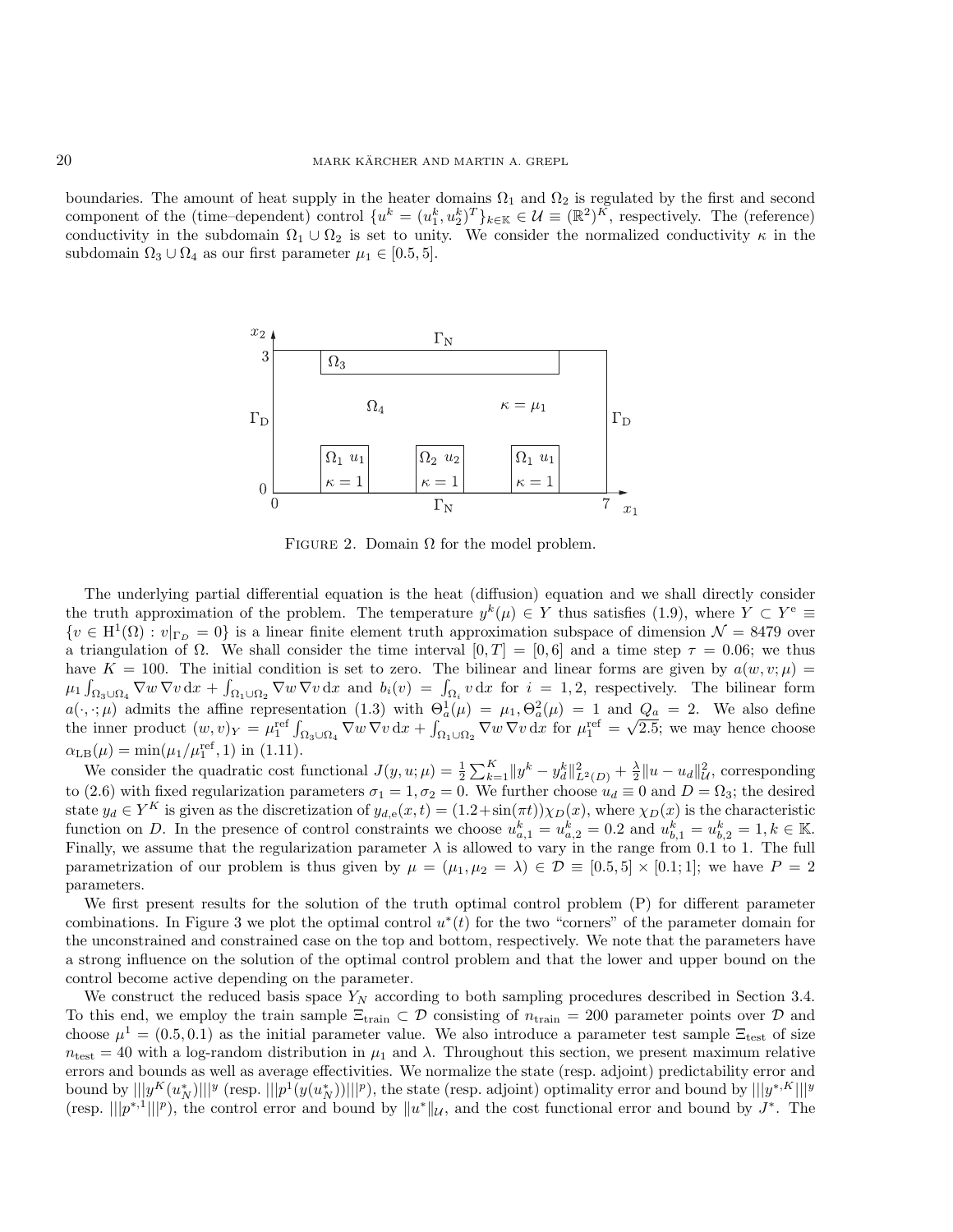

FIGURE 3. Optimal control  $u^*(\mu)$  for different representative parameter values

effectivities are given by the ratios of the error bound to the actual error. The maxima and average values are taken over  $\Xi_{\text{test}}$ .

We first employ the optimal sampling described in Section 3.4.1 and present results for the unconstrained and constrained case in Sections 4.1 and 4.2, respectively. In the unconstrained case we choose the metric  $\Delta_N(\mu) = \Delta_N^{J,*}(\mu)/J_N^*(\mu)$  and a desired error tolerance of  $\epsilon_{\text{tol,min}} = 1E-8$ , in the constrained case we sample on the relative control error bound  $\Delta_N^{u,*}(\mu)/\|u_N\|_{\mathcal{U}}$  and set the desired error tolerance to  $\epsilon_{\text{tol,min}} = 1$  E-4. In Section 4.3 we present results for the impulse sampling described in Section 3.4.2, where we use a desired error tolerance  $\epsilon_{\text{tol,min}} = 1 \text{ E} - 5$  for the POD/Greedy procedure.

# 4.1. Optimal sampling without control constraints

In Table 1 we present, as a function of N, the maximum relative predictability errors  $\epsilon_{N,\max,rel}^y$  and  $\epsilon_{N,\max,rel}^p$ , the maximum relative error bounds  $\tilde{\Delta}_{N,\max,rel}^y$  and  $\tilde{\Delta}_{N,\max,rel}^p$ , and the average effectivities  $\bar{\eta}_N^y$  and  $\bar{\eta}_N^p$  for the state and adjoint equation, respectively. We also present the maximum relative control error  $\epsilon_{N,\max,rel}^{u,*}$ , error bound  $\Delta_{N,\max,rel}^{u,*}$ , and average effectivity  $\bar{\eta}_{N}^{u,*}$ . We observe that the state and adjoint predictability errors and bounds are decreasing very rapidly with increasing dimension of the reduced basis space and that the error bounds are very sharp for all values of N. The slightly larger effectivities of the adjoint error bound are due to the error contribution of the state predictability error bound in (3.18). We also observe that the error in the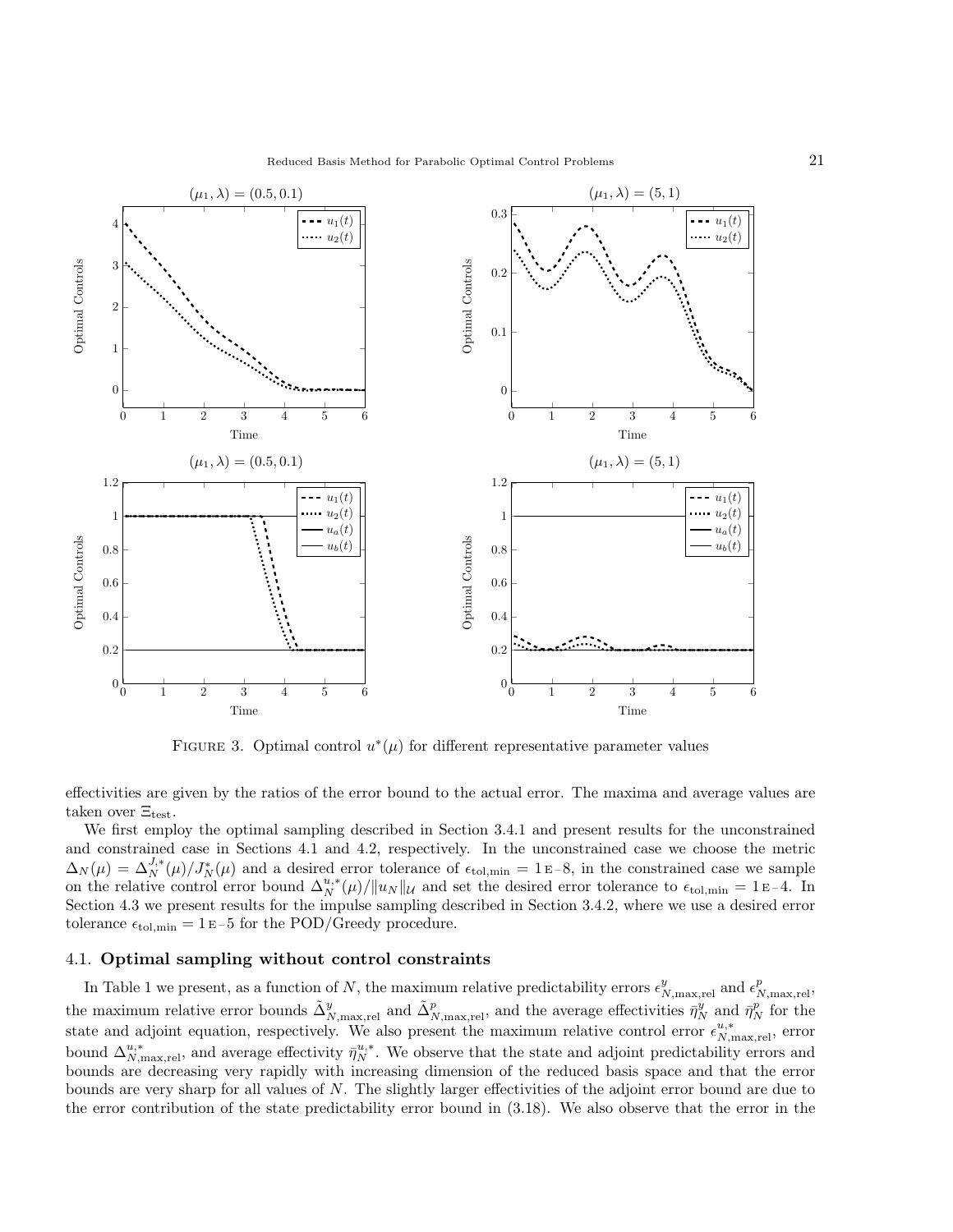optimal control exhibits a superlinear convergence with respect to the state and adjoint predictability errors. Since the control error bound (3.19) is proportional to the adjoint predictability error bound it cannot quite capture the error decay. The mean effectivities thus deteriorate slightly as  $N$  increases, but are still acceptable for all values of N.

|    |              | State        |                  |                                 | Adjoint                               |                  | Control                             |                                    |                                     |
|----|--------------|--------------|------------------|---------------------------------|---------------------------------------|------------------|-------------------------------------|------------------------------------|-------------------------------------|
| N  | $N$ .max.rel | $N$ .max.rel | $\bar{\eta}^y_N$ | $\epsilon_{N,\text{max,rel}}^P$ | $\tilde{\Delta}_{N,\text{max,rel}}^p$ | $\bar{\eta}^p_N$ | $\epsilon_{N,\text{max,rel}}^{u,*}$ | $\Delta^{u,*}_{N}$<br>$N$ .max.rel | $\overline{\bar{\eta}_{N}^{\,u,*}}$ |
| -8 | $2.10E - 1$  | $2.99E - 1$  | $1.29E + 0$      | $1.67E - 1$                     | $4.47E - 1$                           | $3.03E + 0$      | $6.26E - 2$                         | $1.89E + 0$                        | $5.01E + 1$                         |
| 16 | $1.32E - 2$  | $1.69E - 2$  | $1.24E + 0$      | $9.07E - 3$                     | $3.02E - 2$                           | $4.01E + 0$      | $5.07E - 3$                         | $1.28E - 1$                        | $1.10E + 2$                         |
| 24 | $3.37E - 3$  | $4.39E - 3$  | $1.26E + 0$      | $1.78E - 3$                     | $7.90E - 3$                           | $4.59E + 0$      | $5.58E - 4$                         | $3.49E - 2$                        | $2.47E+2$                           |
| 32 | $5.94E - 4$  | $8.09E - 4$  | $1.23E + 0$      | $3.56E - 4$                     | $1.33E - 3$                           | $3.83E + 0$      | $1.99E - 5$                         | $8.67E - 3$                        | $5.43E + 2$                         |
| 40 | $3.81E - 4$  | $5.22E - 4$  | $1.28E + 0$      | $1.59E - 4$                     | $8.47E - 4$                           | $4.08E + 0$      | $6.04E - 6$                         | $3.58E - 3$                        | $2.49E + 3$                         |
| 48 | $7.40E - 5$  | $1.10E - 4$  | $1.26E + 0$      | $3.33E - 5$                     | $1.72E - 4$                           | $3.87E + 0$      | $2.55E - 7$                         | $1.06E - 3$                        | $5.60E + 3$                         |
| 56 | $4.72E - 5$  | $7.24E - 5$  | $1.27E + 0$      | $1.67E - 5$                     | $9.24E - 5$                           | $3.80E + 0$      | $1.52E - 7$                         | $4.91E - 4$                        | $4.86E + 3$                         |

Table 1. Unconstrained case with optimal sampling: state predictability, adjoint predictability, and control errors, error bounds, and effectivities as a function of N.

We next turn to the optimality errors and the cost functional. In Table 2 we present, as a function of  $N$ , the maximum relative optimality errors  $\epsilon_{N,\max,rel}^{y,*}$  and  $\epsilon_{N,\max,rel}^{p,*}$ , the maximum relative error bounds  $\Delta_{N,\max,rel}^{y,*}$  and  $\Delta_{N,\max,rel}^{p,*}$ , and the average effectivities  $\bar{\eta}_N^{y,*}$  and  $\bar{\eta}_N^{p,*}$  for the state and adjoint variable, respectively. We also present the maximum relative cost functional error  $\epsilon_{N,\max,rel}^{J,*}$ , the maximum relative error bound  $\Delta_{N,\max,rel}^{J,*}$ , and the average effectivities  $\bar{\eta}_{N}^{J,*}$ . Again, we observe a rapid decay of both the state and adjoint optimality errors with increasing N. However, the effectivities of the optimality error bounds are larger than the predictability ones because of the contribution of the control error bound in (3.37) and subsequently in (3.39). We note that — as opposed to the control — the error in the cost functional *and* the error bound converge superlinearly with respect to the predictability and optimality errors and the effectivities thus do not deteriorate with increasing N. Unfortunately, the effectivities are  $\mathcal{O}(10^3)$  for all values of N, i.e., we consistently overestimate the error in the cost functional. However, given the superlinear convergence, the additional online computational cost due to the overestimation is still acceptable.

We finally consider the online computational cost for solving the reduced basis optimal control problem compared to the truth optimal control problem. For  $N = 32$  — corresponding to a relative error bound for the control of less than  $1\%$  — we obtain a speed-up of approximately 580 for the solution of the optimal control problem; furthermore, we obtain a speed-up of approximately 200 for the solution of the optimal control problem and evaluation of the error bound for the control and cost functional.

|    |                                     | State                            | Adjoint                |                               |                                   | Cost Functional      |                               |                             |                             |
|----|-------------------------------------|----------------------------------|------------------------|-------------------------------|-----------------------------------|----------------------|-------------------------------|-----------------------------|-----------------------------|
| N  | $\epsilon_{N,\text{max,rel}}^{y,*}$ | $\Lambda^{y,*}$<br>$N,$ max, rel | $\bar{\eta}_{N}^{y,*}$ | $\epsilon_{N,\text{max,rel}}$ | $\Delta_{N,\text{max,rel}}^{p,*}$ | $\bar{\eta}^{p,*}_N$ | $\epsilon_{N,\text{max,rel}}$ | $\Delta_{N,\text{max,rel}}$ | $\overline{\eta}_{N}^{J,*}$ |
| -8 | $2.11E - 1$                         | $4.72E + 0$                      | $4.09E + 1$            | $1.67E - 1$                   | $8.11E + 0$                       | $9.58E + 1$          | $1.41E - 3$                   | $8.26E - 1$                 | $2.60E + 3$                 |
| 16 | $1.32E - 2$                         | $3.30E - 1$                      | $3.48E + 1$            | $9.07E - 3$                   | $9.58E - 1$                       | $1.57E + 2$          | $1.07E - 5$                   | $3.75E - 3$                 | $1.68E + 3$                 |
| 24 | $3.35E - 3$                         | $1.07E - 1$                      | $3.42E+1$              | $1.78E - 3$                   | $3.16E - 1$                       | $1.73E + 2$          | $2.47E - 7$                   | $2.46E - 4$                 | $1.52E+4$                   |
| 32 | $5.94E - 4$                         | $2.57E - 2$                      | $3.34E + 1$            | $3.56E - 4$                   | $7.62E - 2$                       | $1.27E + 2$          | $2.28E - 8$                   | $1.53E - 5$                 | $2.61E + 3$                 |
| 40 | $3.81E - 4$                         | $8.88E - 3$                      | $3.58E + 1$            | $1.59E - 4$                   | $1.85E - 2$                       | $1.34E + 2$          | $3.24E - 9$                   | $2.80E - 6$                 | $4.47E + 3$                 |
| 48 | $7.40E - 5$                         | $3.24E - 3$                      | $3.42E + 1$            | $3.33E - 5$                   | $9.60E - 3$                       | $1.13E + 2$          | $1.70E - 10$                  | $2.10E - 7$                 | $4.71E + 3$                 |
| 56 | $4.72E - 5$                         | $1.47E - 3$                      | $4.79E + 1$            | $1.67E - 5$                   | $3.43E - 3$                       | $1.10E + 2$          | $5.25E - 11$                  | $3.39E - 8$                 | $3.03E + 3$                 |

Table 2. Unconstrained case with optimal sampling: state optimality, adjoint optimality, and cost functional errors, error bounds, and effectivities as a function of N.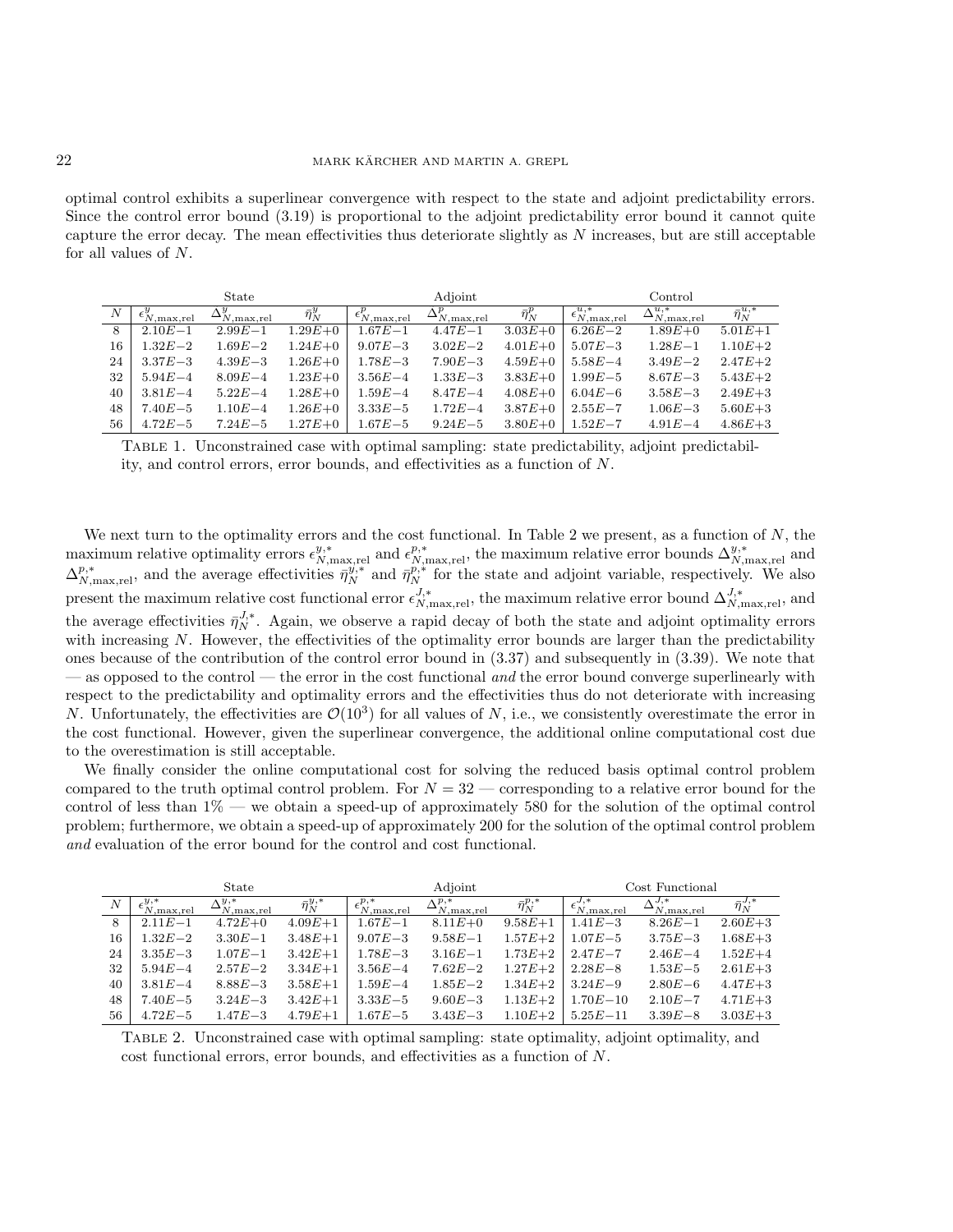# 4.2. Optimal sampling with control constraints

We next turn to the problem involving constraints on the control. We again present analogous results as in the previous section. The predictability and control errors, bounds, and effectivities are shown in Table 3, the optimality and cost functional errors, bounds, and effectivities are presented in Table 4.

We observe that the results for the state and adjoint predictability and optimality errors, bounds, and hence effectivities very much resemble the unconstrained case. However, the error in the optimal control converges even faster than in the unconstrained case and the effectivities thus deteriorate faster. Although we overestimate the error by another order of magnitude, we still require  $N = 32$  for a 1% relative accuracy of the control error bound. We also observe that the convergence of the cost functional error bound is close to linear with respect to the state and adjoint optimality errors and thus much slower than before. The reason — as discussed in Section  $3.2.2$  — is the additional term in the cost functional error bound  $(3.47)$ . As a result, the effectivities deteriorate considerably.

Comparing the online computational times in the constrained case for  $N = 32$ , we again obtain a speed-up of approximately 500 for solving the optimal control problem; furthermore, we obtain a speed-up of approximately 270 for solving the optimal control problem *and* evaluating the control and cost functional error bounds.

|    |                                 | State          |                      |                                 | Adjoint                       |                  | Control                       |                                      |                            |
|----|---------------------------------|----------------|----------------------|---------------------------------|-------------------------------|------------------|-------------------------------|--------------------------------------|----------------------------|
| N  | $\epsilon_{N,\mathrm{max,rel}}$ | $N$ , max, rel | $\bar{\eta}_{N}^{y}$ | $\epsilon_{N,\text{max,rel}}^r$ | $\Delta_{N,\text{max,rel}}^p$ | $\bar{\eta}^p_N$ | $\epsilon_{N,\text{max,rel}}$ | $u,*$<br>$\Delta_{N,\text{max,rel}}$ | $\overline{\eta }_N^{u,*}$ |
| 8  | $6.77E - 2$                     | $7.43E - 2$    | $1.24E + 0$          | $2.74E - 2$                     | $7.50E - 2$                   | $2.78E + 0$      | $2.58E - 1$                   | $2.43E + 1$                          | $1.25E+2$                  |
| 16 | $2.51E - 2$                     | $2.76E - 2$    | $1.18E + 0$          | $1.07E - 2$                     | $1.82E - 2$                   | $3.16E + 0$      | $1.34E - 1$                   | $1.26E + 1$                          | $1.99E + 2$                |
| 24 | $3.74E - 3$                     | $4.09E - 3$    | $1.20E + 0$          | $1.67E - 3$                     | $3.43E - 3$                   | $3.25E+0$        | $2.24E - 2$                   | $3.94E + 0$                          | $1.06E + 2$                |
| 32 | $1.39E - 3$                     | $1.46E{-}3$    | $1.21E + 0$          | $2.74E - 4$                     | $9.06E - 4$                   | $4.89E + 0$      | $1.51E - 2$                   | $2.02E + 0$                          | $1.11E + 2$                |
| 40 | $3.95E - 4$                     | $4.62E - 4$    | $1.30E + 0$          | $1.39E - 4$                     | $4.12E - 4$                   | $4.52E + 0$      | $6.45E - 3$                   | $1.01E + 0$                          | $2.36E+2$                  |
| 48 | $1.89E - 4$                     | $2.51E - 4$    | $1.42E + 0$          | $6.25E - 5$                     | $1.76E - 4$                   | $5.28E + 0$      | $6.66E - 3$                   | $5.88E - 1$                          | $4.22E+2$                  |
| 56 | $8.71E - 5$                     | $1.05E - 4$    | $1.67E + 0$          | $1.60E - 5$                     | $6.79E - 5$                   | $7.58E + 0$      | $1.68E - 3$                   | $4.79E - 1$                          | $2.79E + 2$                |

Table 3. Constrained case with optimal sampling: state predictability, adjoint predictability, and control errors, error bounds, and effectivities as a function of N.

|    |                                     | State                             |                        | Adjoint                             |                                   |                      | Cost Functional               |                                                  |                                 |  |
|----|-------------------------------------|-----------------------------------|------------------------|-------------------------------------|-----------------------------------|----------------------|-------------------------------|--------------------------------------------------|---------------------------------|--|
| N  | $\epsilon_{N,\text{max,rel}}^{y,*}$ | $\Delta^{y,*}_{N,\text{max,rel}}$ | $\bar{\eta}_{N}^{y,*}$ | $\epsilon_{N,\text{max,rel}}^{p,*}$ | $\Delta_{N,\text{max,rel}}^{p,*}$ | $\bar{\eta}^{p,*}_N$ | $\epsilon_{N,\text{max,rel}}$ | $J, *$<br>$\Delta_{N,\text{max,rel}}^{\jmath,*}$ | $\overline{\bar{\eta}}_N^{J,*}$ |  |
| -8 | $6.79E - 2$                         | $4.77E+0$                         | $7.28E + 1$            | $2.74E - 2$                         | $8.25E + 0$                       | $1.39E + 2$          | $3.12E - 2$                   | $2.98E+1$                                        | $6.06E + 2$                     |  |
| 16 | $2.49E - 2$                         | $6.84E - 1$                       | $5.21E+1$              | $1.07E - 2$                         | $1.29E + 0$                       | $1.63E + 2$          | $1.45E - 2$                   | $4.85E + 0$                                      | $3.95E + 3$                     |  |
| 24 | $3.74E - 3$                         | $7.80E - 2$                       | $3.33E+1$              | $1.67E - 3$                         | $1.29E - 1$                       | $9.98E + 1$          | $5.26E - 4$                   | $8.37E - 1$                                      | $5.25E + 3$                     |  |
| 32 | $1.39E - 3$                         | $2.35E - 2$                       | $3.06E + 1$            | $2.74E - 4$                         | $4.35E - 2$                       | $1.38E + 2$          | $4.57E - 4$                   | $2.75E - 1$                                      | $1.46E + 3$                     |  |
| 40 | $3.95E - 4$                         | $7.66E - 3$                       | $3.39E + 1$            | $1.39E - 4$                         | $1.16E - 2$                       | $1.35E + 2$          | $4.82E - 5$                   | $9.12E - 2$                                      | $5.98E + 3$                     |  |
| 48 | $1.89E - 4$                         | $3.75E - 3$                       | $3.98E + 1$            | $6.25E - 5$                         | $4.34E - 3$                       | $1.59E + 2$          | $4.11E - 5$                   | $4.05E - 2$                                      | $1.34E + 4$                     |  |
| 56 | $8.71E - 5$                         | $1.36E - 3$                       | $4.57E + 1$            | $1.60E - 5$                         | $2.40E - 3$                       | $2.33E+2$            | $2.60E - 5$                   | $3.18E - 2$                                      | $2.35E+4$                       |  |

Table 4. Constrained case with optimal sampling: state optimality, adjoint optimality, and cost functional errors, error bounds, and effectivities as a function of N.

Finally, we recall our discussion concerning the control error bound at the end of Section 3.1.2. We pointed out that one reason for overestimating the error bound (3.4) are the additional contributions from time steps where we cannot guarantee the sign of  $\xi$ ; these intervals were marked with  $\Delta_I$  in Figure 1. In Table 5 we present, as a function of N, the maximum number of time steps contained in  $\Delta_I$  for the first  $(\Delta_{I,1})$  and second  $(\Delta_{I,2})$  control component. Here, the maximum is taken over  $\Xi_{\text{test}}$ . We note that max  $\Delta_{I,1}$  and max  $\Delta_{I,2}$  and hence the corresponding contributions to the error bound  $(3.35)$  — tend to zero very fast.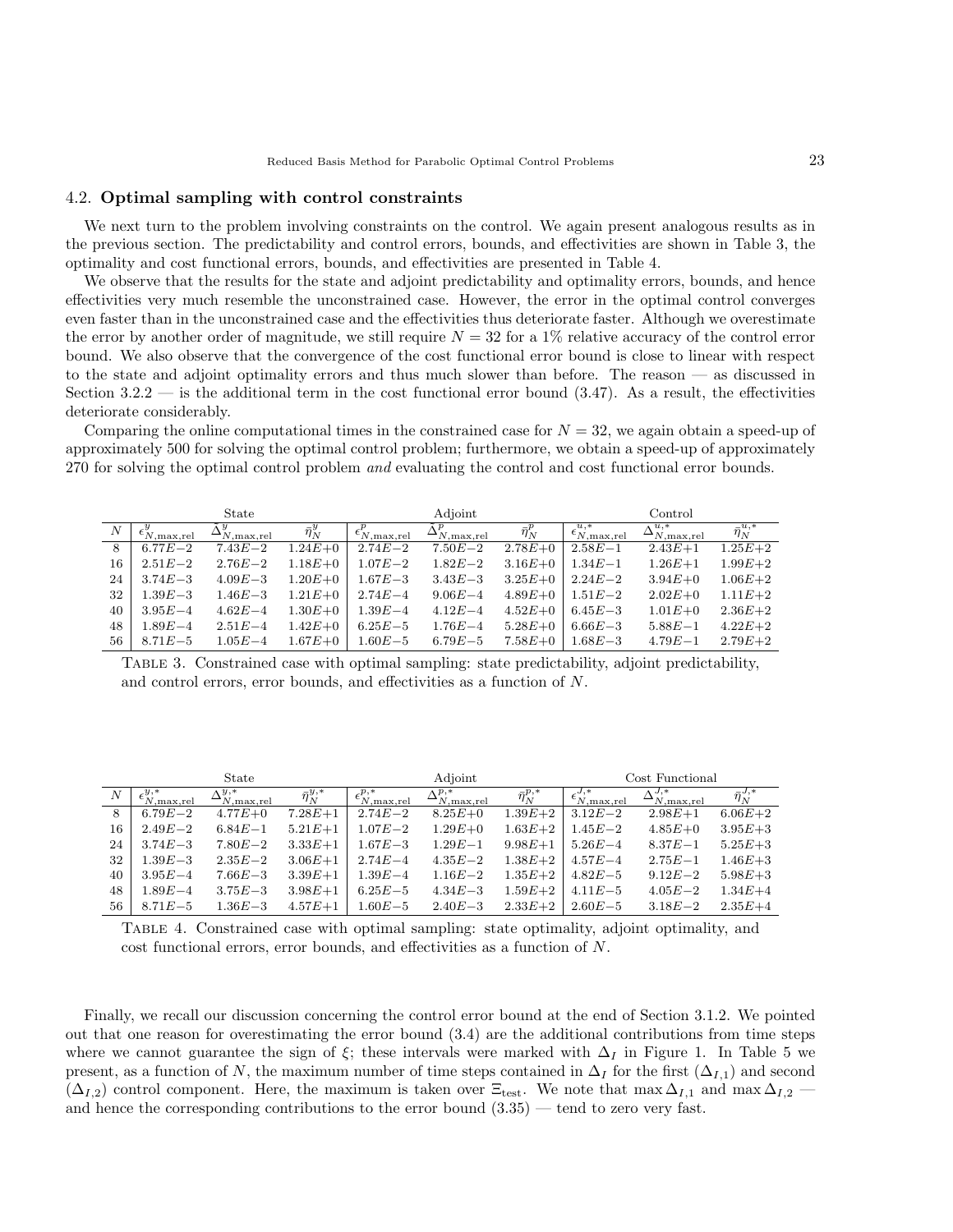| $N$   8 16 24 32 40 48 56 64 72         |  |  |  |  |  |
|-----------------------------------------|--|--|--|--|--|
| $\max \Delta_{I,1}$ 85 36 9 3 2 1 1 1 0 |  |  |  |  |  |
| $\max \Delta_{I,2}$ 78 29 8 2 2 1 1 0 0 |  |  |  |  |  |

TABLE 5. Maximal size of the interval  $\Delta_I$  for the first and second control component.

#### 4.3. Impulse sampling without control constraints

In this final section we consider the impulse sampling approach discussed in Section 3.4.2. We focus on the unconstrained case and again present analogous results as in the previous two sections. The predictability and control errors, bounds, and effectivities are shown in Table 6, the optimality and cost functional errors, bounds, and effectivities are presented in Table 7.

We immediately note that the effectivities of the state and adjoint predictability and optimality error bounds are very similar to the ones in Section 4.1. However, the rate of convergence of the error and bound itself is much smaller. To achieve a certain desired accuracy we require almost twice as many basis functions with the impulse sampling compared to the optimal sampling. In contrast, the convergence of the error in the optimal control is the same as before (note that the maximum relative control error for  $N = 48$  is 1.76 E – 7 now compared to 2.55 E – 7 in Table 1). Again, since the control error bound is proportional to the adjoint predictability error bound, this means an even larger increase in the effectivities of the control error bound. The results for the cost functional are again very similar to the ones in Section 4.1. The convergence of the error and bound is slower — again, we need to choose N almost twice as large as before to obtain a certain desired accuracy but the effectivities are the same as the ones we obtained using the optimal sampling approach. Following our discussion in Section 3.4.2, however, we expect that one can recover the "optimal" convergence by generating a derived reduced basis following the ideas in [10].

|    |                | State                     |                  |                                 | Adioint                          |                  | Control                             |                                   |                            |
|----|----------------|---------------------------|------------------|---------------------------------|----------------------------------|------------------|-------------------------------------|-----------------------------------|----------------------------|
| N  | $N$ , max, rel | $\Delta^y$<br>N, max, rel | $\bar{\eta}^y_N$ | $\epsilon_{N,\text{max,rel}}^p$ | $\Delta$ <sub>N</sub> , max, rel | $\bar{\eta}^p_N$ | $\epsilon_{N,\text{max,rel}}^{u,*}$ | $\Delta_{N,\text{max,rel}}^{u,*}$ | $\bar{\bar{\eta}}_N^{u,*}$ |
| 8  | $5.44E - 1$    | $6.60E - 1$               | $1.17E + 0$      | $2.39E - 1$                     | $9.96E - 1$                      | $5.52E+0$        | $1.27E - 1$                         | $4.25E+0$                         | $3.33E+2$                  |
| 16 | $4.36E - 2$    | $4.94E - 2$               | $1.16E + 0$      | $1.53E - 2$                     | $9.72E - 2$                      | $4.00E + 0$      | $8.89E - 4$                         | $1.23E + 0$                       | $5.07E + 2$                |
| 32 | $9.58E - 3$    | $1.05E - 2$               | $1.13E + 0$      | $1.47E - 3$                     | $1.63E - 2$                      | $7.79E + 0$      | $1.65E - 5$                         | $1.24E - 1$                       | $7.00E + 3$                |
| 48 | $1.04E - 3$    | $1.17E - 3$               | $1.17E + 0$      | $1.72E - 4$                     | $2.50E - 3$                      | $1.04E + 1$      | $1.76E - 7$                         | $3.15E - 2$                       | $9.61E + 4$                |
| 64 | $2.76E - 4$    | $3.29E - 4$               | $1.15E + 0$      | $4.74E - 5$                     | $7.89E - 4$                      | $1.09E + 1$      | $1.51E - 8$                         | $7.90E - 3$                       | $3.03E + 5$                |
| 80 | $9.34E - 5$    | $1.09E - 4$               | $1.21E + 0$      | $7.47E - 6$                     | $2.80E - 4$                      | $1.65E + 1$      | $7.85E - 10$                        | $2.81E - 3$                       | $1.65E + 6$                |
| 96 | $2.42E - 5$    | $2.96E - 5$               | $1.20E + 0$      | $3.42E - 6$                     | $7.94E - 5$                      | $1.14E + 1$      | $1.17E - 10$                        | $7.94E - 4$                       | $2.99E + 6$                |

Table 6. Unconstrained case with impulse sampling: state predictability, adjoint predictability, and control errors, error bounds, and effectivities as a function of N.

# Appendix A. Proofs

#### A.1. Proof of Lemma 3.2

*Proof.* Let  $y_1$  be the solution of the state equation for the control input  $\tilde{u} - u^*$ ,

$$
m(y_1^k - y_1^{k-1}, \phi) + \tau a(y_1^k, \phi; \mu) = \tau \sum_{i=1}^m b_i(\phi)(\tilde{u}_i^k - u_i^{*,k}), \quad \forall \phi \in Y, \quad 1 \le k \le K,
$$
 (A.1)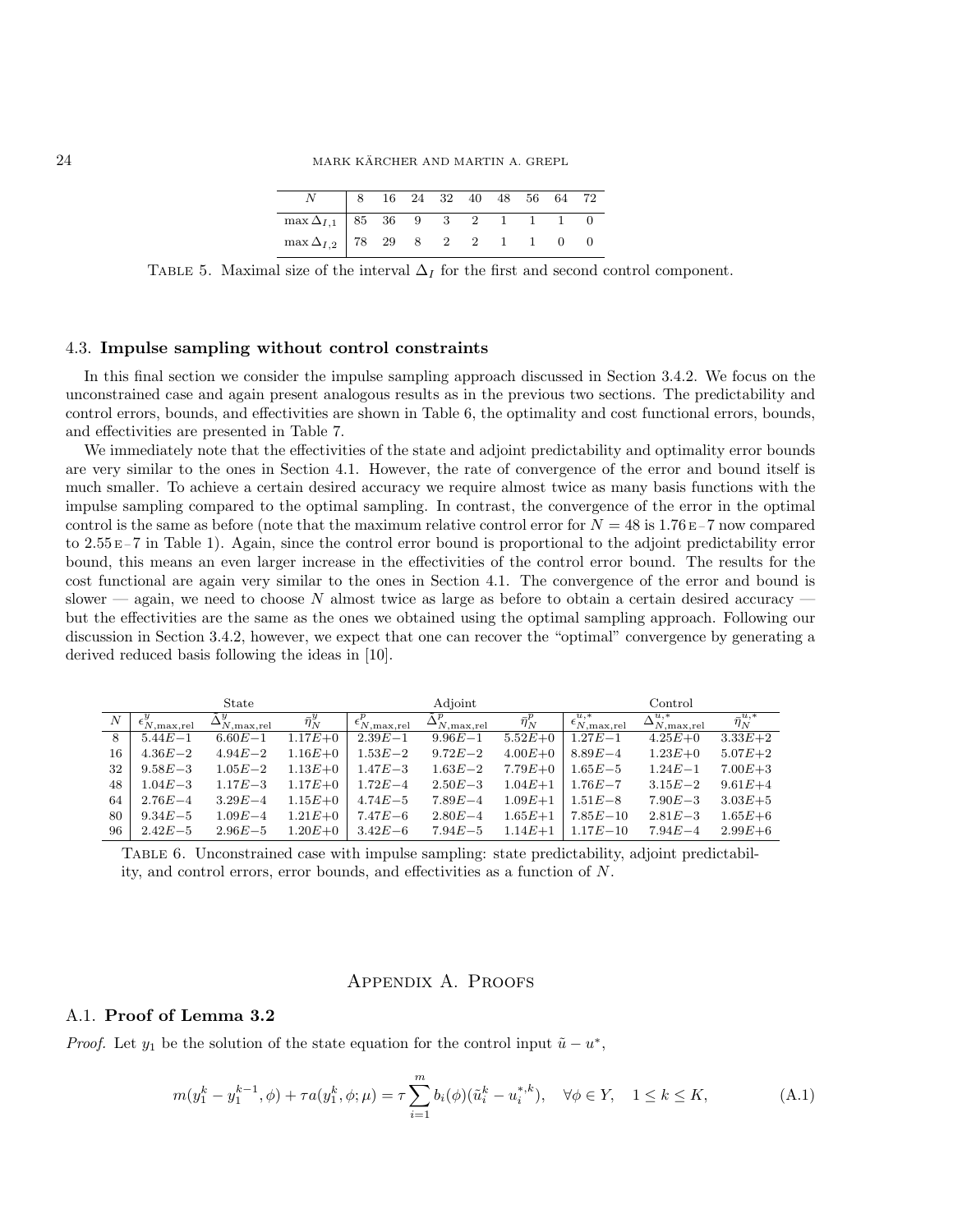|    |              | State                             |                        | Adjoint                             |                                   |                        | Cost Functional               |                                           |                             |
|----|--------------|-----------------------------------|------------------------|-------------------------------------|-----------------------------------|------------------------|-------------------------------|-------------------------------------------|-----------------------------|
| N  | $N,$ max,rel | $\Delta_{N,\text{max,rel}}^{y,*}$ | $\bar{\eta}_{N}^{y,*}$ | $\epsilon_{N,\text{max,rel}}^{p,*}$ | $\Delta_{N,\text{max,rel}}^{p,*}$ | $\bar{\eta}_{N}^{p,*}$ | $\epsilon_{N,\text{max,rel}}$ | $\Delta_{N,\text{max,rel}}^{\mathcal{L}}$ | $\overline{\eta}_{N}^{J,*}$ |
| 8  | $5.48E - 1$  | $1.06E + 1$                       | $3.01E + 1$            | $2.39E - 1$                         | $2.91E + 1$                       | $2.24E + 2$            | $2.25E - 2$                   | $4.06E + 0$                               | $1.46E + 3$                 |
| 16 | $4.36E - 2$  | $3.76E + 0$                       | $2.99E+1$              | $1.53E - 2$                         | $1.11E + 1$                       | $1.23E + 2$            | $2.14E - 4$                   | $2.71E - 1$                               | $4.19E + 2$                 |
| 32 | $9.58E - 3$  | $3.78E - 1$                       | $2.73E + 1$            | $1.47E - 3$                         | $1.12E + 0$                       | $1.88E + 2$            | $3.68E - 6$                   | $2.75E - 3$                               | $2.43E + 3$                 |
| 48 | $1.04E - 3$  | $9.63E - 2$                       | $2.79E + 1$            | $1.72E - 4$                         | $2.85E - 1$                       | $3.53E + 2$            | $4.54E - 8$                   | $1.66E - 4$                               | $2.25E + 3$                 |
| 64 | $2.76E - 4$  | $2.23E - 2$                       | $2.74E + 1$            | $4.74E - 5$                         | $6.18E - 2$                       | $4.10E + 2$            | $2.56E - 9$                   | $1.18E - 5$                               | $3.43E + 3$                 |
| 80 | $9.34E - 5$  | $7.92E - 3$                       | $2.84E + 1$            | $7.47E - 6$                         | $2.20E - 2$                       | $6.23E+2$              | $1.05E - 10$                  | $1.46E - 6$                               | $3.81E + 3$                 |
| 96 | $2.42E - 5$  | $2.24E - 3$                       | $2.89E + 1$            | $3.42E - 6$                         | $6.25E - 3$                       | $5.21E + 2$            | $2.14E - 11$                  | $1.19E - 7$                               | $3.89E + 3$                 |

Table 7. Unconstrained case with impulse sampling: state optimality, adjoint optimality, and cost functional errors, error bounds, and effectivities as a function of  $N$ .

with initial condition  $y_1^0 = 0$ . We now choose  $\phi = p^{*,k}$  and sum from  $k = 1$  to K to obtain

$$
\sum_{k=1}^{K} m(y_1^k - y_1^{k-1}, p^{*,k}) + \tau \sum_{k=1}^{K} a(y_1^k, p^{*,k}; \mu) = \tau \sum_{k=1}^{K} \sum_{i=1}^{m} b_i(p^{*,k}) (\tilde{u}_i^k - u_i^{*,k}),
$$
\n(A.2)

which we can rewrite in the form

$$
\sum_{k=1}^{K-1} m(y_1^k, p^{*,k} - p^{*,k+1}) + \tau \sum_{k=1}^{K-1} a(y_1^k, p^{*,k}; \mu) + m(y_1^K, p^{*,K}) + \tau a(y_1^K, p^{*,K}; \mu)
$$
  
= 
$$
\tau \sum_{k=1}^{K} \sum_{i=1}^{m} b_i(p^{*,k}) (\tilde{u}_i^k - u_i^{*,k}). \quad (A.3)
$$

We next consider the adjoint equation (2.8c) and choose as test function  $\varphi = y_1^k$  to obtain

$$
m(y_1^k, p^{*,k} - p^{*,k+1}) + \tau a(y_1^k, p^{*,k}; \mu) = \tau \sigma_1 (y_d^k - y^{*,k}, y_1^k)_{L^2(D)}, \quad 1 \le k \le K - 1.
$$
 (A.4)

Furthermore, the final condition (2.8d) with test function  $\varphi = y_1^K$  yields

$$
m(y_1^K, p^{*,K}) + \tau a(y_1^K, p^{*,K}; \mu) = \tau \sigma_1 (y_d^K - y^{*,K}, y_1^K)_{L^2(D)} + \sigma_2 (y_d^K - y^{*,K}, y_1^K)_{L^2(D)}.
$$
 (A.5)

From (A.3) and (A.5) it follows that

$$
\sum_{k=1}^{K-1} m(y_1^k, p^{*,k} - p^{*,k+1}) + \tau \sum_{k=1}^{K-1} a(y_1^k, p^{*,k}; \mu)
$$
  
= 
$$
\tau \sum_{k=1}^{K} \sum_{i=1}^{m} b_i(p^{*,k}) (\tilde{u}_i^k - u_i^{*,k}) - \tau \sigma_1 (y_d^K - y^{*,K}, y_1^K)_{L^2(D)} - \sigma_2 (y_d^K - y^{*,K}, y_1^K)_{L^2(D)}. \quad (A.6)
$$

We next sum (A.4) from  $k = 1$  to  $K - 1$  to find

$$
\sum_{k=1}^{K-1} m(y_1^k, p^{*,k} - p^{*,k+1}) + \tau \sum_{k=1}^{K-1} a(y_1^k, p^{*,k}; \mu) = \tau \sigma_1 \sum_{k=1}^{K-1} (y_d^k - y^{*,k}, y_1^k)_{L^2(D)}.
$$
 (A.7)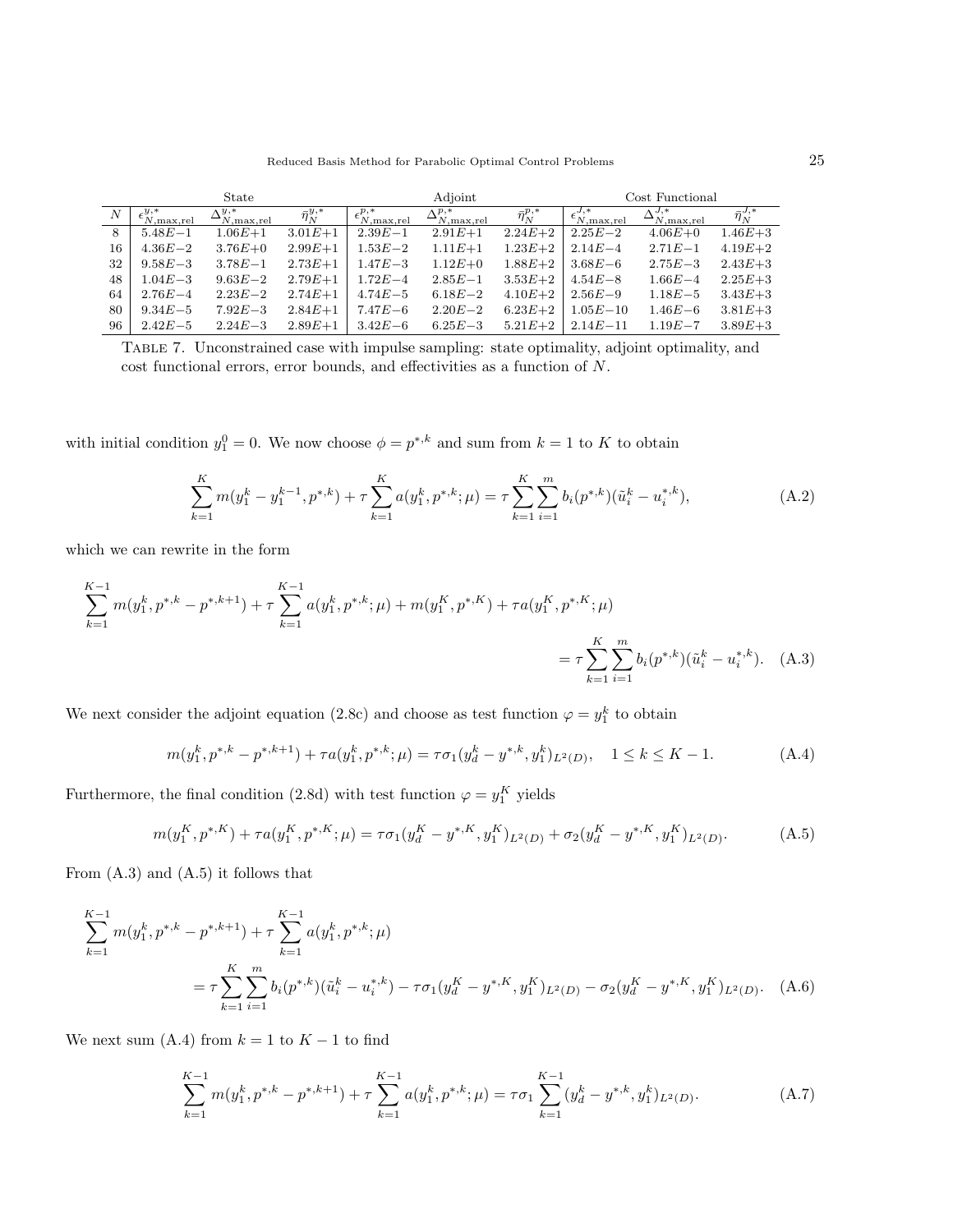Since the left-hand sides of (A.7) and (A.6) are equal it follows that

$$
\tau \sum_{k=1}^{K} \sum_{i=1}^{m} b_i(p^{*,k})(\tilde{u}_i^k - u_i^{*,k}) = \tau \sigma_1 \sum_{k=1}^{K} (y_d^k - y^{*,k}, y_1^k)_{L^2(D)} + \sigma_2 (y_d^K - y^{*,K}, y_1^K)_{L^2(D)}.
$$
 (A.8)

Following the same steps as above, we let  $y_2$  be the solution of the state equation for the control input  $u^* - \tilde{u}$  $(y_2 = -y_1)$ , choose as test function  $\phi = \tilde{p}^k$ , and sum from  $k = 1$  to K to obtain (compare (A.3))

$$
\sum_{k=1}^{K-1} m(y_2^k, \tilde{p}^k - \tilde{p}^{k+1}) + \tau \sum_{k=1}^{K-1} a(y_2^k, \tilde{p}^k; \mu) + m(y_2^K, \tilde{p}^K) + \tau a(y_2^K, \tilde{p}^K; \mu) = \tau \sum_{k=1}^{K} \sum_{i=1}^{m} b_i(\tilde{p}^k) (u_i^{*,k} - \tilde{u}_i^k). \tag{A.9}
$$

We now consider the adjoint equation for  $\tilde{p}^k$  with test function  $\varphi = y_2^k$  and — analogous to  $(A.8)$  — arrive at

$$
\tau \sum_{k=1}^{K} \sum_{i=1}^{m} b_i(\tilde{p}^k) (u_i^{*,k} - \tilde{u}_i^k) = \tau \sigma_1 \sum_{k=1}^{K} (y_d^k - \tilde{y}^k, y_2^k)_{L^2(D)} + \sigma_2 (y_d^K - \tilde{y}^K, y_2^K)_{L^2(D)}.
$$
 (A.10)

It follows from the linearity of the state equation that

$$
y_1 = \tilde{y} - y^*
$$
 and  $y_2 = y^* - \tilde{y}$ . (A.11)

Finally, summing (A.8) and (A.10) and invoking (A.11) yields

$$
\tau \sum_{k=1}^{K} \sum_{i=1}^{m} b_{i} (p^{*,k} - \tilde{p}^{k}) (\tilde{u}_{i}^{k} - u_{i}^{*,k}) = \tau \sigma_{1} \sum_{k=1}^{K} (y_{d}^{k} - y^{*,k}, y_{1}^{k})_{L^{2}(D)} + \sigma_{2} (y_{d}^{K} - y^{*,K}, y_{1}^{K})_{L^{2}(D)}
$$
  
\n
$$
+ \tau \sigma_{1} \sum_{k=1}^{K} (y_{d}^{k} - \tilde{y}^{k}, y_{2}^{k})_{L^{2}(D)} + \sigma_{2} (y_{d}^{K} - \tilde{y}^{K}, y_{2}^{K})_{L^{2}(D)}
$$
  
\n
$$
= \tau \sigma_{1} \sum_{k=1}^{K} (y_{d}^{k} - y^{*,k}, \tilde{y}^{k} - y^{*,k})_{L^{2}(D)} + \sigma_{2} (y_{d}^{K} - y^{*,K}, \tilde{y}^{K} - y^{*,K})_{L^{2}(D)}
$$
  
\n
$$
- \tau \sigma_{1} \sum_{k=1}^{K} (y_{d}^{k} - \tilde{y}^{k}, \tilde{y}^{k} - y^{*,k})_{L^{2}(D)} - \sigma_{2} (y_{d}^{K} - \tilde{y}^{K}, \tilde{y}^{K} - y^{*,K})_{L^{2}(D)}
$$
  
\n
$$
= \tau \sigma_{1} \sum_{k=1}^{K} ||\tilde{y}^{k} - y^{*,k}||_{L^{2}(D)} + \sigma_{2} ||\tilde{y}^{K} - y^{*,K}||_{L^{2}(D)} \ge 0,
$$
 (A.12)

which is the result stated in Lemma 3.2.  $\Box$ 

# A.2. Proof of Lemma 3.5

*Proof.* We immediately derive from (2.8c), (2.8d) and (3.11), (3.12) that  $\tilde{e}^{p,k} = p^k(y(u_N^*)) - p_N^{*,k}(y_N^*(u_N^*))$ satisfies

$$
m(\varphi, \tilde{e}^{p,k} - \tilde{e}^{p,k+1}) + \tau a(\varphi, \tilde{e}^{p,k}; \mu) = \tau r^{p,k}(\varphi; \mu) + \tau \sigma_1(y_N^{*,k} - \tilde{y}^k, \varphi)_{L^2(D)}, \quad \forall \varphi \in Y, \quad K - 1 \ge k \ge 1, \tag{A.13}
$$

with final condition

$$
m(\varphi, \tilde{e}^{p,K}) + \tau a(\varphi, \tilde{e}^{p,K}; \mu) = \tau r^{p,K}(\varphi; \mu) + \tau \sigma_1(y_N^{*,K} - \tilde{y}^K, \varphi)_{L^2(D)} + \sigma_2(y_N^{*,K} - \tilde{y}^K, \varphi)_{L^2(D)}, \quad \forall \varphi \in Y. \tag{A.14}
$$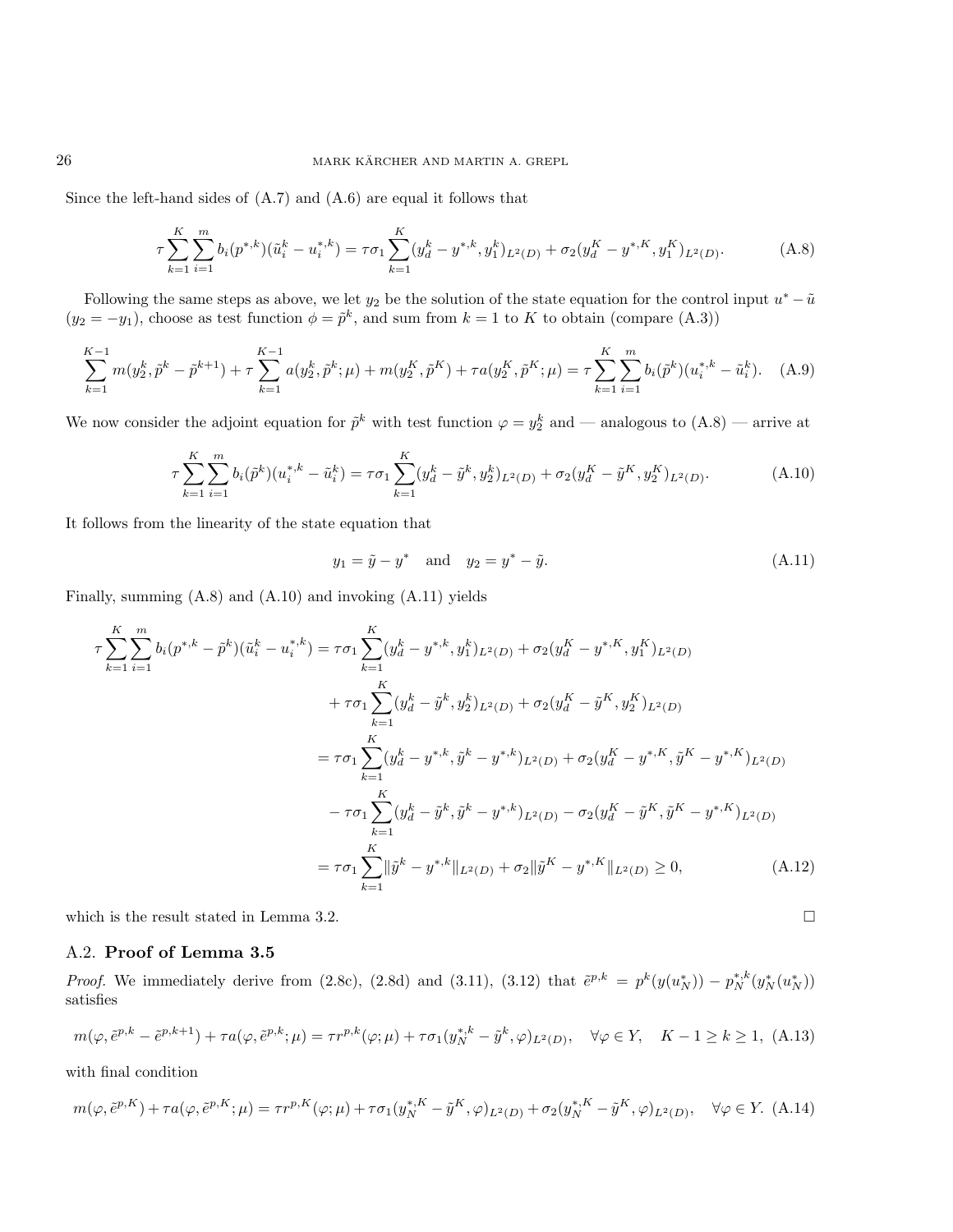We now choose  $\varphi = \tilde{e}^{p,k}$  in (A.13) and  $\varphi = \tilde{e}^{p,K}$  in (A.14) to obtain

$$
m(\tilde{e}^{p,k}, \tilde{e}^{p,k}) + \tau a(\tilde{e}^{p,k}, \tilde{e}^{p,k}; \mu) = m(\tilde{e}^{p,k}, \tilde{e}^{p,k+1}) + \tau r^{p,k}(\tilde{e}^{p,k}; \mu) + \tau \sigma_1(y_N^{*,k} - \tilde{y}^k, \tilde{e}^{p,k})_{L^2(D)}, \quad K - 1 \ge k \ge 1,
$$
\n(A.15)

and

$$
m(\tilde{e}^{p,K}, \tilde{e}^{p,K}) + \tau a(\tilde{e}^{p,K}, \tilde{e}^{p,K}; \mu) = \tau r^{p,K}(\tilde{e}^{p,K}; \mu) + \tau \sigma_1(y_N^{*,K} - \tilde{y}^K, \tilde{e}^{p,K})_{L^2(D)} + \sigma_2(y_N^{*,K} - \tilde{y}^K, \tilde{e}^{p,K})_{L^2(D)}, \quad \forall \varphi \in Y. \tag{A.16}
$$

We first consider (A.15) and note that we can bound the first and third term on the right-hand side using Cauchy-Schwarz and Young's inequality by

$$
2m(\tilde{e}^{p,k}, \tilde{e}^{p,k+1}) \le m(\tilde{e}^{p,k}, \tilde{e}^{p,k}) + m(\tilde{e}^{p,k+1}, \tilde{e}^{p,k+1}),
$$
\n(A.17)

and

$$
2\tau\sigma_1(y_N^{*,k} - \tilde{y}^k, \tilde{e}^{p,k})_{L^2(D)} \le 2\tau\sigma_1 C_D^2 \|y_N^{*,k} - \tilde{y}^k\|_Y \|\tilde{e}^{p,k}\|_Y \le C_D^4 \frac{2\tau\sigma_1^2}{\alpha_{\text{LB}}(\mu)} \|y_N^{*,k} - \tilde{y}^k\|_Y^2 + \frac{\tau\alpha_{\text{LB}}(\mu)}{2} \|\tilde{e}^{p,k}\|_Y^2, \tag{A.18}
$$

where we also used the definition of  $C_D$ . Furthermore, using the definition of the dual norm and Young's inequality the second term on the right-hand side of (A.15) can be bounded by

$$
2\tau r^{p,k}(\tilde{e}^{p,k};\mu) \le 2\tau \|r^{p,k}(\cdot;\mu)\|_{Y'} \|\tilde{e}^{p,k}\|_{Y} \le \frac{2\tau}{\alpha_{\text{LB}}(\mu)} \|r^{p,k}(\cdot;\mu)\|_{Y'}^2 + \frac{\tau\alpha_{\text{LB}}(\mu)}{2} \|\tilde{e}^{p,k}\|_{Y}^2. \tag{A.19}
$$

It thus follows from  $(A.15)$ ,  $(A.17)$ ,  $(A.18)$ ,  $(A.19)$ , and invoking  $(1.7)$  and  $(1.11)$  that

$$
m(\tilde{e}^{p,k}, \tilde{e}^{p,k}) - m(\tilde{e}^{p,k+1}, \tilde{e}^{p,k+1}) + \tau a(\tilde{e}^{p,k}, \tilde{e}^{p,k}; \mu) \le \frac{2\tau}{\alpha_{\text{LB}}(\mu)} \|r^{p,k}(\cdot;\mu)\|_{Y'}^2 + C_D^4 \frac{2\tau \sigma_1^2}{\alpha_{\text{LB}}(\mu)} \|y_N^{*,k} - \tilde{y}^k\|_Y^2. \tag{A.20}
$$

We next consider the final condition  $(A.16)$  where we bound the last term on the right-hand side using Cauchy-Schwarz and Young's inequality by

$$
2\sigma_2(y_N^{*,K} - \tilde{y}^K, \tilde{e}^{p,K})_{L^2(D)} \le 2\sigma_2 \|y_N^{*,K} - \tilde{y}^K\|_{L^2(D)} \|\tilde{e}^{p,K}\|_{L^2(D)} \le \sigma_2^2 \|y_N^{*,K} - \tilde{y}^K\|_{L^2(D)}^2 + \|\tilde{e}^{p,K}\|_{L^2(D)}^2.
$$
\n(A.21)

It thus follows from  $(A.16)$ ,  $(A.18)$  and  $(A.19)$  for  $k = K$ ,  $(A.21)$ , and invoking  $(1.7)$  and  $(1.11)$  that

$$
m(\tilde{e}^{p,K}, \tilde{e}^{p,K}) + \tau a(\tilde{e}^{p,K}, \tilde{e}^{p,K}; \mu) \le \frac{2\tau}{\alpha_{\text{LB}}(\mu)} \|r^{p,K}(\cdot;\mu)\|_{Y'}^2 + C_D^4 \frac{2\tau \sigma_1^2}{\alpha_{\text{LB}}(\mu)} \|y_N^{*,K} - \tilde{y}^K\|_Y^2 + \sigma_2^2 \|y_N^{*,K} - \tilde{y}^K\|_{L^2(D)}^2, \quad (A.22)
$$

where we also used the fact that  $\|\cdot\|_{L^2(D)} \leq \|\cdot\|_{L^2(\Omega)} = m(\cdot, \cdot)$ . We now perform the sum from  $k' = k$  to  $K - 1$ of (A.20) and add (A.22), leading to

$$
m(\tilde{e}^{p,k}, \tilde{e}^{p,k}) + \tau \sum_{k'=k}^{K} a(\tilde{e}^{p,k}, \tilde{e}^{p,k}; \mu) \le \frac{2\tau}{\alpha_{\text{LB}}(\mu)} \sum_{k'=k}^{K} ||r^{p,k'}(\cdot;\mu)||_{Y'}^{2} + C_{D}^{4} \frac{2\tau \sigma_{1}^{2}}{\alpha_{\text{LB}}(\mu)} \sum_{k'=k}^{K} ||y_{N}^{*,k'} - \tilde{y}^{k'}||_{Y}^{2} + \sigma_{2}^{2} ||y_{N}^{*,K} - \tilde{y}^{K}||_{L^{2}(D)}^{2}.
$$
 (A.23)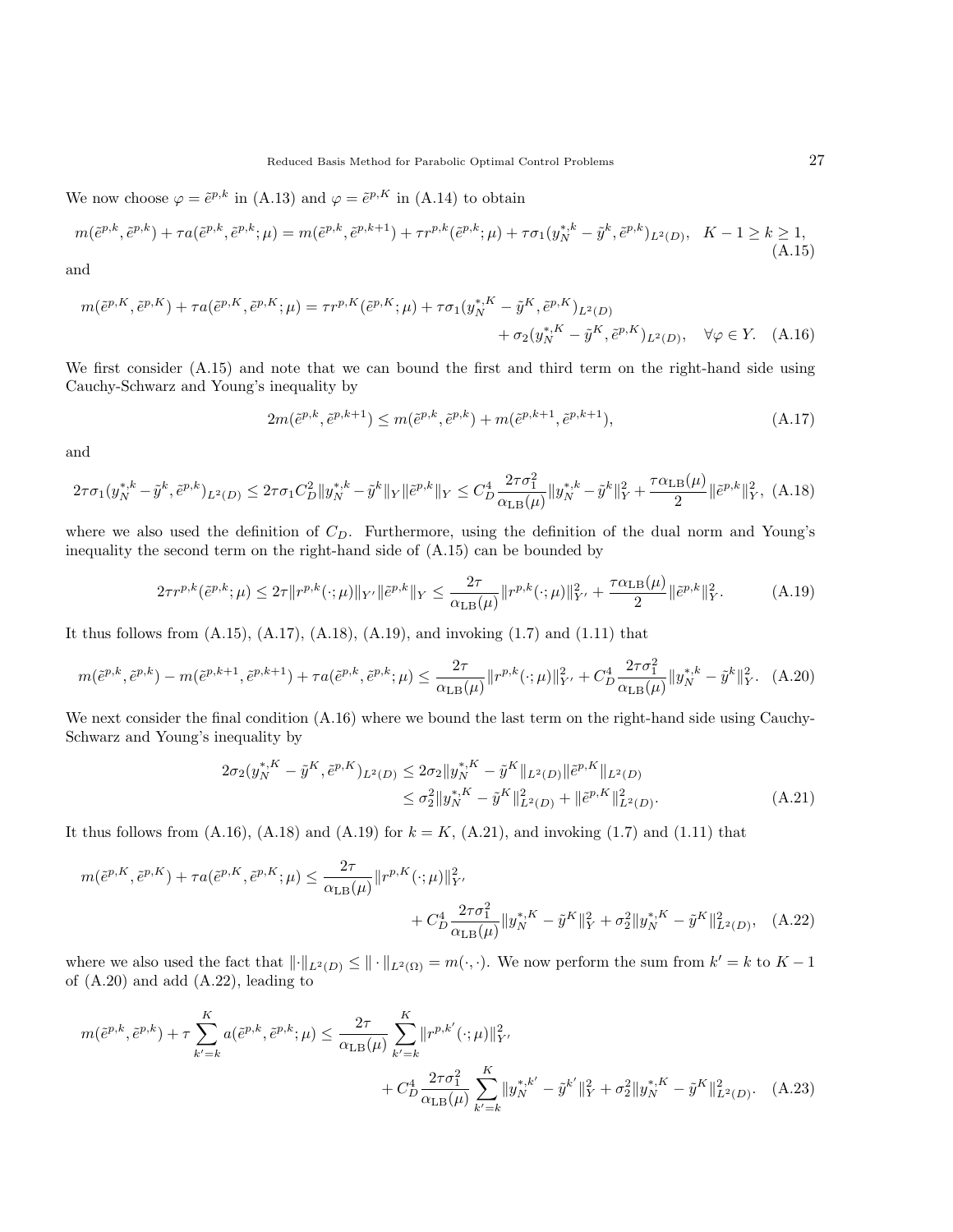Finally, we note that we can bound the sum of the error  $\tilde{e}^{y,k} = y_N^{*,k} - \tilde{y}^k$  by

$$
\tau \sum_{k'=k}^{K} \|\tilde{e}^{y,k'}\|_{Y}^{2} \leq \frac{\tau}{\alpha_{\text{LB}}(\mu)} \sum_{k'=k}^{K} a(\tilde{e}^{y,k'}, \tilde{e}^{y,k'}; \mu) \leq \frac{1}{\alpha_{\text{LB}}(\mu)} \left( m(\tilde{e}^{y,K}, \tilde{e}^{y,K}) + \tau \sum_{k'=1}^{K} a(\tilde{e}^{y,k'}, \tilde{e}^{y,k'}; \mu) \right)
$$
\n
$$
\leq \frac{1}{\alpha_{\text{LB}}(\mu)} \left( \tilde{\Delta}_{N}^{y,K}(\mu) \right)^{2} \tag{A.24}
$$

and from (1.15) that

$$
||y_N^{*,K} - \tilde{y}^K||_{L^2(D)}^2 \le \frac{1}{2} \left(\tilde{\Delta}_N^{y,K}(\mu)\right)^2.
$$
\n(A.25)

The desired result then follows from  $(A.23)$ ,  $(A.24)$ , and  $(A.25)$ .

### A.3. Proof of Lemma 3.9

Proof. Since the proof follows along the same lines as the proof of Lemma 3.5 we only sketch the main steps. We immediately derive from (2.8a) and (3.10) that  $e^{y,*,k} = y^{*,k}(u^*) - y_N^{*,k}(u_N^*)$  satisfies

$$
m(e^{y,*,k} - e^{y,*,k-1}, \phi) + \tau a(e^{y,*,k}, \phi; \mu) = \tau r^{y,k}(\phi; \mu) + \tau \sum_{i=1}^{m} b_i(\phi)(u_i^{*,k} - u_{N,i}^{*,k}), \quad \forall \phi \in Y, \quad 1 \le k \le K, \tag{A.26}
$$

with initial condition  $e^{y^*,0} = 0$  since  $y^{*,0} = y_N^{*,0} = 0$  by assumption. We now choose  $\phi = e^{y^*,k}$ , again apply Cauchy-Schwarz, Young's inequality, and the definition of the dual norm — analogous to  $(A.17)$  and  $(A.19)$  and invoke  $(1.7)$  and  $(1.11)$  to obtain

$$
m(e^{y,*,k}, e^{y,*,k}) - m(e^{y,*,k-1}, e^{y,*,k-1}) + \tau a(e^{y,*,k}, e^{y,*,k}; \mu)
$$
  

$$
\leq \frac{2\tau}{\alpha_{\text{LB}}(\mu)} ||r^{y,k}(\cdot;\mu)||_Y^2 + \frac{2\tau}{\alpha_{\text{LB}}(\mu)} \left(\sum_{i=1}^m ||b_i||_{Y'} (u_i^{*,k} - u_{N,i}^{*,k})\right)^2
$$
(A.27)

We now perform the sum from  $k' = 1$  to k, recall that  $e^{y,*,0} = 0$ , and invoke Proposition 3.6 resp. 3.8, leading to

$$
m(e^{y,*,k},e^{y,*,k}) + \tau \sum_{k'=1}^{k} a(e^{y,*,k'},e^{y,*,k'};\mu)
$$
  
\n
$$
\leq \frac{2\tau}{\alpha_{\text{LB}}(\mu)} \sum_{k'=1}^{k} ||r^{y,k'}(\cdot;\mu)||_{Y'}^2 + \frac{2\tau}{\alpha_{\text{LB}}(\mu)} \sum_{k'=1}^{k} \left( \sum_{i=1}^{m} ||b_i||_{Y'}^2 \right) \left( \sum_{i=1}^{m} (u_i^{*,k'} - u_{N,i}^{*,k'})^2 \right)
$$
  
\n
$$
\leq \frac{2\tau}{\alpha_{\text{LB}}(\mu)} \sum_{k'=1}^{k} ||r^{y,k'}(\cdot;\mu)||_{Y'}^2 + \frac{2}{\alpha_{\text{LB}}(\mu)} \left( \sum_{i=1}^{m} ||b_i||_{Y'}^2 \right) \left( \Delta_N^{u,*}(\mu) \right)^2, \tag{A.28}
$$

which is the result stated in Lemma 3.9.

#### **REFERENCES**

- [1] N. Altmüller and L. Grüne. Distributed and boundary model predictive control for the heat equation. GAMM Mitteilungen, 35(2):131–145, 2012.
- [2] A. C. Antoulas. Approximation of Large-Scale Dynamical Systems. Advances in Design and Control. SIAM, 2005.
- [3] N. Arada, E. Casas, and F. Tröltzsch. Error estimates for the numerical approximation of a semilinear elliptic control problem. Computational Optimization and Applications, 23:201–229, 2002.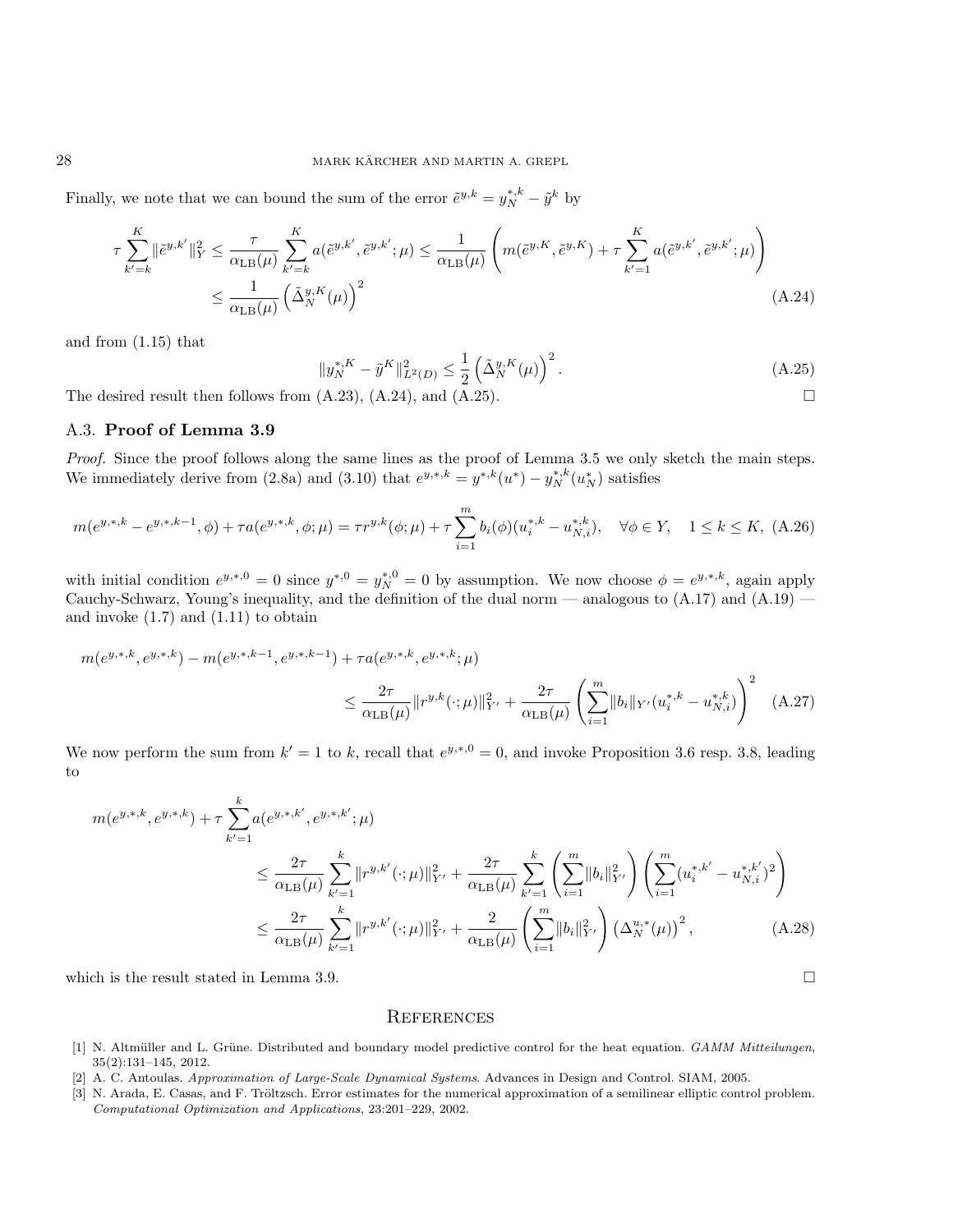- [4] J. A. Atwell and B. B. King. Proper orthogonal decomposition for reduced basis feedback controllers for parabolic equations. Mathematical and Computer Modelling, 33(1-3):1–19, 2001.
- [5] R. Becker, H. Kapp, and R. Rannacher. Adaptive finite element methods for optimal control of partial differential equations: Basic concept. SIAM Journal on Control and Optimization, 39:113–132, 2000.
- [6] P. Benner, V. Mehrmann, and D. Sorensen, editors. *Dimension reduction of large-scale systems*, volume 45 of Lecture Notes in Computational Science and Engineering, Berlin, 2005. Springer.
- [7] E. Casas and F. Tröltzsch. Error estimates for the finite-element approximation of a semilinear elliptic control problem. Control Cybernet, 90:695–712, 2002.
- [8] L. Dedè. Reduced basis method and a posteriori error estimation for parametrized linear-quadratic optimal control problems. SIAM Journal on Scientific Computing, 32(2):997–1019, 2010.
- L. Dedè. Reduced basis method and error estimation for parametrized optimal control problems with control constraints. Journal of Scientific Computing, 50(2):287–305, 2012.
- [10] J. Eftang, D. Huynh, D. Knezevic, and A. Patera. A two-step certified reduced basis method. Journal of Scientific Computing, 51:28–58, 2012.
- [11] A.-L. Gerner and K. Veroy. Certified reduced basis methods for parametrized saddle point problems. Accepted for publication in SIAM Journal on Scientific Computing, 2012.
- [12] M. A. Grepl and M. Kärcher. Reduced basis a posteriori error bounds for parametrized linear-quadratic elliptic optimal control problems. Comptes Rendus Mathematique, 349(15-16):873–877, 2011.
- [13] M. A. Grepl and A. T. Patera. A posteriori error bounds for reduced-basis approximations of parametrized parabolic partial differential equations. ESAIM: Mathematical Modelling and Numerical Analysis, 39(1):157–181, 2005.
- [14] B. Haasdonk and M. Ohlberger. Reduced basis method for finite volume approximations of parametrized linear evolution equations. ESAIM: Mathematical Modelling and Numerical Analysis, 42(02):277–302, 2008.
- [15] W. Hager. Multiplier methods for nonlinear optimal control. SIAM Journal on Numerical Analysis, 27(4):1061–1080, 1990.
- [16] M. Hinze, R. Pinnau, M. Ulbrich, and S. Ulbrich. Optimization with PDE Constraints, volume 23 of Mathematical Modelling: Theory and Applications. Springer, 2009.
- [17] D. B. P. Huynh, G. Rozza, S. Sen, and A. T. Patera. A successive constraint linear optimization method for lower bounds of parametric coercivity and inf-sup stability constants. Comptes Rendus Mathematique, 345(8):473–478, 2007.
- [18] K. Ito and K. Kunisch. Receding horizon optimal control for infinite dimensional systems. ESAIM: Control, Optimisation and Calculus of Variations, 8:741–760, 2002.
- [19] K. Ito and K. Kunisch. Reduced-order optimal control based on approximate inertial manifolds for nonlinear dynamical systems. SIAM Journal on Numerical Analysis, 46(6):2867–2891, 2008.
- [20] K. Ito and S. S. Ravindran. A reduced basis method for control problems governed by pdes. In W. Desch, F. Kappel, and K. Kunisch, editors, Control and Estimation of Distributed Parameter Systems, volume 126 of International Series of Numerical Mathematics, pages 153–168. Birkhäuser Basel, 1998.
- [21] K. Ito and S. S. Ravindran. A reduced-order method for simulation and control of fluid flows. Journal of Computational Physics, 143(2):403 – 425, 1998.
- [22] K. Ito and S. S. Ravindran. A reduced basis method for optimal control of unsteady viscous flows. International Journal of Computational Fluid Dynamics, 15:97–113, 2001.
- [23] M. Kärcher. The reduced-basis method for parametrized linear-quadratic elliptic optimal control problems. Master's thesis, Technische Universität München, April 2011.
- [24] M. Kärcher and M. A. Grepl. A certified reduced basis method for parametrized elliptic optimal control problems. Technical report, submitted to ESAIM: Control, Optimisation and Calculus of Variations, 2012.
- [25] K. Kunisch and S. Volkwein. Control of the Burgers equation by a reduced-order approach using proper orthogonal decomposition. Journal of Optimization Theory and Applications, 102:345–371, 1999.
- [26] K. Kunisch, S. Volkwein, and L. Xie. HJB-POD based feedback design for the optimal control of evolution problems. SIAM Journal on Applied Dynamical Systems, 3:701–722, 2004.
- [27] G. Leugering, S. Engell, A. Griewank, M. Hinze, R. Rannacher, V. Schulz, M. Ulbrich, and S. Ulbrich, editors. Constrained Optimization and Optimal Control for Partial Differential Equations. (International Series of Numerical Mathematics). Birkhäuser Basel, 2012.
- [28] J. L. Lions. Optimal Control of Systems Governed by Partial Differential Equations. Springer, 1971.
- [29] L. Machiels, Y. Maday, I. B. Oliveira, A. T. Patera, and D. V. Rovas. Output bounds for reduced-basis approximations of symmetric positive definite eigenvalue problems. Comptes Rendus Mathematique, 331(2):153-158, 2000.
- [30] K. Malanowski, C. Buskens, and H. Maurer. Convergence of approximations to nonlinear optimal control problems, volume 195, pages 253–284. CRC Press, 1997.
- [31] F. Negri, G. Rozza, A. Manzoni, and A. Quarteroni. Reduced basis method for parametrized elliptic optimal control problems. Technical report, Submitted, 2012.
- [32] I. B. Oliveira. A "HUM" Conjugate Gradient Algorithm for Constrained Nonlinear Optimal Control: Terminal and Regulator Problems. PhD thesis, Massachusetts Institute of Technology, 2002.